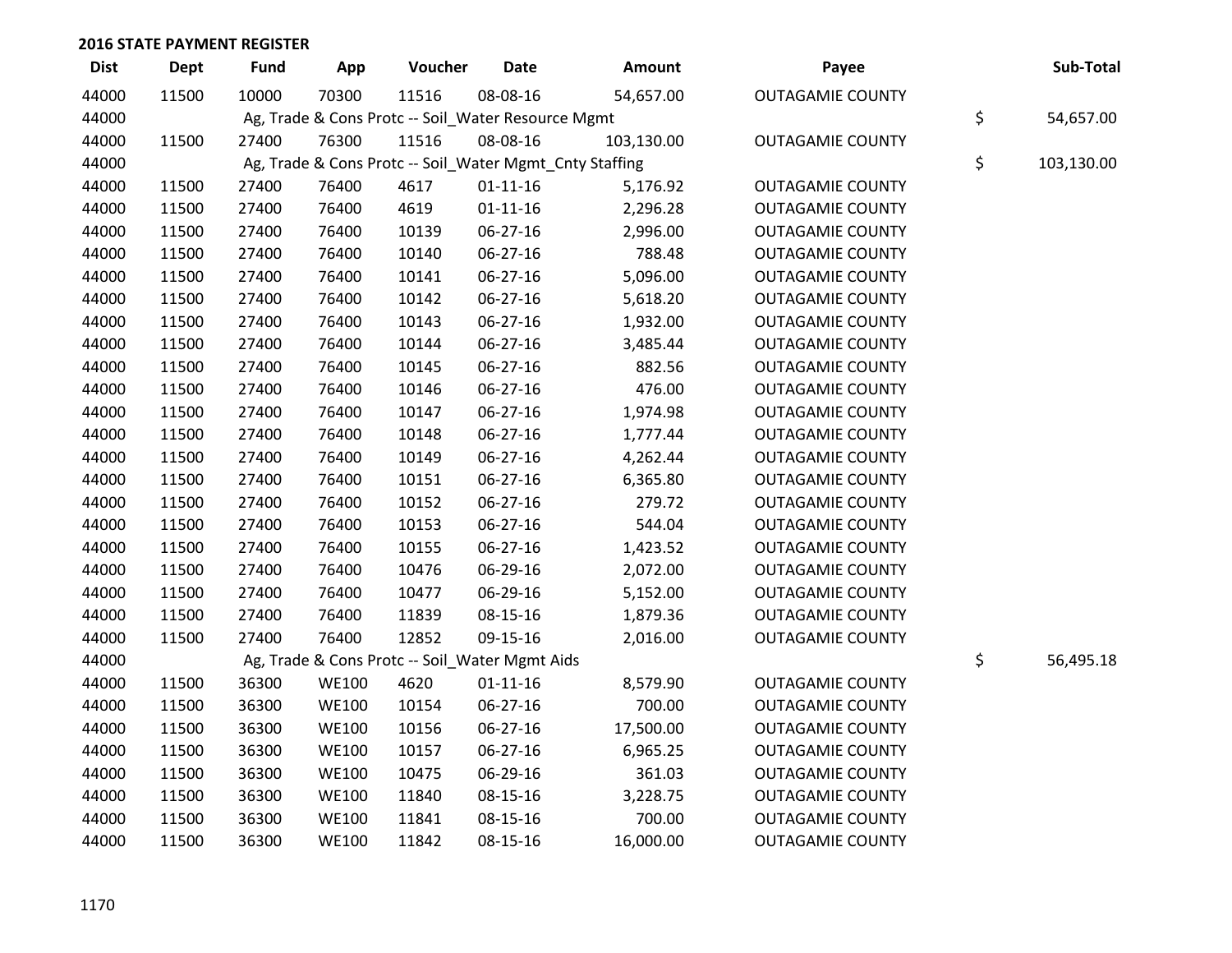| <b>Dist</b> | <b>Dept</b> | <b>Fund</b> | App          | Voucher                                             | <b>Date</b>    | <b>Amount</b> | Payee                   | Sub-Total        |
|-------------|-------------|-------------|--------------|-----------------------------------------------------|----------------|---------------|-------------------------|------------------|
| 44000       | 11500       | 36300       | <b>WE100</b> | 11843                                               | 08-15-16       | 4,879.25      | <b>OUTAGAMIE COUNTY</b> |                  |
| 44000       | 11500       | 36300       | <b>WE100</b> | 12236                                               | 08-25-16       | 6,500.00      | <b>OUTAGAMIE COUNTY</b> |                  |
| 44000       |             |             |              | Ag, Trade & Cons Protc -- AGRICULTURE-SOIL & WATER  |                |               |                         | \$<br>65,414.18  |
| 44000       | 16500       | 10000       | 23600        | 7117                                                | 10-26-16       | 9,833.74      | <b>OUTAGAMIE COUNTY</b> |                  |
| 44000       |             |             |              | Safety & Prof Services -- POWTS Replacement Rehab   |                |               |                         | \$<br>9,833.74   |
| 44000       | 37000       | 10000       | 68300        | 53818                                               | 05-24-16       | 13,456.69     | <b>OUTAGAMIE COUNTY</b> |                  |
| 44000       | 37000       | 10000       | 68300        | 53824                                               | 05-24-16       | 8,914.61      | <b>OUTAGAMIE COUNTY</b> |                  |
| 44000       | 37000       | 10000       | 68300        | 115552                                              | 12-22-16       | 6,882.50      | <b>OUTAGAMIE COUNTY</b> |                  |
| 44000       |             |             |              | Natural Resources -- EA - federal funds             |                |               |                         | \$<br>29,253.80  |
| 44000       | 37000       | 21200       | 38100        | 38731                                               | 03-30-16       | 2,932.61      | <b>OUTAGAMIE COUNTY</b> |                  |
| 44000       |             |             |              | Natural Resources -- GPO -federal funds             |                |               |                         | \$<br>2,932.61   |
| 44000       | 37000       | 21200       | 54900        | 32993                                               | $02 - 25 - 16$ | 3,410.00      | <b>OUTAGAMIE COUNTY</b> |                  |
| 44000       |             |             |              | Natural Resources -- Venison processing             |                |               |                         | \$<br>3,410.00   |
| 44000       | 37000       | 21200       | 55000        | 38731                                               | 03-30-16       | 10,161.50     | <b>OUTAGAMIE COUNTY</b> |                  |
| 44000       |             |             |              | Natural Resources -- Enf A - boating enforcement    |                |               |                         | \$<br>10,161.50  |
| 44000       | 37000       | 21200       | 55200        | 94364                                               | 09-28-16       | 5,838.39      | <b>OUTAGAMIE COUNTY</b> |                  |
| 44000       |             |             |              | Natural Resources -- Enf A - snow enforcement       |                |               |                         | \$<br>5,838.39   |
| 44000       | 37000       | 21200       | 55300        | 32993                                               | $02 - 25 - 16$ | 650.00        | <b>OUTAGAMIE COUNTY</b> |                  |
| 44000       | 37000       | 21200       | 55300        | 90075                                               | 09-12-16       | 1,554.41      | <b>OUTAGAMIE COUNTY</b> |                  |
| 44000       |             |             |              | Natural Resources -- Wildlife damage claims & abat  |                |               |                         | \$<br>2,204.41   |
| 44000       | 37000       | 21200       | 57400        | 105288                                              | 11-07-16       | 36,912.50     | <b>OUTAGAMIE COUNTY</b> |                  |
| 44000       |             |             |              | Natural Resources -- RA- cnty snow trail & area aid |                |               |                         | \$<br>36,912.50  |
| 44000       | 37000       | 21200       | 57500        | 105287                                              | 11-07-16       | 36,912.50     | <b>OUTAGAMIE COUNTY</b> |                  |
| 44000       |             |             |              | Natural Resources -- RA- snowmobile trail areas     |                |               |                         | \$<br>36,912.50  |
| 44000       | 37000       | 21200       | 58900        | 102505                                              | 11-18-16       | 1,365.92      | <b>OUTAGAMIE COUNTY</b> |                  |
| 44000       |             |             |              | Natural Resources -- Resource aids - distribution o |                |               |                         | \$<br>1,365.92   |
| 44000       | 37000       | 27400       | 67000        | 55855                                               | 05-31-16       | 490,542.07    | <b>OUTAGAMIE COUNTY</b> |                  |
| 44000       |             |             |              | Natural Resources -- Fin asst for responsible units |                |               |                         | \$<br>490,542.07 |
| 44000       | 37000       | 27400       | 67300        | 55855                                               | 05-31-16       | 52,309.53     | <b>OUTAGAMIE COUNTY</b> |                  |
| 44000       |             |             |              | Natural Resources -- Recycling consolidation grants |                |               |                         | \$<br>52,309.53  |
| 44000       | 37000       | 36300       | TF100        | 24818                                               | $01 - 28 - 16$ | 45,469.00     | <b>OUTAGAMIE COUNTY</b> |                  |
| 44000       | 37000       | 36300       | TF100        | 27348                                               | 02-05-16       | 10,004.62     | <b>OUTAGAMIE COUNTY</b> |                  |
| 44000       | 37000       | 36300       | TF100        | 27349                                               | 02-05-16       | 3,589.74      | <b>OUTAGAMIE COUNTY</b> |                  |
| 44000       | 37000       | 36300       | TF100        | 44779                                               | 04-19-16       | 38,500.00     | <b>OUTAGAMIE COUNTY</b> |                  |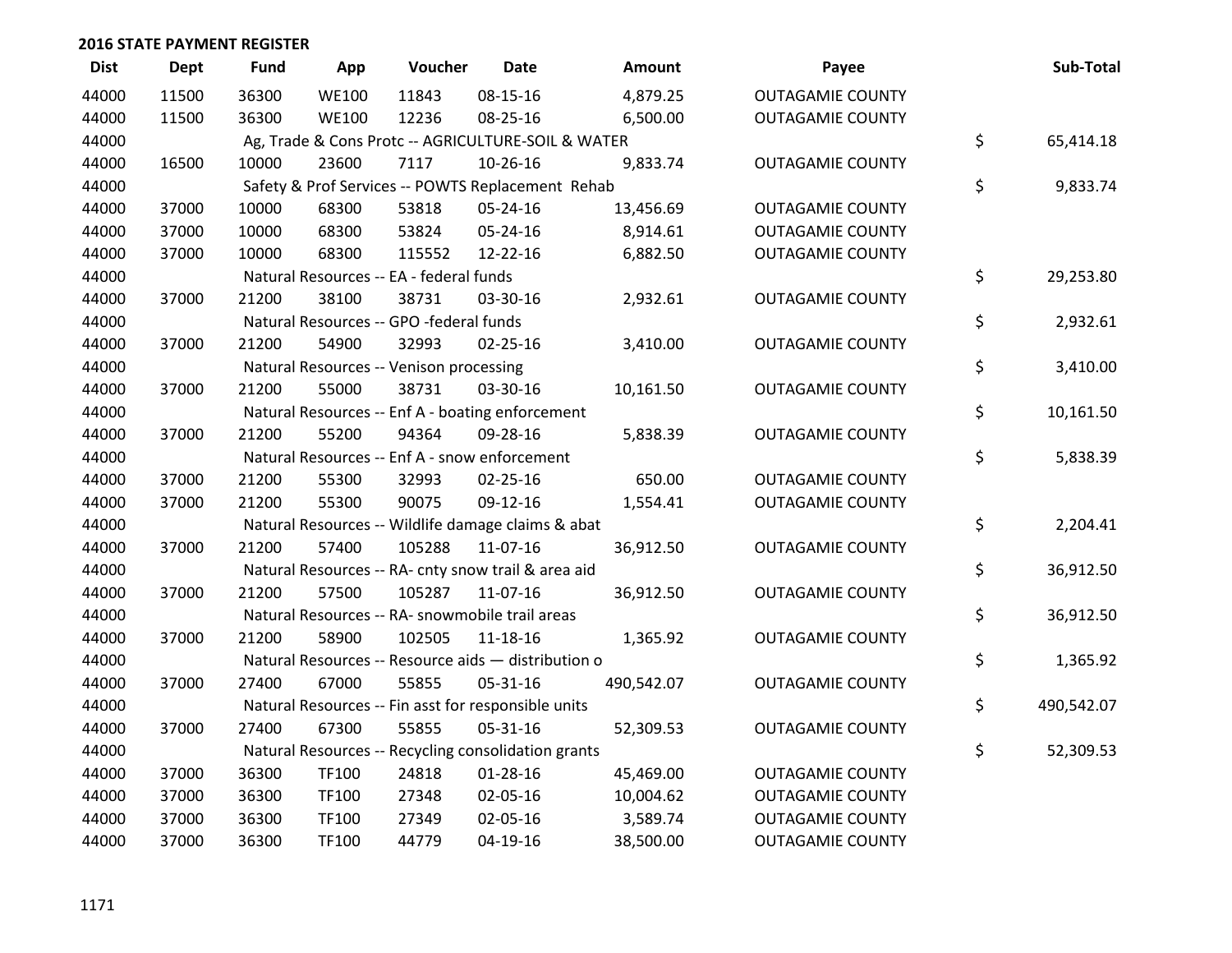| <b>Dist</b> | <b>Dept</b> | <b>Fund</b> | App   | Voucher                                 | <b>Date</b>                                   | <b>Amount</b> | Payee                      | Sub-Total          |
|-------------|-------------|-------------|-------|-----------------------------------------|-----------------------------------------------|---------------|----------------------------|--------------------|
| 44000       | 37000       | 36300       | TF100 | 44783                                   | $04-19-16$                                    | 98,386.00     | <b>OUTAGAMIE COUNTY</b>    |                    |
| 44000       | 37000       | 36300       | TF100 | 53816                                   | 05-24-16                                      | 212,330.34    | <b>OUTAGAMIE COUNTY</b>    |                    |
| 44000       | 37000       | 36300       | TF100 | 53820                                   | 05-24-16                                      | 133,716.94    | <b>OUTAGAMIE COUNTY</b>    |                    |
| 44000       | 37000       | 36300       | TF100 | 85058                                   | 08-18-16                                      | 134,000.00    | <b>OUTAGAMIE COUNTY</b>    |                    |
| 44000       |             |             |       |                                         | Natural Resources -- DNR-NONPOINT SOURCE      |               |                            | \$<br>675,996.64   |
| 44000       | 39500       | 21100       | 18500 | 33608                                   | 10-03-16                                      | 4,676.09      | <b>OUTAGAMIE COUNTY</b>    |                    |
| 44000       | 39500       | 21100       | 18500 | 58774                                   | 12-06-16                                      | 2,205.43      | <b>OUTAGAMIE COUNTY</b>    |                    |
| 44000       | 39500       | 21100       | 18500 | 58832                                   | 12-06-16                                      | 13,588.06     | <b>OUTAGAMIE COUNTY</b>    |                    |
| 44000       | 39500       | 21100       | 18500 | 60567                                   | 12-14-16                                      | 4,270.86      | <b>OUTAGAMIE COUNTY</b>    |                    |
| 44000       |             |             |       | Transportation -- Hwy Sfty Loc Aid Ffd  |                                               |               |                            | \$<br>24,740.44    |
| 44000       | 39500       | 21100       | 19000 | 153                                     | 07-05-16                                      | 1,358,027.68  | <b>OUTAGAMIE COUNTY</b>    |                    |
| 44000       | 39500       | 21100       | 19000 | 29107                                   | 10-03-16                                      | 679,013.85    | <b>OUTAGAMIE COUNTY</b>    |                    |
| 44000       |             |             |       | Transportation -- Trans Aids To Co.-Sf  |                                               |               |                            | \$<br>2,037,041.53 |
| 44000       | 39500       | 21100       | 16800 | 88044                                   | 05-06-16                                      | 361,120.00    | <b>COUNTY OF OUTAGAMIE</b> |                    |
| 44000       |             |             |       | Transportation -- Eldly&Disa Co/Aid Sf  |                                               |               |                            | \$<br>361,120.00   |
| 44000       | 39500       | 21100       | 18500 | 82621                                   | 05-23-16                                      | 724.18        | <b>OUTAGAMIE CO</b>        |                    |
| 44000       | 39500       | 21100       | 18500 | 85650                                   | 06-24-16                                      | 953.89        | <b>OUTAGAMIE CO</b>        |                    |
| 44000       | 39500       | 21100       | 18500 | 85776                                   | 06-27-16                                      | 2,685.38      | TREAS OUTAGAMIE CO         |                    |
| 44000       | 39500       | 21100       | 18500 | 86825                                   | 07-08-16                                      | 5,990.04      | TREAS OUTAGAMIE CO         |                    |
| 44000       |             |             |       | Transportation -- Hwy Sfty Loc Aid Ffd  |                                               |               |                            | \$<br>10,353.49    |
| 44000       | 39500       | 21100       | 19000 | 74044                                   | $01 - 04 - 16$                                | 679,013.84    | <b>COUNTY OF OUTAGAMIE</b> |                    |
| 44000       |             |             |       | Transportation -- Trans Aids To Co.-Sf  |                                               |               |                            | \$<br>679,013.84   |
| 44000       | 41000       | 10000       | 11600 | 92046                                   | 11-29-16                                      | 158,640.00    | <b>OUTAGAMIE COUNTY</b>    |                    |
| 44000       |             |             |       |                                         | Corrections -- Reimbursing counties for proba |               |                            | \$<br>158,640.00   |
| 44000       | 41000       | 10000       | 30200 | 19985                                   | $01 - 15 - 16$                                | 8,590.00      | <b>OUTAGAMIE COUNTY</b>    |                    |
| 44000       |             |             |       |                                         | Corrections -- Community intervention program |               |                            | \$<br>8,590.00     |
| 44000       | 41000       | 10000       | 31300 | 21614                                   | $01-20-16$                                    | 57,143.97     | <b>OUTAGAMIE COUNTY</b>    |                    |
| 44000       | 41000       | 10000       | 31300 | 28419                                   | $02 - 12 - 16$                                | 128,206.28    | <b>OUTAGAMIE COUNTY</b>    |                    |
| 44000       | 41000       | 10000       | 31300 | 34424                                   | 03-09-16                                      | 315,957.76    | <b>OUTAGAMIE COUNTY</b>    |                    |
| 44000       |             |             |       |                                         | Corrections -- Community youth and family aid |               |                            | \$<br>501,308.01   |
| 44000       | 43500       | 10000       | 15000 | 19580                                   | 03-02-16                                      | 200.00        | <b>OUTAGAMIE COUNTY</b>    |                    |
| 44000       | 43500       | 10000       | 15000 | 65159                                   | 08-05-16                                      | 600.00        | <b>OUTAGAMIE COUNTY</b>    |                    |
| 44000       | 43500       | 10000       | 15000 | 83423                                   | $10-27-16$                                    | 200.00        | <b>OUTAGAMIE COUNTY</b>    |                    |
| 44000       |             |             |       | Health Services -- Federal project aids |                                               |               |                            | \$<br>1,000.00     |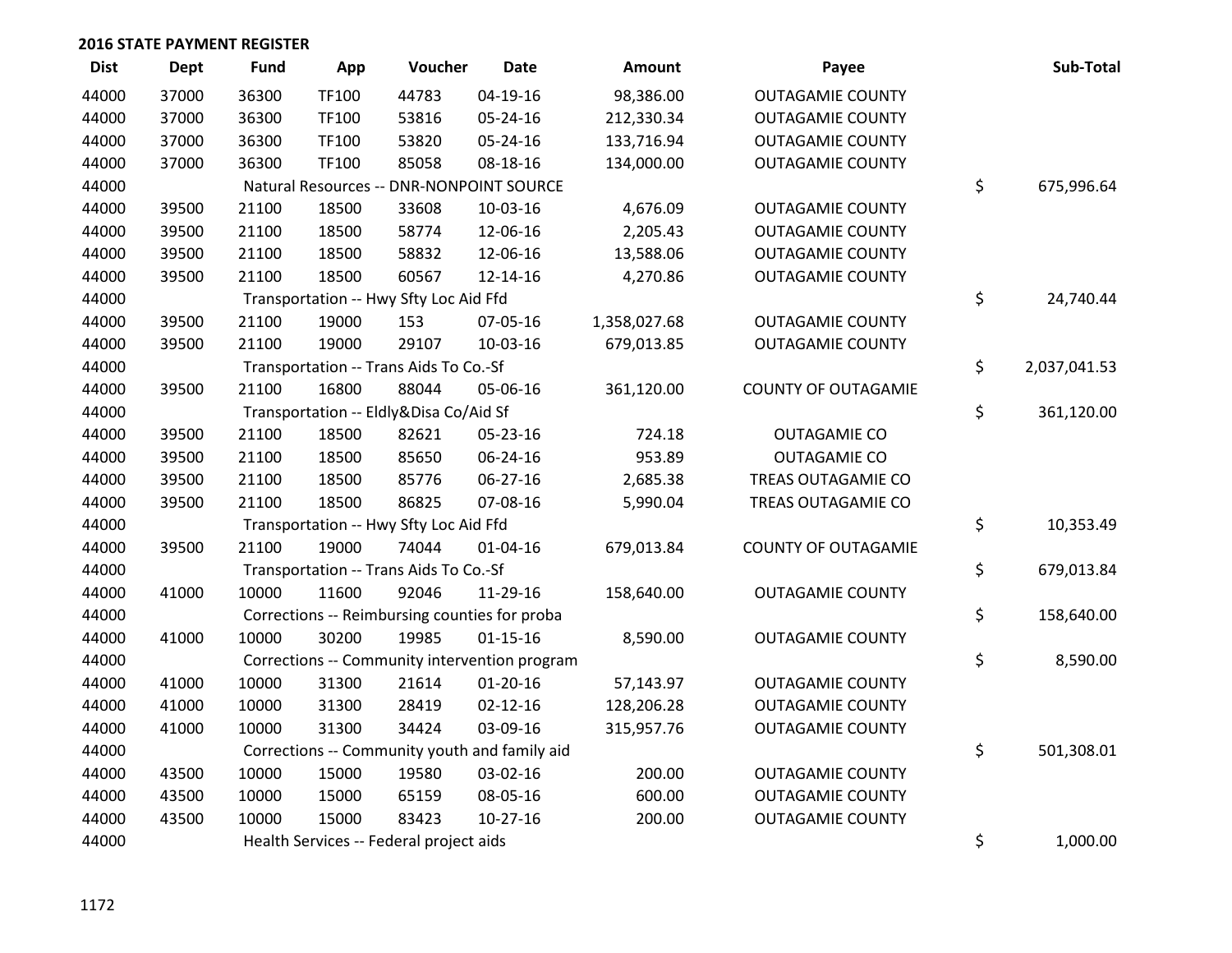| <b>Dist</b> | <b>Dept</b> | <b>Fund</b> | App   | Voucher                                   | <b>Date</b>    | Amount       | Payee                   | Sub-Total          |
|-------------|-------------|-------------|-------|-------------------------------------------|----------------|--------------|-------------------------|--------------------|
| 44000       | 43500       | 10000       | 00000 | 90613                                     | $01 - 02 - 16$ | 2,056.00     | <b>OUTAGAMIE CO</b>     |                    |
| 44000       | 43500       | 10000       | 00000 | 90614                                     | $01 - 04 - 16$ | 187,558.00   | <b>OUTAGAMIE CO</b>     |                    |
| 44000       | 43500       | 10000       | 00000 | 90616                                     | $02 - 01 - 16$ | 202,203.00   | <b>OUTAGAMIE CO</b>     |                    |
| 44000       | 43500       | 10000       | 00000 | 90618                                     | 03-01-16       | 351,805.00   | <b>OUTAGAMIE CO</b>     |                    |
| 44000       | 43500       | 10000       | 00000 | 90622                                     | $04 - 01 - 16$ | 76,094.00    | <b>OUTAGAMIE CO</b>     |                    |
| 44000       | 43500       | 10000       | 00000 | 90624                                     | 05-02-16       | 72,429.00    | <b>OUTAGAMIE CO</b>     |                    |
| 44000       | 43500       | 10000       | 00000 | 90627                                     | 06-01-16       | 67,130.00    | <b>OUTAGAMIE CO</b>     |                    |
| 44000       | 43500       | 10000       | 00000 | 90700                                     | $07 - 01 - 16$ | 144,752.00   | <b>OUTAGAMIE CO</b>     |                    |
| 44000       | 43500       | 10000       | 00000 | 90701                                     | 08-01-16       | 3,213,209.00 | <b>OUTAGAMIE CO</b>     |                    |
| 44000       | 43500       | 10000       | 00000 | 90702                                     | 09-01-16       | 261,177.00   | <b>OUTAGAMIE CO</b>     |                    |
| 44000       | 43500       | 10000       | 00000 | 90704                                     | $10-01-16$     | 64,966.00    | <b>OUTAGAMIE CO</b>     |                    |
| 44000       | 43500       | 10000       | 00000 | 90705                                     | 11-01-16       | 49,447.00    | <b>OUTAGAMIE CO</b>     |                    |
| 44000       | 43500       | 10000       | 00000 | 90706                                     | 12-01-16       | 14,889.00    | <b>OUTAGAMIE CO</b>     |                    |
| 44000       |             |             |       | Health Services -- State/Fed Aids         |                |              |                         | \$<br>4,707,715.00 |
| 44000       | 45500       | 10000       | 20200 | 7932                                      | $04 - 01 - 16$ | 1,032.00     | <b>OUTAGAMIE COUNTY</b> |                    |
| 44000       |             |             |       | Justice -- Officer training reimbursement |                |              |                         | \$<br>1,032.00     |
| 44000       | 45500       | 10000       | 22100 | 14335                                     | 07-22-16       | 6,630.00     | <b>OUTAGAMIE COUNTY</b> |                    |
| 44000       |             |             |       | Justice -- Crime laboratories, DNA        |                |              |                         | \$<br>6,630.00     |
| 44000       | 45500       | 10000       | 23100 | 20817                                     | 12-16-16       | 320.00       | <b>OUTAGAMIE COUNTY</b> |                    |
| 44000       | 45500       | 10000       | 23100 | 21121                                     | 12-21-16       | 20,480.00    | <b>OUTAGAMIE COUNTY</b> |                    |
| 44000       |             |             |       | Justice -- Law enforcement train, local   |                |              |                         | \$<br>20,800.00    |
| 44000       | 45500       | 10000       | 24100 | 12669                                     | 06-16-16       | 1,266.52     | <b>OUTAGAMIE COUNTY</b> |                    |
| 44000       |             |             |       | Justice -- Federal aid, state operations  |                |              |                         | \$<br>1,266.52     |
| 44000       | 45500       | 10000       | 25100 | 5687                                      | 02-05-16       | 750.00       | <b>OUTAGAMIE COUNTY</b> |                    |
| 44000       | 45500       | 10000       | 25100 | 5742                                      | 02-08-16       | 18,960.61    | <b>OUTAGAMIE COUNTY</b> |                    |
| 44000       | 45500       | 10000       | 25100 | 9611                                      | 05-09-16       | 25,578.84    | <b>OUTAGAMIE COUNTY</b> |                    |
| 44000       | 45500       | 10000       | 25100 | 12818                                     | 06-23-16       | 2,937.50     | <b>OUTAGAMIE COUNTY</b> |                    |
| 44000       | 45500       | 10000       | 25100 | 15708                                     | 08-25-16       | 20,464.08    | <b>OUTAGAMIE COUNTY</b> |                    |
| 44000       | 45500       | 10000       | 25100 | 19093                                     | 11-09-16       | 18,300.62    | <b>OUTAGAMIE COUNTY</b> |                    |
| 44000       |             |             |       | Justice -- Federal aid, local assistance  |                |              |                         | \$<br>86,991.65    |
| 44000       | 45500       | 10000       | 26300 | 5077                                      | $01-19-16$     | 16,038.00    | <b>OUTAGAMIE COUNTY</b> |                    |
| 44000       |             |             |       | Justice -- County-tribal programs, local  |                |              |                         | \$<br>16,038.00    |
| 44000       | 45500       | 10000       | 27100 | 10484                                     | 05-31-16       | 31,288.73    | <b>OUTAGAMIE COUNTY</b> |                    |
| 44000       | 45500       | 10000       | 27100 | 15104                                     | 08-10-16       | 34,211.73    | <b>OUTAGAMIE COUNTY</b> |                    |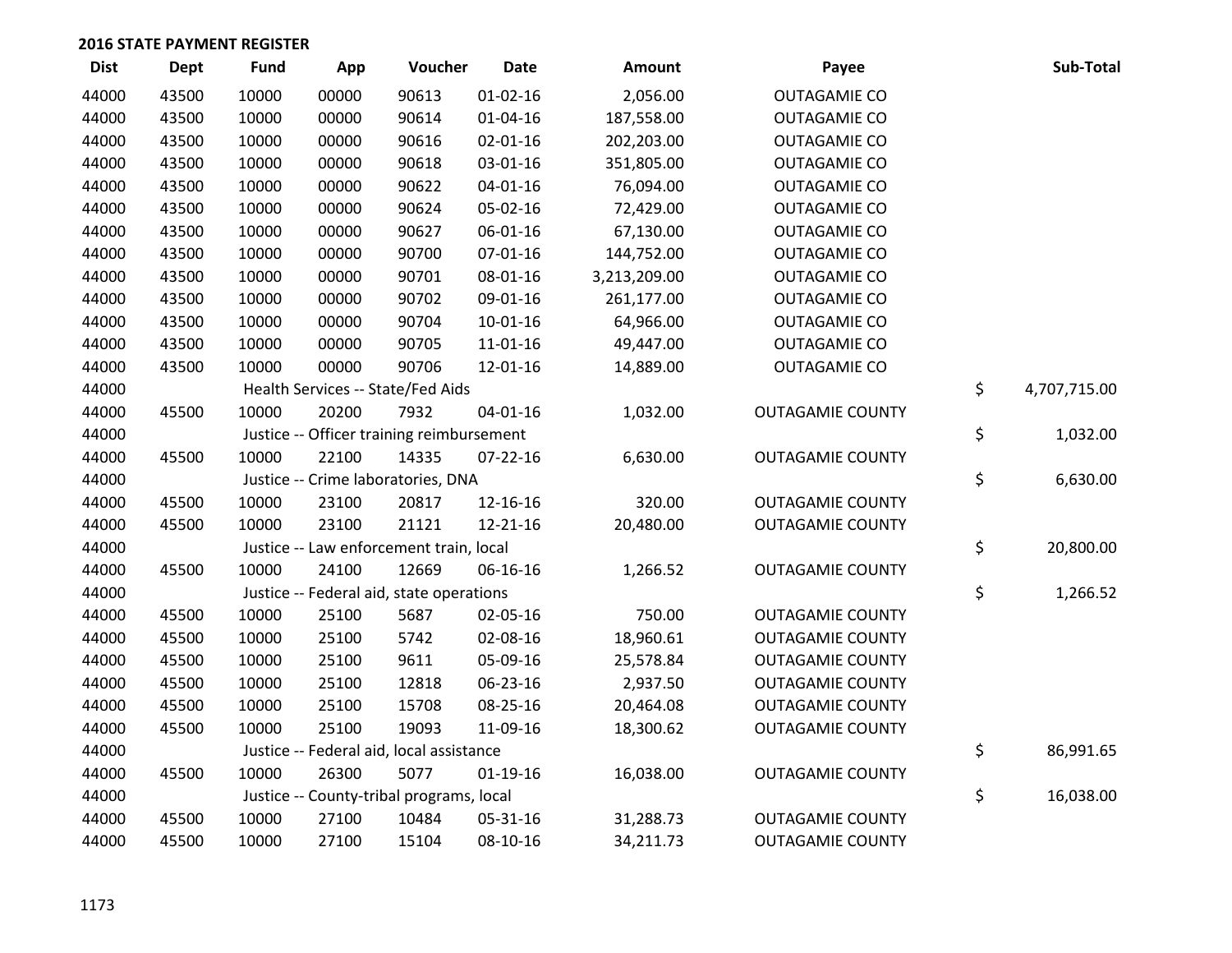| <b>Dist</b> | Dept  | <b>Fund</b> | App   | Voucher                                           | <b>Date</b>                                      | Amount    | Payee                   | Sub-Total        |
|-------------|-------|-------------|-------|---------------------------------------------------|--------------------------------------------------|-----------|-------------------------|------------------|
| 44000       | 45500 | 10000       | 27100 | 19142                                             | 11-09-16                                         | 31,082.10 | <b>OUTAGAMIE COUNTY</b> |                  |
| 44000       |       |             |       | Justice -- Alt prosecution alcohol drugs          |                                                  |           |                         | \$<br>96,582.56  |
| 44000       | 45500 | 10000       | 28400 | 17537                                             | 10-06-16                                         | 326.90    | <b>OUTAGAMIE COUNTY</b> |                  |
| 44000       |       |             |       | Justice -- Internet Crimes Against Childr         |                                                  |           |                         | \$<br>326.90     |
| 44000       | 45500 | 10000       | 53200 | 7619                                              | 03-14-16                                         | 64,434.72 | <b>OUTAGAMIE COUNTY</b> |                  |
| 44000       | 45500 | 10000       | 53200 | 14449                                             | $07 - 22 - 16$                                   | 56,859.16 | <b>OUTAGAMIE COUNTY</b> |                  |
| 44000       |       |             |       | Justice -- Crime victim witness assist            |                                                  |           |                         | \$<br>121,293.88 |
| 44000       | 46500 | 10000       | 30800 | 17643                                             | 11-09-16                                         | 7,924.31  | <b>OUTAGAMIE COUNTY</b> |                  |
| 44000       |       |             |       |                                                   | Military Affairs -- Emergency response equipment |           |                         | \$<br>7,924.31   |
| 44000       | 46500 | 10000       | 33700 | 12948                                             | 07-20-16                                         | 37,541.50 | <b>OUTAGAMIE COUNTY</b> |                  |
| 44000       | 46500 | 10000       | 33700 | 18624                                             | 12-06-16                                         | 37,541.50 | <b>OUTAGAMIE COUNTY</b> |                  |
| 44000       |       |             |       | Military Affairs -- Local emer planning grants    |                                                  |           |                         | \$<br>75,083.00  |
| 44000       | 46500 | 10000       | 34200 | 5059                                              | $01-27-16$                                       | 49,363.89 | <b>OUTAGAMIE COUNTY</b> |                  |
| 44000       | 46500 | 10000       | 34200 | 5609                                              | 02-04-16                                         | 37,944.00 | <b>OUTAGAMIE COUNTY</b> |                  |
| 44000       | 46500 | 10000       | 34200 | 13887                                             | 08-16-16                                         | 49,297.00 | <b>OUTAGAMIE COUNTY</b> |                  |
| 44000       | 46500 | 10000       | 34200 | 18694                                             | 12-06-16                                         | 49,297.00 | <b>OUTAGAMIE COUNTY</b> |                  |
| 44000       |       |             |       | Military Affairs -- Federal aid, local assistance |                                                  |           |                         | \$<br>185,901.89 |
| 44000       | 48500 | 15200       | 12700 | 7800                                              | 03-07-16                                         | 325.00    | <b>OUTAGAMIE COUNTY</b> |                  |
| 44000       | 48500 | 15200       | 12700 | 13989                                             | 06-30-16                                         | 975.00    | <b>OUTAGAMIE COUNTY</b> |                  |
| 44000       |       |             |       | Veterans Affairs -- Grants to counties            |                                                  |           |                         | \$<br>1,300.00   |
| 44000       | 48500 | 58200       | 26700 | 7800                                              | 03-07-16                                         | 1,462.50  | <b>OUTAGAMIE COUNTY</b> |                  |
| 44000       | 48500 | 58200       | 26700 | 13989                                             | 06-30-16                                         | 4,387.50  | <b>OUTAGAMIE COUNTY</b> |                  |
| 44000       | 48500 | 58300       | 37000 | 7800                                              | 03-07-16                                         | 1,462.50  | <b>OUTAGAMIE COUNTY</b> |                  |
| 44000       | 48500 | 58300       | 37000 | 13989                                             | 06-30-16                                         | 4,387.50  | <b>OUTAGAMIE COUNTY</b> |                  |
| 44000       |       |             |       | Veterans Affairs -- County grants                 |                                                  |           |                         | \$<br>11,700.00  |
| 44000       | 50500 | 10000       | 15500 | 9592                                              | $01-29-16$                                       | 21,660.67 | <b>OUTAGAMIE COUNTY</b> |                  |
| 44000       | 50500 | 10000       | 15500 | 12803                                             | 03-03-16                                         | 19,770.97 | <b>OUTAGAMIE COUNTY</b> |                  |
| 44000       | 50500 | 10000       | 15500 | 15252                                             | 03-30-16                                         | 12,477.38 | <b>OUTAGAMIE COUNTY</b> |                  |
| 44000       | 50500 | 10000       | 15500 | 17676                                             | 04-29-16                                         | 12,121.28 | <b>OUTAGAMIE COUNTY</b> |                  |
| 44000       | 50500 | 10000       | 15500 | 20762                                             | 06-01-16                                         | 16,251.80 | <b>OUTAGAMIE COUNTY</b> |                  |
| 44000       | 50500 | 10000       | 15500 | 23225                                             | 06-30-16                                         | 14,468.47 | <b>OUTAGAMIE COUNTY</b> |                  |
| 44000       | 50500 | 10000       | 15500 | 26086                                             | 08-01-16                                         | 27,440.47 | <b>OUTAGAMIE COUNTY</b> |                  |
| 44000       | 50500 | 10000       | 15500 | 28808                                             | 08-31-16                                         | 14,385.50 | <b>OUTAGAMIE COUNTY</b> |                  |
| 44000       | 50500 | 10000       | 15500 | 31043                                             | 09-29-16                                         | 12,147.19 | <b>OUTAGAMIE COUNTY</b> |                  |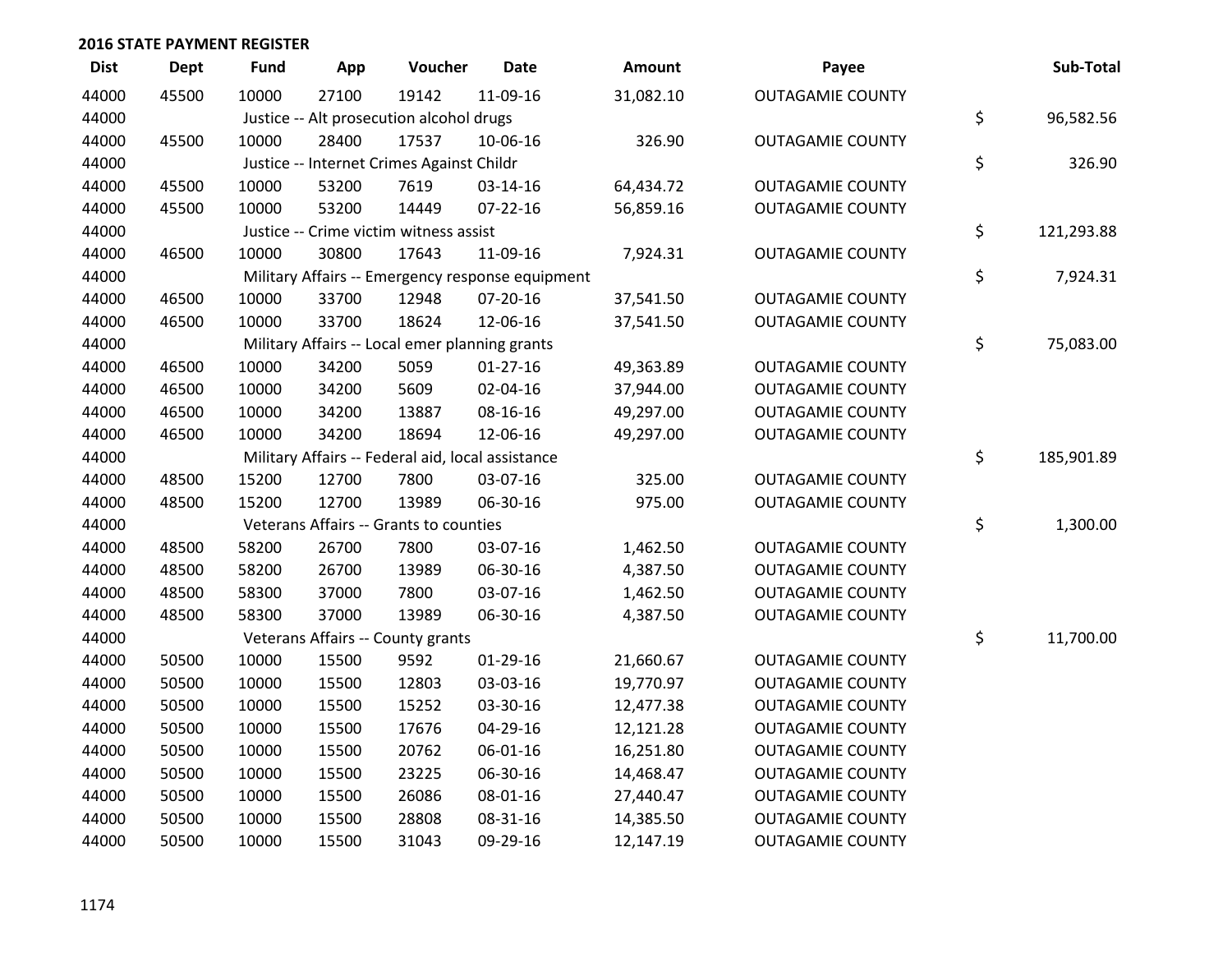| <b>Dist</b> | <b>Dept</b> | <b>Fund</b> | App                    | Voucher                                          | <b>Date</b>    | Amount       | Payee                   | Sub-Total          |
|-------------|-------------|-------------|------------------------|--------------------------------------------------|----------------|--------------|-------------------------|--------------------|
| 44000       | 50500       | 10000       | 15500                  | 33869                                            | 10-31-16       | 28,903.40    | <b>OUTAGAMIE COUNTY</b> |                    |
| 44000       | 50500       | 10000       | 15500                  | 36212                                            | 11-30-16       | 13,200.66    | <b>OUTAGAMIE COUNTY</b> |                    |
| 44000       | 50500       | 10000       | 15500                  | 38785                                            | 12-29-16       | 14,393.17    | <b>OUTAGAMIE COUNTY</b> |                    |
| 44000       |             |             |                        | Administration -- Federal aid, local assistance  |                |              |                         | \$<br>207,220.96   |
| 44000       | 50500       | 10000       | 17500                  | 29637                                            | 09-09-16       | 1,505,931.00 | <b>OUTAGAMIE COUNTY</b> |                    |
| 44000       | 50500       | 10000       | 17500                  | 36539                                            | 12-19-16       | 4,608.00     | <b>OUTAGAMIE COUNTY</b> |                    |
| 44000       |             |             |                        | Administration -- HV trans In environ impact fee |                |              |                         | \$<br>1,510,539.00 |
| 44000       | 50500       | 10000       | 74300                  | 15687                                            | $04 - 14 - 16$ | 878.00       | <b>OUTAGAMIE COUNTY</b> |                    |
| 44000       | 50500       | 10000       | 74300                  | 30567                                            | 10-07-16       | 1,088.18     | <b>OUTAGAMIE COUNTY</b> |                    |
| 44000       | 50500       | 10000       | 74300                  | 30568                                            | 10-07-16       | 978.72       | <b>OUTAGAMIE COUNTY</b> |                    |
| 44000       | 50500       | 10000       | 74300                  | 38242                                            | 12-23-16       | 3,588.56     | <b>OUTAGAMIE COUNTY</b> |                    |
| 44000       |             |             |                        | Administration -- Federal aid, local assistance  |                |              |                         | \$<br>6,533.46     |
| 44000       | 50500       | 23500       | 37100                  | 9592                                             | 01-29-16       | 18,285.59    | <b>OUTAGAMIE COUNTY</b> |                    |
| 44000       | 50500       | 23500       | 37100                  | 12803                                            | 03-03-16       | 14,396.55    | <b>OUTAGAMIE COUNTY</b> |                    |
| 44000       | 50500       | 23500       | 37100                  | 15252                                            | 03-30-16       | 8,762.45     | <b>OUTAGAMIE COUNTY</b> |                    |
| 44000       | 50500       | 23500       | 37100                  | 17676                                            | 04-29-16       | 8,518.28     | <b>OUTAGAMIE COUNTY</b> |                    |
| 44000       | 50500       | 23500       | 37100                  | 20762                                            | 06-01-16       | 11,394.30    | <b>OUTAGAMIE COUNTY</b> |                    |
| 44000       | 50500       | 23500       | 37100                  | 23225                                            | 06-30-16       | 2,410.16     | <b>OUTAGAMIE COUNTY</b> |                    |
| 44000       | 50500       | 23500       | 37100                  | 26086                                            | 08-01-16       | 18,740.36    | <b>OUTAGAMIE COUNTY</b> |                    |
| 44000       | 50500       | 23500       | 37100                  | 28808                                            | 08-31-16       | 4,297.69     | <b>OUTAGAMIE COUNTY</b> |                    |
| 44000       | 50500       | 23500       | 37100                  | 31043                                            | 09-29-16       | 9,125.35     | <b>OUTAGAMIE COUNTY</b> |                    |
| 44000       | 50500       | 23500       | 37100                  | 33869                                            | $10-31-16$     | 30,105.43    | <b>OUTAGAMIE COUNTY</b> |                    |
| 44000       | 50500       | 23500       | 37100                  | 36212                                            | 11-30-16       | 9,994.64     | <b>OUTAGAMIE COUNTY</b> |                    |
| 44000       | 50500       | 23500       | 37100                  | 38785                                            | 12-29-16       | 10,385.76    | <b>OUTAGAMIE COUNTY</b> |                    |
| 44000       |             |             |                        | Administration -- Low-income assistance grants   |                |              |                         | \$<br>146,416.56   |
| 44000       | 50500       | 26900       | 16600                  | 13237                                            | 03-23-16       | 1,000.00     | <b>OUTAGAMIE COUNTY</b> |                    |
| 44000       | 50500       | 26900       | 16600                  | 18450                                            | 05-10-16       | 25,000.00    | <b>OUTAGAMIE COUNTY</b> |                    |
| 44000       |             |             | Administration -- Land |                                                  |                |              |                         | \$<br>26,000.00    |
| 44000       | 83500       | 10000       | 10500                  | 6458                                             | 07-25-16       | 375,348.32   | <b>OUTAGAMIE COUNTY</b> |                    |
| 44000       | 83500       | 10000       | 10500                  | 13980                                            | $11 - 21 - 16$ | 1,290,319.46 | <b>OUTAGAMIE COUNTY</b> |                    |
| 44000       |             |             |                        | Revenue -- County and Municipal Aid              |                |              |                         | \$<br>1,665,667.78 |
| 44000       | 83500       | 10000       | 10900                  | 7236                                             | $07 - 25 - 16$ | 473,651.00   | <b>OUTAGAMIE COUNTY</b> |                    |
| 44000       |             |             |                        | Revenue -- State Aid, Tax Exempt Proprty         |                |              |                         | \$<br>473,651.00   |
| 44000       | 83500       | 10000       | 11000                  | 13980                                            | 11-21-16       | 856,568.30   | <b>OUTAGAMIE COUNTY</b> |                    |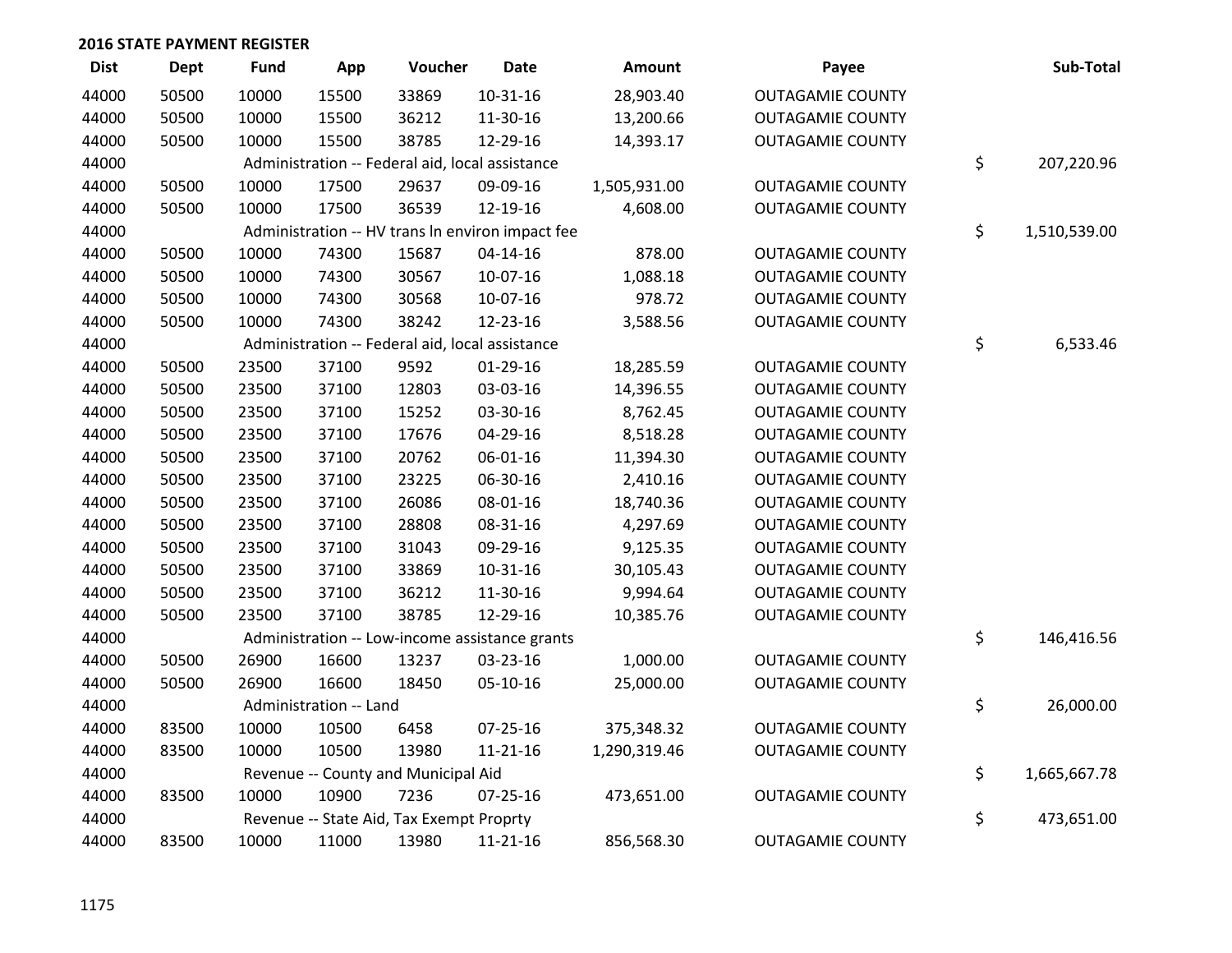| <b>Dist</b> | <b>Dept</b> | <b>Fund</b> | App                                  | Voucher                                  | <b>Date</b>                                         | <b>Amount</b> | Payee                      | Sub-Total           |
|-------------|-------------|-------------|--------------------------------------|------------------------------------------|-----------------------------------------------------|---------------|----------------------------|---------------------|
| 44000       |             |             |                                      | Revenue -- Public Utility Distribution   |                                                     |               |                            | \$<br>856,568.30    |
| 44000       | 83500       | 10000       | 30200                                | 5075                                     | 07-25-16                                            | 2,659,242.59  | <b>OUTAGAMIE COUNTY</b>    |                     |
| 44000       | 83500       | 10000       | 30200                                | 5219                                     | $07 - 25 - 16$                                      | 15,743,098.97 | <b>OUTAGAMIE COUNTY</b>    |                     |
| 44000       |             |             |                                      | Revenue -- School Lvy Tx/First Dollar Cr |                                                     |               |                            | \$<br>18,402,341.56 |
| 44000       | 83500       | 52100       | 36300                                | 3478                                     | 03-28-16                                            | 3,378,149.99  | <b>OUTAGAMIE COUNTY</b>    |                     |
| 44000       |             |             |                                      | Revenue -- Lottery & Gaming Credit       |                                                     |               |                            | \$<br>3,378,149.99  |
| 44000       |             |             | <b>District Total Appropriations</b> |                                          |                                                     |               |                            | \$<br>37,432,851.60 |
| 44002       | 16500       | 10000       | 22500                                | 4392                                     | 06-27-16                                            | 3,670.88      | TOWN OF BLACK CREEK        |                     |
| 44002       |             |             |                                      |                                          | Safety & Prof Services -- Fire dues distribution    |               |                            | \$<br>3,670.88      |
| 44002       | 37000       | 10000       | 50300                                | 28814                                    | $02 - 12 - 16$                                      | 1,330.39      | TOWN OF BLACK CREEK        |                     |
| 44002       |             |             |                                      |                                          | Natural Resources -- Aids in lieu of taxes - gener  |               |                            | \$<br>1,330.39      |
| 44002       | 37000       | 21200       | 16600                                | 63715                                    | 06-20-16                                            | 1,136.23      | <b>TOWN OF BLACK CREEK</b> |                     |
| 44002       |             |             |                                      |                                          | Natural Resources -- Gen program ops-state funds-FR |               |                            | \$<br>1,136.23      |
| 44002       | 37000       | 21200       | 57100                                | 63715                                    | 06-20-16                                            | 510.57        | <b>TOWN OF BLACK CREEK</b> |                     |
| 44002       |             |             |                                      |                                          | Natural Resources -- ResAids - cnty forst, cl & mfl |               |                            | \$<br>510.57        |
| 44002       | 37000       | 21200       | 58900                                | 102506                                   | 11-18-16                                            | 400.59        | <b>TOWN OF BLACK CREEK</b> |                     |
| 44002       |             |             |                                      |                                          | Natural Resources -- Resource aids - distribution o |               |                            | \$<br>400.59        |
| 44002       | 39500       | 21100       | 19100                                | 1289                                     | 07-05-16                                            | 23,577.91     | <b>TOWN OF BLACK CREEK</b> |                     |
| 44002       | 39500       | 21100       | 19100                                | 30361                                    | 10-03-16                                            | 23,577.93     | <b>TOWN OF BLACK CREEK</b> |                     |
| 44002       | 39500       | 21100       | 19100                                | 77108                                    | $01 - 04 - 16$                                      | 23,577.91     | <b>TOWN OF BLACK CREEK</b> |                     |
| 44002       | 39500       | 21100       | 19100                                | 85108                                    | 04-04-16                                            | 23,577.91     | <b>TOWN OF BLACK CREEK</b> |                     |
| 44002       |             |             |                                      | Transportation -- Trns Aids To Mnc.-Sf   |                                                     |               |                            | \$<br>94,311.66     |
| 44002       | 43500       | 10000       | 11900                                | 72459                                    | 09-02-16                                            | 5,334.88      | TOWN OF BLACK CREEK        |                     |
| 44002       |             |             |                                      |                                          | Health Services -- Emergency medical services, ai   |               |                            | \$<br>5,334.88      |
| 44002       | 83500       | 10000       | 10500                                | 6427                                     | $07 - 25 - 16$                                      | 4,911.61      | <b>TOWN OF BLACK CREEK</b> |                     |
| 44002       | 83500       | 10000       | 10500                                | 13949                                    | $11 - 21 - 16$                                      | 25,748.64     | TOWN OF BLACK CREEK        |                     |
| 44002       |             |             |                                      | Revenue -- County and Municipal Aid      |                                                     |               |                            | \$<br>30,660.25     |
| 44002       | 83500       | 10000       | 10900                                | 8310                                     | $07 - 25 - 16$                                      | 93.00         | <b>TOWN OF BLACK CREEK</b> |                     |
| 44002       |             |             |                                      | Revenue -- State Aid, Tax Exempt Proprty |                                                     |               |                            | \$<br>93.00         |
| 44002       | 83500       | 10000       | 11000                                | 13949                                    | 11-21-16                                            | 72.02         | <b>TOWN OF BLACK CREEK</b> |                     |
| 44002       |             |             |                                      | Revenue -- Public Utility Distribution   |                                                     |               |                            | \$<br>72.02         |
| 44002       |             |             | <b>District Total Appropriations</b> |                                          |                                                     |               |                            | \$<br>137,520.47    |
| 44004       | 16500       | 10000       | 22500                                | 4393                                     | 06-27-16                                            | 3,370.38      | <b>TOWN OF BOVINA</b>      |                     |
| 44004       |             |             |                                      |                                          | Safety & Prof Services -- Fire dues distribution    |               |                            | \$<br>3,370.38      |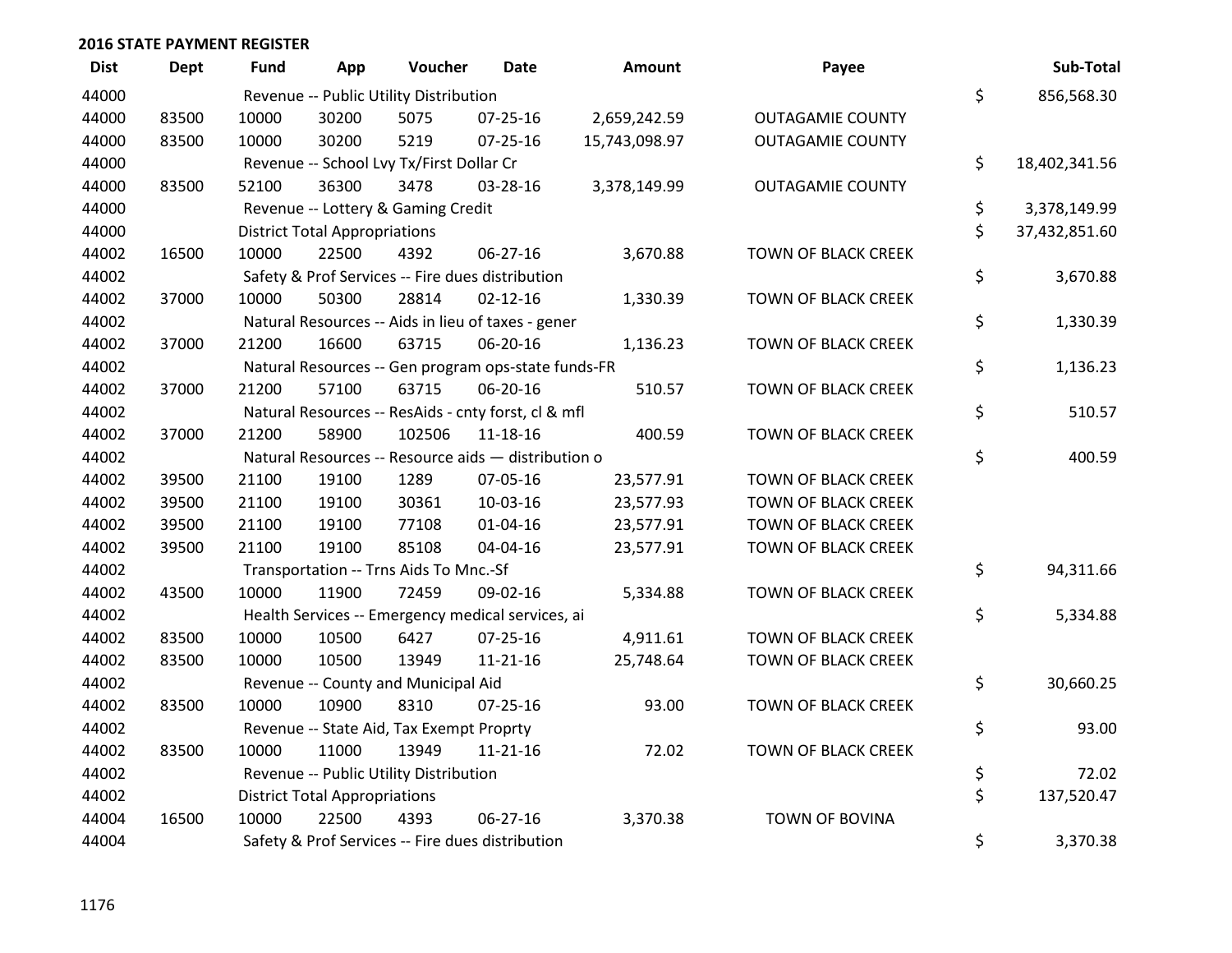| <b>Dist</b> | Dept  | <b>Fund</b> | App                                  | Voucher                                             | <b>Date</b>    | Amount    | Payee                 | Sub-Total        |
|-------------|-------|-------------|--------------------------------------|-----------------------------------------------------|----------------|-----------|-----------------------|------------------|
| 44004       | 37000 | 10000       | 50300                                | 29022                                               | $02 - 12 - 16$ | 7,420.07  | <b>TOWN OF BOVINA</b> |                  |
| 44004       | 37000 | 10000       | 50300                                | 29023                                               | $02 - 12 - 16$ | 2,178.17  | TOWN OF BOVINA        |                  |
| 44004       | 37000 | 10000       | 50300                                | 29024                                               | $02 - 12 - 16$ | 10,119.34 | <b>TOWN OF BOVINA</b> |                  |
| 44004       | 37000 | 10000       | 50300                                | 46017                                               | $04 - 21 - 16$ | 229.01    | TOWN OF BOVINA        |                  |
| 44004       | 37000 | 10000       | 50300                                | 46018                                               | $04 - 21 - 16$ | 1.20      | TOWN OF BOVINA        |                  |
| 44004       |       |             |                                      | Natural Resources -- Aids in lieu of taxes - gener  |                |           |                       | \$<br>19,947.79  |
| 44004       | 37000 | 21200       | 16600                                | 63716                                               | 06-20-16       | 971.86    | TOWN OF BOVINA        |                  |
| 44004       |       |             |                                      | Natural Resources -- Gen program ops-state funds-FR |                |           |                       | \$<br>971.86     |
| 44004       | 37000 | 21200       | 57100                                | 63716                                               | 06-20-16       | 451.66    | TOWN OF BOVINA        |                  |
| 44004       |       |             |                                      | Natural Resources -- ResAids - cnty forst, cl & mfl |                |           |                       | \$<br>451.66     |
| 44004       | 37000 | 21200       | 57900                                | 46019                                               | $04 - 21 - 16$ | 1,391.68  | TOWN OF BOVINA        |                  |
| 44004       |       |             |                                      | Natural Resources -- Aids in lieu of taxes - sum s  |                |           |                       | \$<br>1,391.68   |
| 44004       | 37000 | 21200       | 58900                                | 102507                                              | $11 - 18 - 16$ | 952.21    | <b>TOWN OF BOVINA</b> |                  |
| 44004       |       |             |                                      | Natural Resources -- Resource aids - distribution o |                |           |                       | \$<br>952.21     |
| 44004       | 39500 | 21100       | 19100                                | 1290                                                | 07-05-16       | 18,293.11 | <b>TOWN OF BOVINA</b> |                  |
| 44004       | 39500 | 21100       | 19100                                | 30362                                               | 10-03-16       | 18,293.13 | TOWN OF BOVINA        |                  |
| 44004       | 39500 | 21100       | 19100                                | 77109                                               | 01-04-16       | 18,293.11 | TOWN OF BOVINA        |                  |
| 44004       | 39500 | 21100       | 19100                                | 85109                                               | 04-04-16       | 18,293.11 | <b>TOWN OF BOVINA</b> |                  |
| 44004       |       |             |                                      | Transportation -- Trns Aids To Mnc.-Sf              |                |           |                       | \$<br>73,172.46  |
| 44004       | 83500 | 10000       | 10500                                | 6428                                                | 07-25-16       | 4,752.80  | <b>TOWN OF BOVINA</b> |                  |
| 44004       | 83500 | 10000       | 10500                                | 13950                                               | $11 - 21 - 16$ | 26,932.55 | TOWN OF BOVINA        |                  |
| 44004       |       |             |                                      | Revenue -- County and Municipal Aid                 |                |           |                       | \$<br>31,685.35  |
| 44004       | 83500 | 10000       | 10900                                | 8311                                                | $07 - 25 - 16$ | 2.00      | TOWN OF BOVINA        |                  |
| 44004       |       |             |                                      | Revenue -- State Aid, Tax Exempt Proprty            |                |           |                       | \$<br>2.00       |
| 44004       |       |             | <b>District Total Appropriations</b> |                                                     |                |           |                       | \$<br>131,945.39 |
| 44006       | 16500 | 10000       | 22500                                | 4394                                                | 06-27-16       | 24,254.66 | TOWN OF BUCHANAN      |                  |
| 44006       |       |             |                                      | Safety & Prof Services -- Fire dues distribution    |                |           |                       | \$<br>24,254.66  |
| 44006       | 37000 | 21200       | 16600                                | 63717                                               | 06-20-16       | 44.80     | TOWN OF BUCHANAN      |                  |
| 44006       |       |             |                                      | Natural Resources -- Gen program ops-state funds-FR |                |           |                       | \$<br>44.80      |
| 44006       | 37000 | 21200       | 57100                                | 63717                                               | 06-20-16       | 20.13     | TOWN OF BUCHANAN      |                  |
| 44006       |       |             |                                      | Natural Resources -- ResAids - cnty forst, cl & mfl |                |           |                       | \$<br>20.13      |
| 44006       | 39500 | 21100       | 19100                                | 1291                                                | 07-05-16       | 25,546.58 | TOWN OF BUCHANAN      |                  |
| 44006       | 39500 | 21100       | 19100                                | 30363                                               | 10-03-16       | 25,546.59 | TOWN OF BUCHANAN      |                  |
| 44006       | 39500 | 21100       | 19100                                | 77110                                               | $01 - 04 - 16$ | 25,546.58 | TOWN OF BUCHANAN      |                  |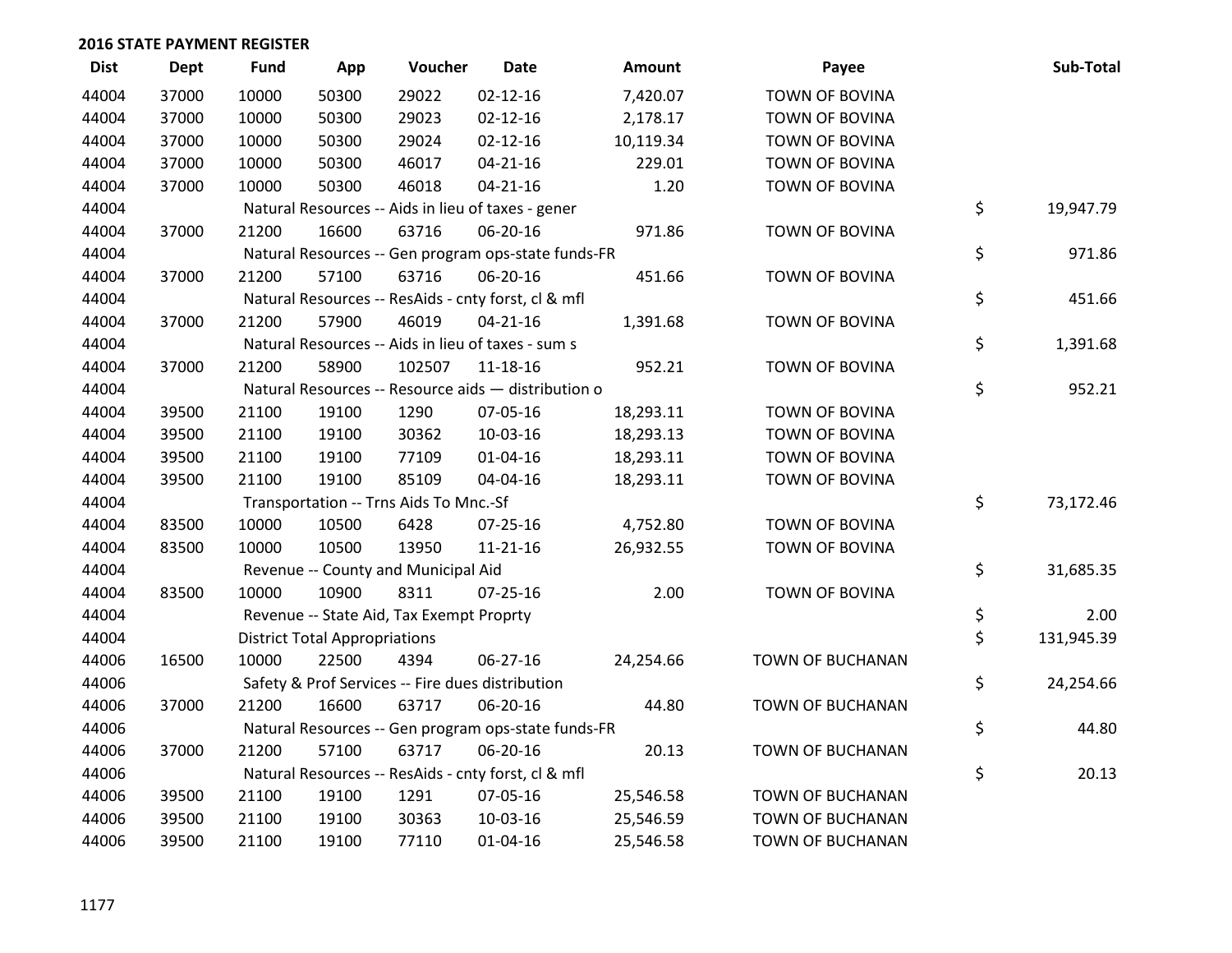| <b>Dist</b> | <b>Dept</b> | <b>Fund</b> | App                                  | Voucher                                          | <b>Date</b>                                         | Amount    | Payee                   | Sub-Total        |
|-------------|-------------|-------------|--------------------------------------|--------------------------------------------------|-----------------------------------------------------|-----------|-------------------------|------------------|
| 44006       | 39500       | 21100       | 19100                                | 85110                                            | 04-04-16                                            | 25,546.58 | TOWN OF BUCHANAN        |                  |
| 44006       |             |             |                                      | Transportation -- Trns Aids To Mnc.-Sf           |                                                     |           |                         | \$<br>102,186.33 |
| 44006       | 50500       | 10000       | 17400                                | 17087                                            | 04-28-16                                            | 1,613.00  | <b>TOWN OF BUCHANAN</b> |                  |
| 44006       |             |             |                                      |                                                  | Administration -- HV trans In annual impact fee     |           |                         | \$<br>1,613.00   |
| 44006       | 50500       | 10000       | 17500                                | 36540                                            | 12-19-16                                            | 2,929.00  | TOWN OF BUCHANAN        |                  |
| 44006       |             |             |                                      |                                                  | Administration -- HV trans In environ impact fee    |           |                         | \$<br>2,929.00   |
| 44006       | 83500       | 10000       | 10500                                | 6429                                             | $07 - 25 - 16$                                      | 10,959.39 | <b>TOWN OF BUCHANAN</b> |                  |
| 44006       | 83500       | 10000       | 10500                                | 13951                                            | $11 - 21 - 16$                                      | 48,064.63 | TOWN OF BUCHANAN        |                  |
| 44006       |             |             |                                      | Revenue -- County and Municipal Aid              |                                                     |           |                         | \$<br>59,024.02  |
| 44006       | 83500       | 10000       | 10900                                | 8312                                             | $07 - 25 - 16$                                      | 2,753.00  | TOWN OF BUCHANAN        |                  |
| 44006       |             |             |                                      | Revenue -- State Aid, Tax Exempt Proprty         |                                                     |           |                         | \$<br>2,753.00   |
| 44006       | 83500       | 10000       | 11000                                | 13951                                            | $11 - 21 - 16$                                      | 14,365.96 | TOWN OF BUCHANAN        |                  |
| 44006       |             |             |                                      | Revenue -- Public Utility Distribution           |                                                     |           |                         | \$<br>14,365.96  |
| 44006       |             |             | <b>District Total Appropriations</b> |                                                  |                                                     |           |                         | \$<br>207,190.90 |
| 44008       | 16500       | 10000       | 22500                                | 4395                                             | 06-27-16                                            | 13,166.42 | <b>TOWN OF CENTER</b>   |                  |
| 44008       |             |             |                                      | Safety & Prof Services -- Fire dues distribution |                                                     |           |                         | \$<br>13,166.42  |
| 44008       | 37000       | 10000       | 50300                                | 28866                                            | $02 - 12 - 16$                                      | 1,604.54  | <b>TOWN OF CENTER</b>   |                  |
| 44008       |             |             |                                      |                                                  | Natural Resources -- Aids in lieu of taxes - gener  |           |                         | \$<br>1,604.54   |
| 44008       | 37000       | 21200       | 16600                                | 63718                                            | 06-20-16                                            | 123.72    | <b>TOWN OF CENTER</b>   |                  |
| 44008       |             |             |                                      |                                                  | Natural Resources -- Gen program ops-state funds-FR |           |                         | \$<br>123.72     |
| 44008       | 37000       | 21200       | 57100                                | 63718                                            | 06-20-16                                            | 55.59     | <b>TOWN OF CENTER</b>   |                  |
| 44008       |             |             |                                      |                                                  | Natural Resources -- ResAids - cnty forst, cl & mfl |           |                         | \$<br>55.59      |
| 44008       | 37000       | 21200       | 58900                                | 102508                                           | 11-18-16                                            | 468.46    | <b>TOWN OF CENTER</b>   |                  |
| 44008       |             |             |                                      |                                                  | Natural Resources -- Resource aids - distribution o |           |                         | \$<br>468.46     |
| 44008       | 39500       | 21100       | 19100                                | 1292                                             | 07-05-16                                            | 35,000.79 | <b>TOWN OF CENTER</b>   |                  |
| 44008       | 39500       | 21100       | 19100                                | 30364                                            | 10-03-16                                            | 35,000.79 | <b>TOWN OF CENTER</b>   |                  |
| 44008       | 39500       | 21100       | 19100                                | 77111                                            | 01-04-16                                            | 35,000.79 | <b>TOWN OF CENTER</b>   |                  |
| 44008       | 39500       | 21100       | 19100                                | 85111                                            | 04-04-16                                            | 35,000.79 | <b>TOWN OF CENTER</b>   |                  |
| 44008       |             |             |                                      | Transportation -- Trns Aids To Mnc.-Sf           |                                                     |           |                         | \$<br>140,003.16 |
| 44008       | 83500       | 10000       | 10500                                | 6430                                             | $07 - 25 - 16$                                      | 5,950.42  | <b>TOWN OF CENTER</b>   |                  |
| 44008       | 83500       | 10000       | 10500                                | 13952                                            | $11 - 21 - 16$                                      | 33,268.79 | TOWN OF CENTER          |                  |
| 44008       |             |             |                                      | Revenue -- County and Municipal Aid              |                                                     |           |                         | \$<br>39,219.21  |
| 44008       | 83500       | 10000       | 10900                                | 8313                                             | $07 - 25 - 16$                                      | 78.00     | <b>TOWN OF CENTER</b>   |                  |
| 44008       |             |             |                                      | Revenue -- State Aid, Tax Exempt Proprty         |                                                     |           |                         | \$<br>78.00      |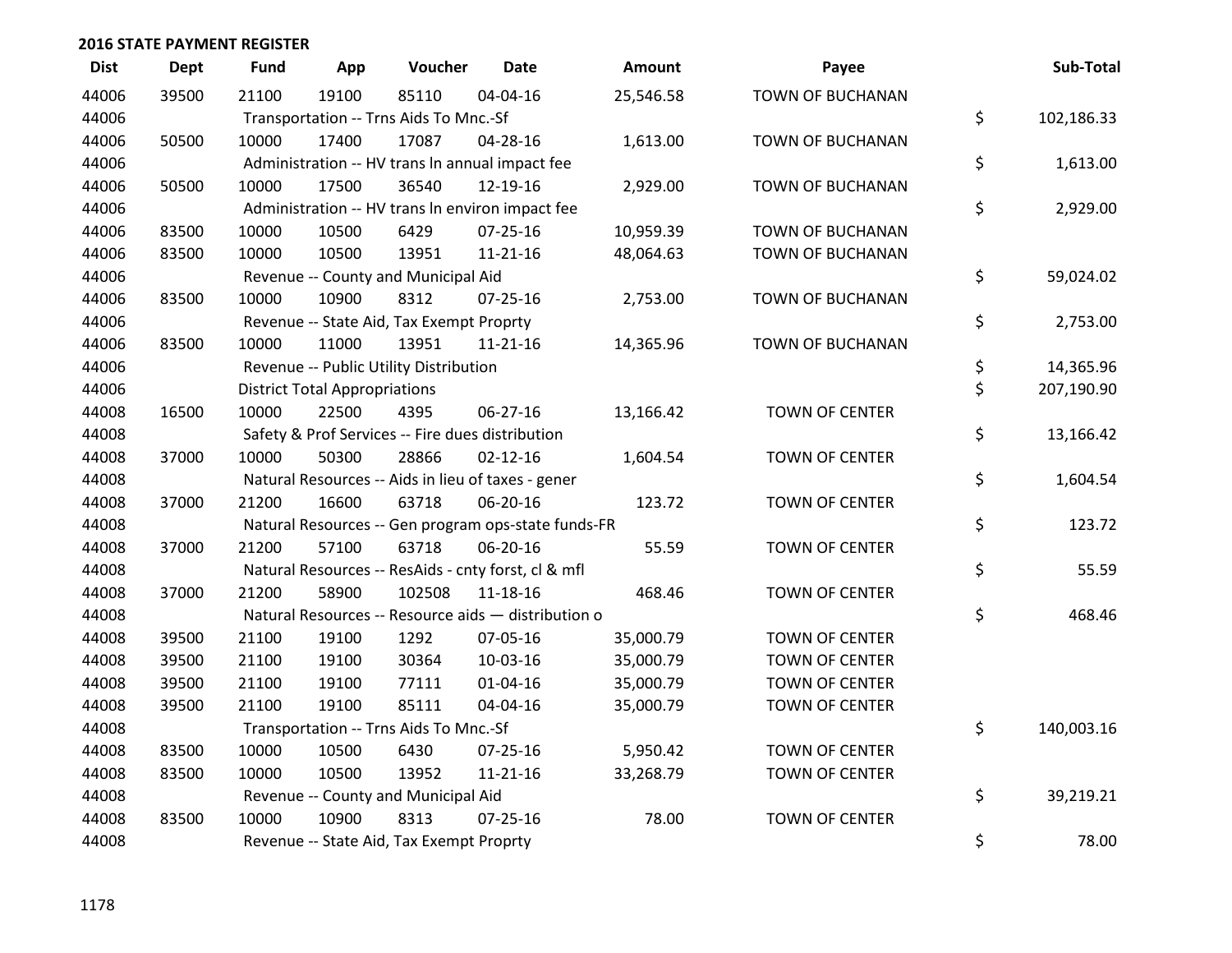| <b>Dist</b> | Dept  | <b>Fund</b> | App                                  | Voucher                                             | <b>Date</b>    | <b>Amount</b> | Payee                 | Sub-Total        |
|-------------|-------|-------------|--------------------------------------|-----------------------------------------------------|----------------|---------------|-----------------------|------------------|
| 44008       | 83500 | 10000       | 11000                                | 13952                                               | $11 - 21 - 16$ | 406.39        | <b>TOWN OF CENTER</b> |                  |
| 44008       |       |             |                                      | Revenue -- Public Utility Distribution              |                |               |                       | \$<br>406.39     |
| 44008       | 83500 | 52100       | 36300                                | 3212                                                | 03-29-16       | 879.52        | TOWN OF CENTER        |                  |
| 44008       |       |             |                                      | Revenue -- Lottery & Gaming Credit                  |                |               |                       | \$<br>879.52     |
| 44008       |       |             | <b>District Total Appropriations</b> |                                                     |                |               |                       | \$<br>196,005.01 |
| 44010       | 16500 | 10000       | 22500                                | 4396                                                | 06-27-16       | 3,338.28      | TOWN OF CICERO        |                  |
| 44010       |       |             |                                      | Safety & Prof Services -- Fire dues distribution    |                |               |                       | \$<br>3,338.28   |
| 44010       | 37000 | 10000       | 50300                                | 28952                                               | $02 - 12 - 16$ | 104.42        | TOWN OF CICERO        |                  |
| 44010       |       |             |                                      | Natural Resources -- Aids in lieu of taxes - gener  |                |               |                       | \$<br>104.42     |
| 44010       | 37000 | 21200       | 16600                                | 63719                                               | 06-20-16       | 833.01        | TOWN OF CICERO        |                  |
| 44010       |       |             |                                      | Natural Resources -- Gen program ops-state funds-FR |                |               |                       | \$<br>833.01     |
| 44010       | 37000 | 21200       | 57100                                | 63719                                               | 06-20-16       | 374.32        | TOWN OF CICERO        |                  |
| 44010       |       |             |                                      | Natural Resources -- ResAids - cnty forst, cl & mfl |                |               |                       | \$<br>374.32     |
| 44010       | 39500 | 21100       | 19100                                | 1293                                                | 07-05-16       | 26,484.55     | TOWN OF CICERO        |                  |
| 44010       | 39500 | 21100       | 19100                                | 30365                                               | 10-03-16       | 26,484.57     | TOWN OF CICERO        |                  |
| 44010       | 39500 | 21100       | 19100                                | 77112                                               | $01 - 04 - 16$ | 26,484.55     | <b>TOWN OF CICERO</b> |                  |
| 44010       | 39500 | 21100       | 19100                                | 85112                                               | 04-04-16       | 26,484.55     | TOWN OF CICERO        |                  |
| 44010       |       |             |                                      | Transportation -- Trns Aids To Mnc.-Sf              |                |               |                       | \$<br>105,938.22 |
| 44010       | 50500 | 10000       | 17400                                | 29638                                               | $11 - 14 - 16$ | 38,844.00     | TOWN OF CICERO        |                  |
| 44010       |       |             |                                      | Administration -- HV trans In annual impact fee     |                |               |                       | \$<br>38,844.00  |
| 44010       | 50500 | 10000       | 17500                                | 29638                                               | $11 - 14 - 16$ | 388,439.00    | TOWN OF CICERO        |                  |
| 44010       |       |             |                                      | Administration -- HV trans In environ impact fee    |                |               |                       | \$<br>388,439.00 |
| 44010       | 83500 | 10000       | 10500                                | 6431                                                | $07 - 25 - 16$ | 8,832.07      | TOWN OF CICERO        |                  |
| 44010       | 83500 | 10000       | 10500                                | 13953                                               | $11 - 21 - 16$ | 50,048.39     | TOWN OF CICERO        |                  |
| 44010       |       |             |                                      | Revenue -- County and Municipal Aid                 |                |               |                       | \$<br>58,880.46  |
| 44010       | 83500 | 10000       | 10900                                | 8314                                                | $07 - 25 - 16$ | 3.00          | TOWN OF CICERO        |                  |
| 44010       |       |             |                                      | Revenue -- State Aid, Tax Exempt Proprty            |                |               |                       | \$<br>3.00       |
| 44010       |       |             | <b>District Total Appropriations</b> |                                                     |                |               |                       | \$<br>596,754.71 |
| 44012       | 16500 | 10000       | 22500                                | 4397                                                | 06-27-16       | 9,868.51      | TOWN OF DALE          |                  |
| 44012       |       |             |                                      | Safety & Prof Services -- Fire dues distribution    |                |               |                       | \$<br>9,868.51   |
| 44012       | 37000 | 10000       | 50300                                | 46359                                               | $04 - 21 - 16$ | 124.17        | TOWN OF DALE          |                  |
| 44012       |       |             |                                      | Natural Resources -- Aids in lieu of taxes - gener  |                |               |                       | \$<br>124.17     |
| 44012       | 37000 | 21200       | 16600                                | 63720                                               | 06-20-16       | 454.00        | TOWN OF DALE          |                  |
| 44012       |       |             |                                      | Natural Resources -- Gen program ops-state funds-FR |                |               |                       | \$<br>454.00     |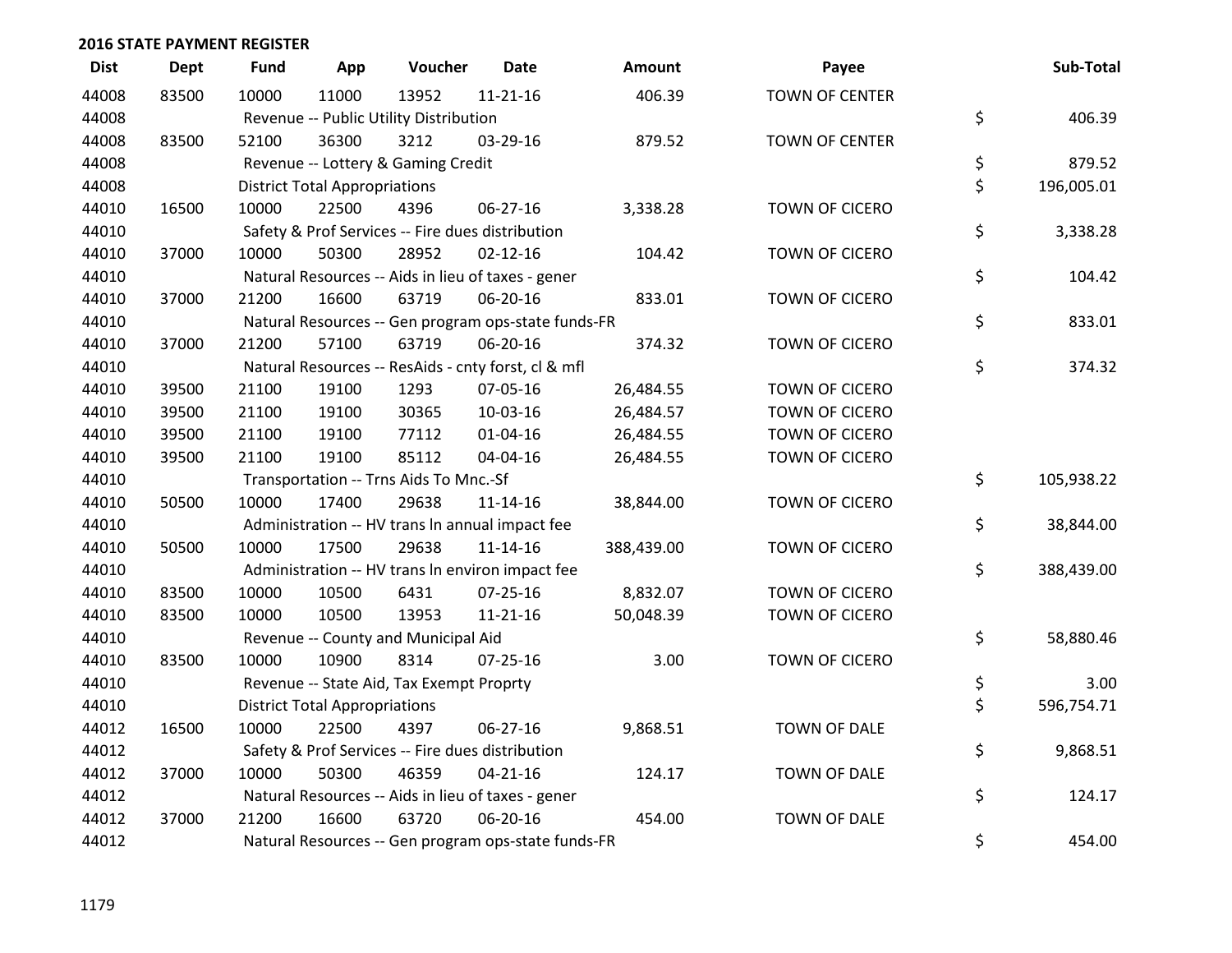| <b>Dist</b> | <b>Dept</b> | <b>Fund</b> | App                                  | Voucher                                             | <b>Date</b>    | Amount    | Payee                     | Sub-Total        |
|-------------|-------------|-------------|--------------------------------------|-----------------------------------------------------|----------------|-----------|---------------------------|------------------|
| 44012       | 37000       | 21200       | 57100                                | 63720                                               | 06-20-16       | 204.01    | TOWN OF DALE              |                  |
| 44012       |             |             |                                      | Natural Resources -- ResAids - cnty forst, cl & mfl |                |           |                           | \$<br>204.01     |
| 44012       | 39500       | 21100       | 19100                                | 1294                                                | 07-05-16       | 25,433.10 | TOWN OF DALE              |                  |
| 44012       | 39500       | 21100       | 19100                                | 30366                                               | 10-03-16       | 25,433.10 | TOWN OF DALE              |                  |
| 44012       | 39500       | 21100       | 19100                                | 77113                                               | $01 - 04 - 16$ | 25,433.10 | TOWN OF DALE              |                  |
| 44012       | 39500       | 21100       | 19100                                | 85113                                               | 04-04-16       | 25,433.10 | TOWN OF DALE              |                  |
| 44012       |             |             |                                      | Transportation -- Trns Aids To Mnc.-Sf              |                |           |                           | \$<br>101,732.40 |
| 44012       | 83500       | 10000       | 10500                                | 6432                                                | $07 - 25 - 16$ | 7,210.16  | TOWN OF DALE              |                  |
| 44012       | 83500       | 10000       | 10500                                | 13954                                               | $11 - 21 - 16$ | 40,625.16 | TOWN OF DALE              |                  |
| 44012       |             |             |                                      | Revenue -- County and Municipal Aid                 |                |           |                           | \$<br>47,835.32  |
| 44012       | 83500       | 10000       | 10900                                | 8315                                                | $07 - 25 - 16$ | 125.00    | TOWN OF DALE              |                  |
| 44012       |             |             |                                      | Revenue -- State Aid, Tax Exempt Proprty            |                |           |                           | \$<br>125.00     |
| 44012       | 83500       | 10000       | 11000                                | 13954                                               | $11 - 21 - 16$ | 188.55    | TOWN OF DALE              |                  |
| 44012       |             |             |                                      | Revenue -- Public Utility Distribution              |                |           |                           | \$<br>188.55     |
| 44012       |             |             | <b>District Total Appropriations</b> |                                                     |                |           |                           | \$<br>160,531.96 |
| 44014       | 16500       | 10000       | 22500                                | 4398                                                | 06-27-16       | 1,657.66  | TOWN OF DEER CREEK        |                  |
| 44014       |             |             |                                      | Safety & Prof Services -- Fire dues distribution    |                |           |                           | \$<br>1,657.66   |
| 44014       | 37000       | 10000       | 50300                                | 28919                                               | $02 - 12 - 16$ | 662.94    | TOWN OF DEER CREEK        |                  |
| 44014       | 37000       | 10000       | 50300                                | 28920                                               | $02 - 12 - 16$ | 2,699.79  | <b>TOWN OF DEER CREEK</b> |                  |
| 44014       | 37000       | 10000       | 50300                                | 45728                                               | $04 - 21 - 16$ | 1,155.62  | TOWN OF DEER CREEK        |                  |
| 44014       |             |             |                                      | Natural Resources -- Aids in lieu of taxes - gener  |                |           |                           | \$<br>4,518.35   |
| 44014       | 37000       | 21200       | 16600                                | 63721                                               | 06-20-16       | 787.49    | TOWN OF DEER CREEK        |                  |
| 44014       |             |             |                                      | Natural Resources -- Gen program ops-state funds-FR |                |           |                           | \$<br>787.49     |
| 44014       | 37000       | 21200       | 57100                                | 63721                                               | 06-20-16       | 359.85    | TOWN OF DEER CREEK        |                  |
| 44014       |             |             |                                      | Natural Resources -- ResAids - cnty forst, cl & mfl |                |           |                           | \$<br>359.85     |
| 44014       | 37000       | 21200       | 57900                                | 45727                                               | $04 - 21 - 16$ | 755.12    | TOWN OF DEER CREEK        |                  |
| 44014       |             |             |                                      | Natural Resources -- Aids in lieu of taxes - sum s  |                |           |                           | \$<br>755.12     |
| 44014       | 37000       | 21200       | 58900                                | 102509                                              | $11 - 18 - 16$ | 664.98    | TOWN OF DEER CREEK        |                  |
| 44014       |             |             |                                      | Natural Resources -- Resource aids - distribution o |                |           |                           | \$<br>664.98     |
| 44014       | 39500       | 21100       | 19100                                | 1295                                                | 07-05-16       | 18,155.49 | TOWN OF DEER CREEK        |                  |
| 44014       | 39500       | 21100       | 19100                                | 30367                                               | 10-03-16       | 18,155.49 | TOWN OF DEER CREEK        |                  |
| 44014       | 39500       | 21100       | 19100                                | 77114                                               | $01 - 04 - 16$ | 18,155.49 | TOWN OF DEER CREEK        |                  |
| 44014       | 39500       | 21100       | 19100                                | 85114                                               | 04-04-16       | 18,155.49 | TOWN OF DEER CREEK        |                  |
| 44014       |             |             |                                      | Transportation -- Trns Aids To Mnc.-Sf              |                |           |                           | \$<br>72,621.96  |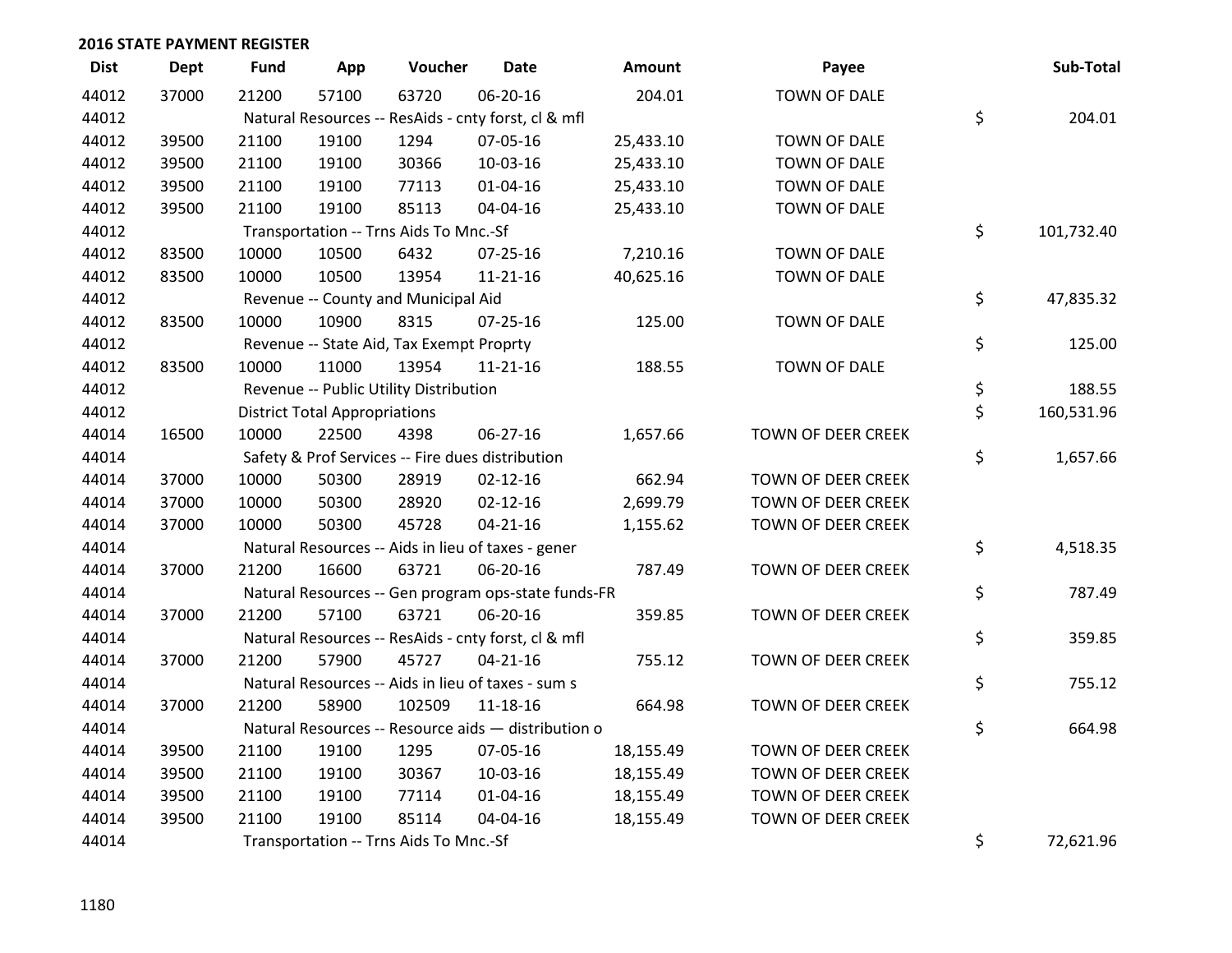| <b>Dist</b> | <b>Dept</b> | <b>Fund</b> | App                                  | Voucher                                             | <b>Date</b>    | <b>Amount</b> | Payee              | Sub-Total        |
|-------------|-------------|-------------|--------------------------------------|-----------------------------------------------------|----------------|---------------|--------------------|------------------|
| 44014       | 50500       | 10000       | 17400                                | 17088                                               | $04 - 28 - 16$ | 48,196.00     | TOWN OF DEER CREEK |                  |
| 44014       |             |             |                                      | Administration -- HV trans In annual impact fee     |                |               |                    | \$<br>48,196.00  |
| 44014       | 83500       | 10000       | 10500                                | 6433                                                | $07 - 25 - 16$ | 8,585.85      | TOWN OF DEER CREEK |                  |
| 44014       | 83500       | 10000       | 10500                                | 13955                                               | $11 - 21 - 16$ | 48,653.16     | TOWN OF DEER CREEK |                  |
| 44014       |             |             |                                      | Revenue -- County and Municipal Aid                 |                |               |                    | \$<br>57,239.01  |
| 44014       | 83500       | 10000       | 10900                                | 8316                                                | $07 - 25 - 16$ | 1.00          | TOWN OF DEER CREEK |                  |
| 44014       |             |             |                                      | Revenue -- State Aid, Tax Exempt Proprty            |                |               |                    | \$<br>1.00       |
| 44014       |             |             | <b>District Total Appropriations</b> |                                                     |                |               |                    | \$<br>186,801.42 |
| 44016       | 16500       | 10000       | 22500                                | 4399                                                | 06-27-16       | 9,681.70      | TOWN OF ELLINGTON  |                  |
| 44016       |             |             |                                      | Safety & Prof Services -- Fire dues distribution    |                |               |                    | \$<br>9,681.70   |
| 44016       | 37000       | 10000       | 50300                                | 29340                                               | $02 - 12 - 16$ | 14,947.13     | TOWN OF ELLINGTON  |                  |
| 44016       | 37000       | 10000       | 50300                                | 29341                                               | $02 - 12 - 16$ | 29,011.62     | TOWN OF ELLINGTON  |                  |
| 44016       |             |             |                                      | Natural Resources -- Aids in lieu of taxes - gener  |                |               |                    | \$<br>43,958.75  |
| 44016       | 37000       | 21200       | 16600                                | 63722                                               | 06-20-16       | 497.29        | TOWN OF ELLINGTON  |                  |
| 44016       |             |             |                                      | Natural Resources -- Gen program ops-state funds-FR |                |               |                    | \$<br>497.29     |
| 44016       | 37000       | 21200       | 57100                                | 63722                                               | 06-20-16       | 233.82        | TOWN OF ELLINGTON  |                  |
| 44016       |             |             |                                      | Natural Resources -- ResAids - cnty forst, cl & mfl |                |               |                    | \$<br>233.82     |
| 44016       | 37000       | 21200       | 58900                                | 102510                                              | $11 - 18 - 16$ | 98.98         | TOWN OF ELLINGTON  |                  |
| 44016       |             |             |                                      | Natural Resources -- Resource aids - distribution o |                |               |                    | \$<br>98.98      |
| 44016       | 39500       | 21100       | 19100                                | 1296                                                | 07-05-16       | 31,973.04     | TOWN OF ELLINGTON  |                  |
| 44016       | 39500       | 21100       | 19100                                | 30368                                               | 10-03-16       | 31,973.04     | TOWN OF ELLINGTON  |                  |
| 44016       | 39500       | 21100       | 19100                                | 77115                                               | $01 - 04 - 16$ | 31,973.04     | TOWN OF ELLINGTON  |                  |
| 44016       | 39500       | 21100       | 19100                                | 85115                                               | 04-04-16       | 31,973.04     | TOWN OF ELLINGTON  |                  |
| 44016       |             |             |                                      | Transportation -- Trns Aids To Mnc.-Sf              |                |               |                    | \$<br>127,892.16 |
| 44016       | 83500       | 10000       | 10500                                | 6434                                                | $07 - 25 - 16$ | 9,834.41      | TOWN OF ELLINGTON  |                  |
| 44016       | 83500       | 10000       | 10500                                | 13956                                               | $11 - 21 - 16$ | 49,372.09     | TOWN OF ELLINGTON  |                  |
| 44016       |             |             |                                      | Revenue -- County and Municipal Aid                 |                |               |                    | \$<br>59,206.50  |
| 44016       | 83500       | 10000       | 10900                                | 8317                                                | $07 - 25 - 16$ | 25.00         | TOWN OF ELLINGTON  |                  |
| 44016       |             |             |                                      | Revenue -- State Aid, Tax Exempt Proprty            |                |               |                    | \$<br>25.00      |
| 44016       | 83500       | 10000       | 11000                                | 13956                                               | 11-21-16       | 6,122.38      | TOWN OF ELLINGTON  |                  |
| 44016       |             |             |                                      | Revenue -- Public Utility Distribution              |                |               |                    | \$<br>6,122.38   |
| 44016       |             |             | <b>District Total Appropriations</b> |                                                     |                |               |                    | \$<br>247,716.58 |
| 44018       | 16500       | 10000       | 22500                                | 4400                                                | $06 - 27 - 16$ | 20,890.97     | TOWN OF FREEDOM    |                  |
| 44018       |             |             |                                      | Safety & Prof Services -- Fire dues distribution    |                |               |                    | \$<br>20,890.97  |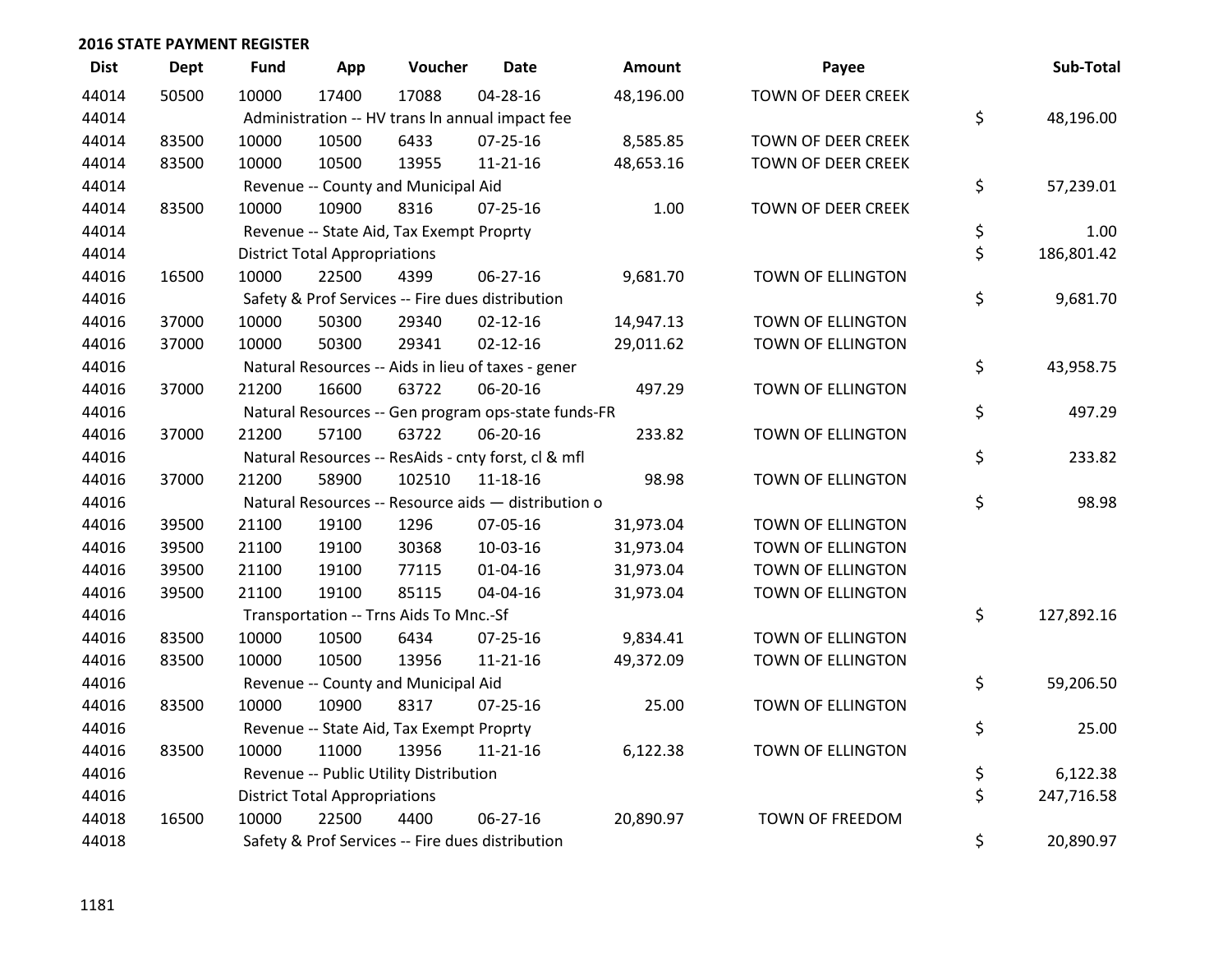| <b>Dist</b> | <b>Dept</b> | <b>Fund</b> | App                                  | Voucher                                             | Date           | <b>Amount</b> | Payee               | Sub-Total        |
|-------------|-------------|-------------|--------------------------------------|-----------------------------------------------------|----------------|---------------|---------------------|------------------|
| 44018       | 37000       | 21200       | 16600                                | 63723                                               | 06-20-16       | 13.35         | TOWN OF FREEDOM     |                  |
| 44018       |             |             |                                      | Natural Resources -- Gen program ops-state funds-FR |                |               |                     | \$<br>13.35      |
| 44018       | 37000       | 21200       | 57100                                | 63723                                               | 06-20-16       | 6.00          | TOWN OF FREEDOM     |                  |
| 44018       |             |             |                                      | Natural Resources -- ResAids - cnty forst, cl & mfl |                |               |                     | \$<br>6.00       |
| 44018       | 39500       | 21100       | 19100                                | 1297                                                | 07-05-16       | 42,501.08     | TOWN OF FREEDOM     |                  |
| 44018       | 39500       | 21100       | 19100                                | 30369                                               | 10-03-16       | 42,501.11     | TOWN OF FREEDOM     |                  |
| 44018       | 39500       | 21100       | 19100                                | 77116                                               | $01 - 04 - 16$ | 42,501.08     | TOWN OF FREEDOM     |                  |
| 44018       | 39500       | 21100       | 19100                                | 85116                                               | 04-04-16       | 42,501.08     | TOWN OF FREEDOM     |                  |
| 44018       |             |             |                                      | Transportation -- Trns Aids To Mnc.-Sf              |                |               |                     | \$<br>170,004.35 |
| 44018       | 50500       | 10000       | 17400                                | 29639                                               | 09-09-16       | 30,797.00     | TOWN OF FREEDOM     |                  |
| 44018       |             |             |                                      | Administration -- HV trans In annual impact fee     |                |               |                     | \$<br>30,797.00  |
| 44018       | 50500       | 10000       | 17500                                | 29639                                               | 09-09-16       | 307,968.00    | TOWN OF FREEDOM     |                  |
| 44018       |             |             |                                      | Administration -- HV trans In environ impact fee    |                |               |                     | \$<br>307,968.00 |
| 44018       | 83500       | 10000       | 10500                                | 6435                                                | $07 - 25 - 16$ | 26,733.95     | TOWN OF FREEDOM     |                  |
| 44018       | 83500       | 10000       | 10500                                | 13957                                               | $11 - 21 - 16$ | 107,991.31    | TOWN OF FREEDOM     |                  |
| 44018       |             |             |                                      | Revenue -- County and Municipal Aid                 |                |               |                     | \$<br>134,725.26 |
| 44018       | 83500       | 10000       | 10900                                | 8318                                                | $07 - 25 - 16$ | 789.00        | TOWN OF FREEDOM     |                  |
| 44018       |             |             |                                      | Revenue -- State Aid, Tax Exempt Proprty            |                |               |                     | \$<br>789.00     |
| 44018       | 83500       | 10000       | 11000                                | 13957                                               | $11 - 21 - 16$ | 45,480.76     | TOWN OF FREEDOM     |                  |
| 44018       |             |             |                                      | Revenue -- Public Utility Distribution              |                |               |                     | \$<br>45,480.76  |
| 44018       | 83500       | 52100       | 36300                                | 3213                                                | 03-28-16       | 3,360.48      | TOWN OF FREEDOM     |                  |
| 44018       |             |             |                                      | Revenue -- Lottery & Gaming Credit                  |                |               |                     | \$<br>3,360.48   |
| 44018       |             |             | <b>District Total Appropriations</b> |                                                     |                |               |                     | \$<br>714,035.17 |
| 44020       | 16500       | 10000       | 22500                                | 4401                                                | 06-27-16       | 94,671.48     | TOWN OF GRAND CHUTE |                  |
| 44020       |             |             |                                      | Safety & Prof Services -- Fire dues distribution    |                |               |                     | \$<br>94,671.48  |
| 44020       | 37000       | 21200       | 16600                                | 63724                                               | 06-20-16       | 105.66        | TOWN OF GRAND CHUTE |                  |
| 44020       |             |             |                                      | Natural Resources -- Gen program ops-state funds-FR |                |               |                     | \$<br>105.66     |
| 44020       | 37000       | 21200       | 57100                                | 63724                                               | 06-20-16       | 47.48         | TOWN OF GRAND CHUTE |                  |
| 44020       |             |             |                                      | Natural Resources -- ResAids - cnty forst, cl & mfl |                |               |                     | \$<br>47.48      |
| 44020       | 37000       | 21200       | 58700                                | 19596                                               | $01 - 11 - 16$ | 9,705.00      | TOWN OF GRAND CHUTE |                  |
| 44020       |             |             |                                      | Natural Resources -- ResAids - urban forestry grant |                |               |                     | \$<br>9,705.00   |
| 44020       | 37000       | 21200       | 58900                                | 102511                                              | 11-18-16       | 94.19         | TOWN OF GRAND CHUTE |                  |
| 44020       |             |             |                                      | Natural Resources -- Resource aids - distribution o |                |               |                     | \$<br>94.19      |
| 44020       | 39500       | 21100       | 18500                                | 16634                                               | 09-01-16       | 1,079.25      | TOWN OF GRAND CHUTE |                  |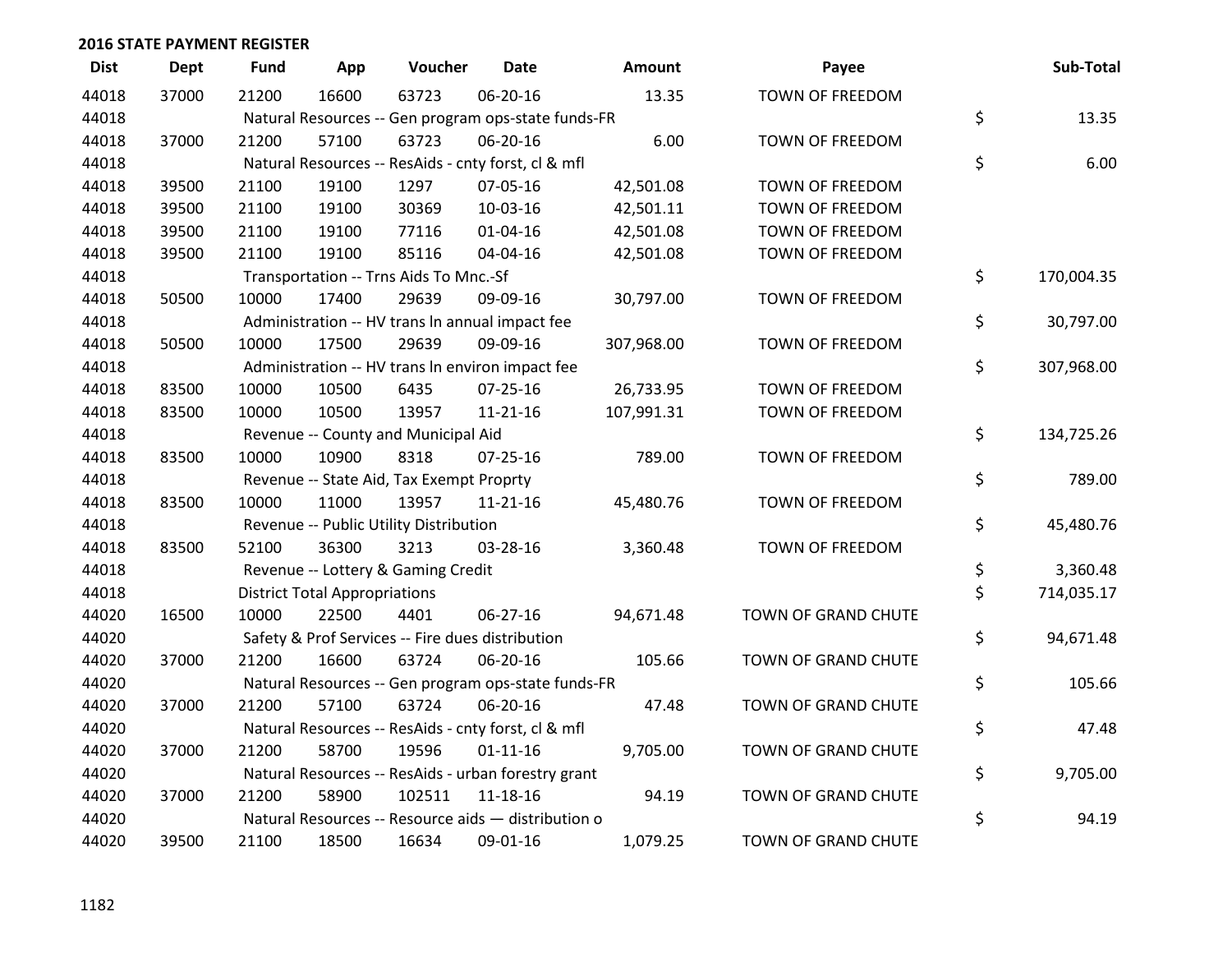| <b>Dist</b> | <b>Dept</b> | <b>Fund</b> | App                                  | Voucher                                  | <b>Date</b>                                         | <b>Amount</b> | Payee                      | Sub-Total          |
|-------------|-------------|-------------|--------------------------------------|------------------------------------------|-----------------------------------------------------|---------------|----------------------------|--------------------|
| 44020       | 39500       | 21100       | 18500                                | 58831                                    | 12-05-16                                            | 1,266.37      | TOWN OF GRAND CHUTE        |                    |
| 44020       | 39500       | 21100       | 18500                                | 60566                                    | 12-12-16                                            | 1,209.02      | TOWN OF GRAND CHUTE        |                    |
| 44020       |             |             |                                      | Transportation -- Hwy Sfty Loc Aid Ffd   |                                                     |               |                            | \$<br>3,554.64     |
| 44020       | 39500       | 21100       | 19100                                | 1298                                     | 07-05-16                                            | 196,247.00    | TOWN OF GRAND CHUTE        |                    |
| 44020       | 39500       | 21100       | 19100                                | 30370                                    | 10-03-16                                            | 196,247.03    | TOWN OF GRAND CHUTE        |                    |
| 44020       |             |             |                                      | Transportation -- Trns Aids To Mnc.-Sf   |                                                     |               |                            | \$<br>392,494.03   |
| 44020       | 39500       | 21100       | 18500                                | 84686                                    | 06-16-16                                            | 406.35        | TREAS TN GRAND CHUTE       |                    |
| 44020       | 39500       | 21100       | 18500                                | 86826                                    | 07-08-16                                            | 1,364.36      | TREAS TN GRAND CHUTE       |                    |
| 44020       |             |             |                                      | Transportation -- Hwy Sfty Loc Aid Ffd   |                                                     |               |                            | \$<br>1,770.71     |
| 44020       | 39500       | 21100       | 19100                                | 77117                                    | $01 - 04 - 16$                                      | 196,247.00    | TOWN OF GRAND CHUTE        |                    |
| 44020       | 39500       | 21100       | 19100                                | 85117                                    | 04-04-16                                            | 196,247.00    | TOWN OF GRAND CHUTE        |                    |
| 44020       |             |             |                                      | Transportation -- Trns Aids To Mnc.-Sf   |                                                     |               |                            | \$<br>392,494.00   |
| 44020       | 45500       | 10000       | 23100                                | 18545                                    | $10-31-16$                                          | 4,320.00      | TOWN OF GRAND CHUTE        |                    |
| 44020       |             |             |                                      | Justice -- Law enforcement train, local  |                                                     |               |                            | \$<br>4,320.00     |
| 44020       | 83500       | 10000       | 10500                                | 6436                                     | $07 - 25 - 16$                                      | 27,998.80     | TOWN OF GRAND CHUTE        |                    |
| 44020       | 83500       | 10000       | 10500                                | 13958                                    | $11 - 21 - 16$                                      | 200,751.19    | TOWN OF GRAND CHUTE        |                    |
| 44020       |             |             |                                      | Revenue -- County and Municipal Aid      |                                                     |               |                            | \$<br>228,749.99   |
| 44020       | 83500       | 10000       | 10900                                | 8319                                     | $07 - 25 - 16$                                      | 80,106.00     | TOWN OF GRAND CHUTE        |                    |
| 44020       |             |             |                                      | Revenue -- State Aid, Tax Exempt Proprty |                                                     |               |                            | \$<br>80,106.00    |
| 44020       | 83500       | 10000       | 11000                                | 13958                                    | $11 - 21 - 16$                                      | 27,399.06     | TOWN OF GRAND CHUTE        |                    |
| 44020       |             |             |                                      | Revenue -- Public Utility Distribution   |                                                     |               |                            | \$<br>27,399.06    |
| 44020       |             |             | <b>District Total Appropriations</b> |                                          |                                                     |               |                            | \$<br>1,235,512.24 |
| 44022       | 16500       | 10000       | 22500                                | 4402                                     | $06 - 27 - 16$                                      | 48,599.01     | <b>GREENVILLE, TOWN OF</b> |                    |
| 44022       |             |             |                                      |                                          | Safety & Prof Services -- Fire dues distribution    |               |                            | \$<br>48,599.01    |
| 44022       | 37000       | 10000       | 50300                                | 29353                                    | $02 - 12 - 16$                                      | 2,344.97      | <b>GREENVILLE, TOWN OF</b> |                    |
| 44022       |             |             |                                      |                                          | Natural Resources -- Aids in lieu of taxes - gener  |               |                            | \$<br>2,344.97     |
| 44022       | 37000       | 21200       | 16600                                | 63725                                    | 06-20-16                                            | 276.55        | <b>GREENVILLE, TOWN OF</b> |                    |
| 44022       |             |             |                                      |                                          | Natural Resources -- Gen program ops-state funds-FR |               |                            | \$<br>276.55       |
| 44022       | 37000       | 21200       | 57100                                | 63725                                    | 06-20-16                                            | 124.27        | <b>GREENVILLE, TOWN OF</b> |                    |
| 44022       |             |             |                                      |                                          | Natural Resources -- ResAids - cnty forst, cl & mfl |               |                            | \$<br>124.27       |
| 44022       | 37000       | 21200       | 58700                                | 41510                                    | 04-05-16                                            | 11,059.00     | <b>GREENVILLE, TOWN OF</b> |                    |
| 44022       |             |             |                                      |                                          | Natural Resources -- ResAids - urban forestry grant |               |                            | \$<br>11,059.00    |
| 44022       | 39500       | 21100       | 19100                                | 1299                                     | 07-05-16                                            | 57,378.61     | <b>GREENVILLE, TOWN OF</b> |                    |
| 44022       | 39500       | 21100       | 19100                                | 30371                                    | 10-03-16                                            | 57,378.63     | <b>GREENVILLE, TOWN OF</b> |                    |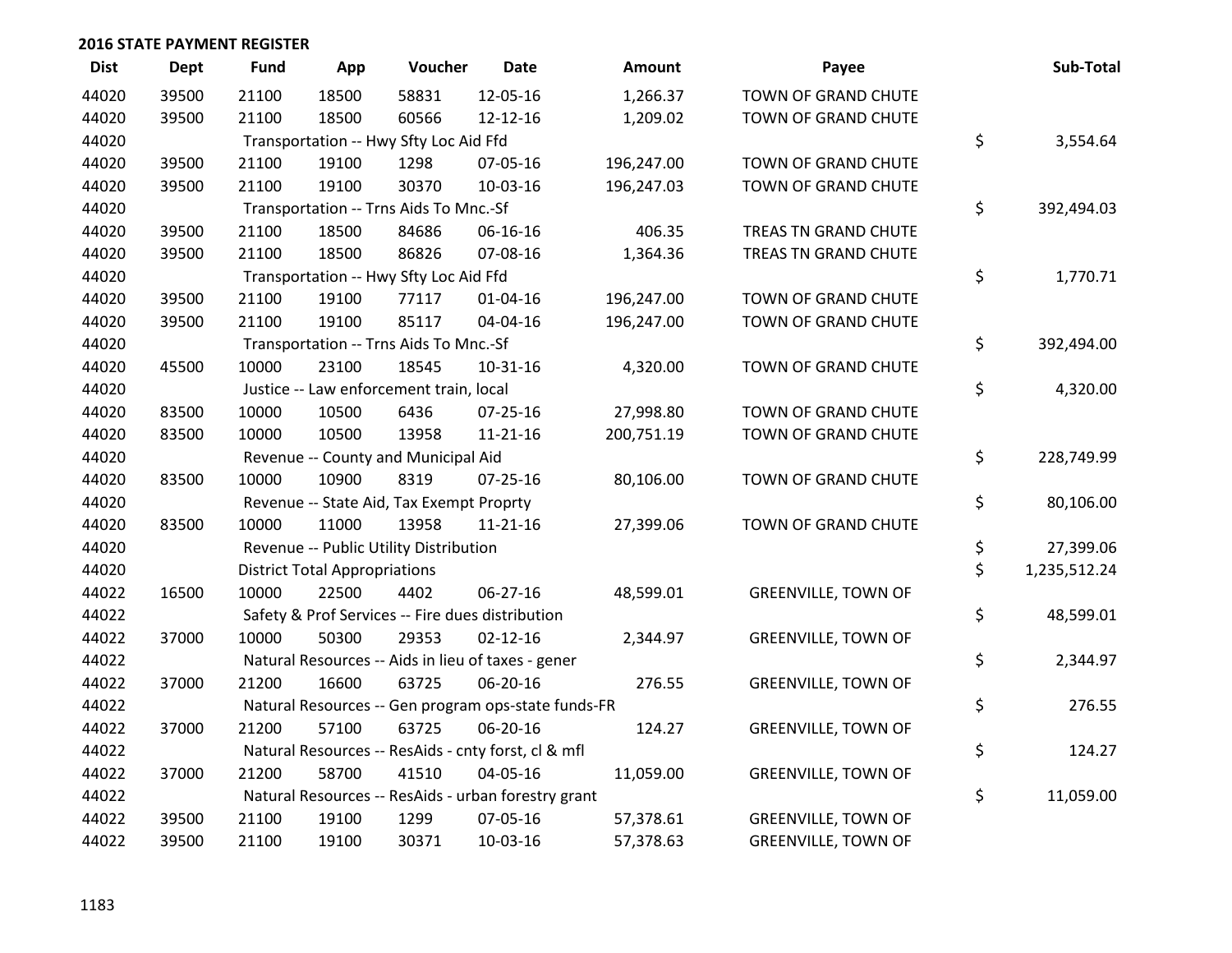| <b>Dist</b> | <b>Dept</b> | <b>Fund</b> | App                                  | Voucher                                             | <b>Date</b>    | <b>Amount</b> | Payee                      | Sub-Total        |
|-------------|-------------|-------------|--------------------------------------|-----------------------------------------------------|----------------|---------------|----------------------------|------------------|
| 44022       | 39500       | 21100       | 19100                                | 77118                                               | $01 - 04 - 16$ | 57,378.61     | <b>TOWN OF GREENVILLE</b>  |                  |
| 44022       | 39500       | 21100       | 19100                                | 85118                                               | 04-04-16       | 57,378.61     | TOWN OF GREENVILLE         |                  |
| 44022       |             |             |                                      | Transportation -- Trns Aids To Mnc.-Sf              |                |               |                            | \$<br>229,514.46 |
| 44022       | 83500       | 10000       | 10500                                | 6437                                                | $07 - 25 - 16$ | 12,540.43     | <b>GREENVILLE, TOWN OF</b> |                  |
| 44022       | 83500       | 10000       | 10500                                | 13959                                               | $11 - 21 - 16$ | 64,133.12     | <b>GREENVILLE, TOWN OF</b> |                  |
| 44022       |             |             |                                      | Revenue -- County and Municipal Aid                 |                |               |                            | \$<br>76,673.55  |
| 44022       | 83500       | 10000       | 10900                                | 8320                                                | $07 - 25 - 16$ | 38,005.00     | <b>GREENVILLE, TOWN OF</b> |                  |
| 44022       |             |             |                                      | Revenue -- State Aid, Tax Exempt Proprty            |                |               |                            | \$<br>38,005.00  |
| 44022       | 83500       | 10000       | 11000                                | 13959                                               | $11 - 21 - 16$ | 7,044.54      | <b>GREENVILLE, TOWN OF</b> |                  |
| 44022       |             |             |                                      | Revenue -- Public Utility Distribution              |                |               |                            | \$<br>7,044.54   |
| 44022       | 83500       | 52100       | 36300                                | 3214                                                | 03-29-16       | 9,116.03      | <b>GREENVILLE, TOWN OF</b> |                  |
| 44022       |             |             |                                      | Revenue -- Lottery & Gaming Credit                  |                |               |                            | \$<br>9,116.03   |
| 44022       |             |             | <b>District Total Appropriations</b> |                                                     |                |               |                            | \$<br>422,757.38 |
| 44024       | 16500       | 10000       | 22500                                | 4403                                                | 06-27-16       | 4,588.47      | <b>TOWN OF HORTONIA</b>    |                  |
| 44024       |             |             |                                      | Safety & Prof Services -- Fire dues distribution    |                |               |                            | \$<br>4,588.47   |
| 44024       | 37000       | 10000       | 50300                                | 29348                                               | $02 - 12 - 16$ | 795.60        | <b>TOWN OF HORTONIA</b>    |                  |
| 44024       | 37000       | 10000       | 50300                                | 47003                                               | $04 - 21 - 16$ | 37.13         | TOWN OF HORTONIA           |                  |
| 44024       |             |             |                                      | Natural Resources -- Aids in lieu of taxes - gener  |                |               |                            | \$<br>832.73     |
| 44024       | 37000       | 21200       | 16600                                | 63726                                               | 06-20-16       | 377.70        | TOWN OF HORTONIA           |                  |
| 44024       |             |             |                                      | Natural Resources -- Gen program ops-state funds-FR |                |               |                            | \$<br>377.70     |
| 44024       | 37000       | 21200       | 57100                                | 63726                                               | 06-20-16       | 169.73        | <b>TOWN OF HORTONIA</b>    |                  |
| 44024       |             |             |                                      | Natural Resources -- ResAids - cnty forst, cl & mfl |                |               |                            | \$<br>169.73     |
| 44024       | 37000       | 21200       | 57900                                | 47002                                               | $04 - 21 - 16$ | 3.71          | TOWN OF HORTONIA           |                  |
| 44024       |             |             |                                      | Natural Resources -- Aids in lieu of taxes - sum s  |                |               |                            | \$<br>3.71       |
| 44024       | 37000       | 21200       | 58900                                | 102512                                              | $11 - 18 - 16$ | 434.88        | <b>TOWN OF HORTONIA</b>    |                  |
| 44024       |             |             |                                      | Natural Resources -- Resource aids - distribution o |                |               |                            | \$<br>434.88     |
| 44024       | 39500       | 21100       | 19100                                | 1300                                                | 07-05-16       | 11,054.04     | TOWN OF HORTONIA           |                  |
| 44024       | 39500       | 21100       | 19100                                | 30372                                               | 10-03-16       | 11,054.04     | TOWN OF HORTONIA           |                  |
| 44024       | 39500       | 21100       | 19100                                | 77119                                               | $01 - 04 - 16$ | 11,054.04     | <b>TOWN OF HORTONIA</b>    |                  |
| 44024       | 39500       | 21100       | 19100                                | 85119                                               | 04-04-16       | 11,054.04     | TOWN OF HORTONIA           |                  |
| 44024       |             |             |                                      | Transportation -- Trns Aids To Mnc.-Sf              |                |               |                            | \$<br>44,216.16  |
| 44024       | 83500       | 10000       | 10500                                | 6438                                                | $07 - 25 - 16$ | 455.13        | <b>TOWN OF HORTONIA</b>    |                  |
| 44024       | 83500       | 10000       | 10500                                | 13960                                               | $11 - 21 - 16$ | 9,865.12      | <b>TOWN OF HORTONIA</b>    |                  |
| 44024       |             |             |                                      | Revenue -- County and Municipal Aid                 |                |               |                            | \$<br>10,320.25  |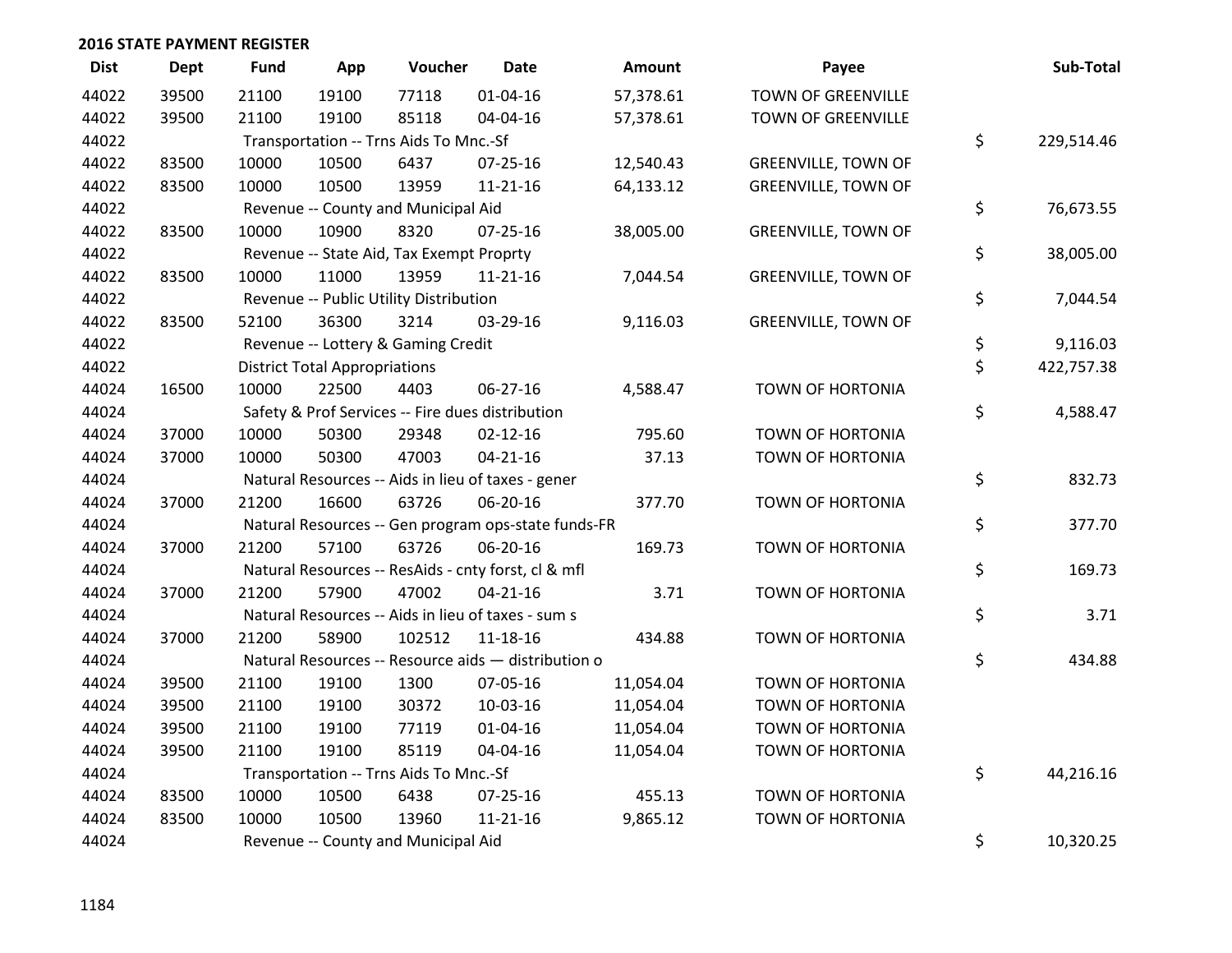| <b>Dist</b> | Dept  | <b>Fund</b> | App                                  | Voucher                                             | <b>Date</b>    | <b>Amount</b> | Payee                   | Sub-Total        |
|-------------|-------|-------------|--------------------------------------|-----------------------------------------------------|----------------|---------------|-------------------------|------------------|
| 44024       | 83500 | 10000       | 10900                                | 8321                                                | $07 - 25 - 16$ | 1,813.00      | <b>TOWN OF HORTONIA</b> |                  |
| 44024       |       |             |                                      | Revenue -- State Aid, Tax Exempt Proprty            |                |               |                         | \$<br>1,813.00   |
| 44024       | 83500 | 10000       | 11000                                | 13960                                               | $11 - 21 - 16$ | 202.55        | <b>TOWN OF HORTONIA</b> |                  |
| 44024       |       |             |                                      | Revenue -- Public Utility Distribution              |                |               |                         | \$<br>202.55     |
| 44024       |       |             | <b>District Total Appropriations</b> |                                                     |                |               |                         | \$<br>62,959.18  |
| 44026       | 16500 | 10000       | 22500                                | 4404                                                | 06-27-16       | 5,504.77      | TOWN OF KAUKAUNA        |                  |
| 44026       |       |             |                                      | Safety & Prof Services -- Fire dues distribution    |                |               |                         | \$<br>5,504.77   |
| 44026       | 37000 | 21200       | 16600                                | 63727                                               | 06-20-16       | 15.13         | TOWN OF KAUKAUNA        |                  |
| 44026       |       |             |                                      | Natural Resources -- Gen program ops-state funds-FR |                |               |                         | \$<br>15.13      |
| 44026       | 37000 | 21200       | 57100                                | 63727                                               | 06-20-16       | 6.80          | TOWN OF KAUKAUNA        |                  |
| 44026       |       |             |                                      | Natural Resources -- ResAids - cnty forst, cl & mfl |                |               |                         | \$<br>6.80       |
| 44026       | 39500 | 21100       | 19100                                | 1301                                                | 07-05-16       | 19,823.50     | TOWN OF KAUKAUNA        |                  |
| 44026       | 39500 | 21100       | 19100                                | 30373                                               | 10-03-16       | 19,823.52     | TOWN OF KAUKAUNA        |                  |
| 44026       | 39500 | 21100       | 19100                                | 77120                                               | $01 - 04 - 16$ | 19,823.50     | TOWN OF KAUKAUNA        |                  |
| 44026       | 39500 | 21100       | 19100                                | 85120                                               | 04-04-16       | 19,823.50     | <b>TOWN OF KAUKAUNA</b> |                  |
| 44026       |       |             |                                      | Transportation -- Trns Aids To Mnc.-Sf              |                |               |                         | \$<br>79,294.02  |
| 44026       | 50500 | 10000       | 17400                                | 17089                                               | 04-28-16       | 925.00        | <b>TOWN OF KAUKAUNA</b> |                  |
| 44026       |       |             |                                      | Administration -- HV trans In annual impact fee     |                |               |                         | \$<br>925.00     |
| 44026       | 50500 | 10000       | 17500                                | 36542                                               | 12-19-16       | 1,679.00      | TOWN OF KAUKAUNA        |                  |
| 44026       |       |             |                                      | Administration -- HV trans In environ impact fee    |                |               |                         | \$<br>1,679.00   |
| 44026       | 83500 | 10000       | 10500                                | 6439                                                | $07 - 25 - 16$ | 4,275.50      | TOWN OF KAUKAUNA        |                  |
| 44026       | 83500 | 10000       | 10500                                | 13961                                               | $11 - 21 - 16$ | 11,594.52     | TOWN OF KAUKAUNA        |                  |
| 44026       |       |             |                                      | Revenue -- County and Municipal Aid                 |                |               |                         | \$<br>15,870.02  |
| 44026       | 83500 | 10000       | 10900                                | 8322                                                | $07 - 25 - 16$ | 29.00         | TOWN OF KAUKAUNA        |                  |
| 44026       |       |             |                                      | Revenue -- State Aid, Tax Exempt Proprty            |                |               |                         | \$<br>29.00      |
| 44026       | 83500 | 10000       | 11000                                | 13961                                               | $11 - 21 - 16$ | 13,008.53     | TOWN OF KAUKAUNA        |                  |
| 44026       |       |             |                                      | Revenue -- Public Utility Distribution              |                |               |                         | \$<br>13,008.53  |
| 44026       |       |             | <b>District Total Appropriations</b> |                                                     |                |               |                         | \$<br>116,332.27 |
| 44028       | 16500 | 10000       | 22500                                | 4405                                                | 06-27-16       | 2,501.36      | <b>TOWN OF LIBERTY</b>  |                  |
| 44028       |       |             |                                      | Safety & Prof Services -- Fire dues distribution    |                |               |                         | \$<br>2,501.36   |
| 44028       | 37000 | 10000       | 50300                                | 28797                                               | $02 - 12 - 16$ | 7,659.16      | <b>TOWN OF LIBERTY</b>  |                  |
| 44028       | 37000 | 10000       | 50300                                | 28798                                               | $02 - 12 - 16$ | 7,694.48      | <b>TOWN OF LIBERTY</b>  |                  |
| 44028       | 37000 | 10000       | 50300                                | 28799                                               | $02 - 12 - 16$ | 2,363.86      | <b>TOWN OF LIBERTY</b>  |                  |
| 44028       | 37000 | 10000       | 50300                                | 45304                                               | $04 - 21 - 16$ | 453.74        | <b>TOWN OF LIBERTY</b>  |                  |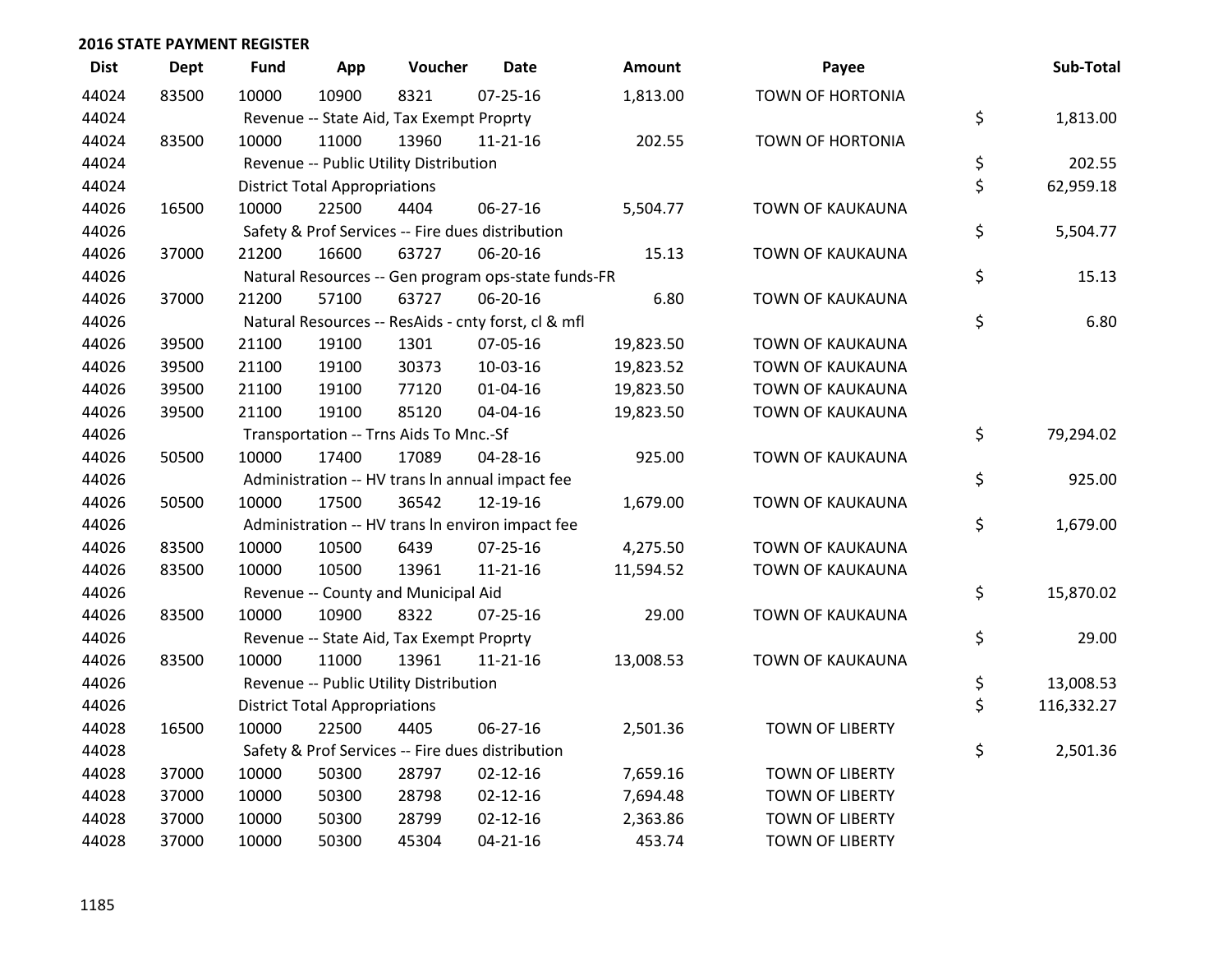| <b>Dist</b> | <b>Dept</b> | <b>Fund</b> | App                                  | Voucher                                  | Date                                                | Amount    | Payee                  | Sub-Total       |
|-------------|-------------|-------------|--------------------------------------|------------------------------------------|-----------------------------------------------------|-----------|------------------------|-----------------|
| 44028       |             |             |                                      |                                          | Natural Resources -- Aids in lieu of taxes - gener  |           |                        | \$<br>18,171.24 |
| 44028       | 37000       | 21200       | 16600                                | 63728                                    | 06-20-16                                            | 1,153.53  | <b>TOWN OF LIBERTY</b> |                 |
| 44028       |             |             |                                      |                                          | Natural Resources -- Gen program ops-state funds-FR |           |                        | \$<br>1,153.53  |
| 44028       | 37000       | 21200       | 57100                                | 63728                                    | 06-20-16                                            | 523.03    | <b>TOWN OF LIBERTY</b> |                 |
| 44028       |             |             |                                      |                                          | Natural Resources -- ResAids - cnty forst, cl & mfl |           |                        | \$<br>523.03    |
| 44028       | 37000       | 21200       | 58900                                | 102513                                   | 11-18-16                                            | 1,364.40  | <b>TOWN OF LIBERTY</b> |                 |
| 44028       |             |             |                                      |                                          | Natural Resources -- Resource aids - distribution o |           |                        | \$<br>1,364.40  |
| 44028       | 39500       | 21100       | 19100                                | 1302                                     | 07-05-16                                            | 10,712.26 | <b>TOWN OF LIBERTY</b> |                 |
| 44028       | 39500       | 21100       | 19100                                | 30374                                    | 10-03-16                                            | 10,712.29 | <b>TOWN OF LIBERTY</b> |                 |
| 44028       | 39500       | 21100       | 19100                                | 77121                                    | $01 - 04 - 16$                                      | 10,712.26 | <b>TOWN OF LIBERTY</b> |                 |
| 44028       | 39500       | 21100       | 19100                                | 85121                                    | 04-04-16                                            | 10,712.26 | <b>TOWN OF LIBERTY</b> |                 |
| 44028       |             |             |                                      | Transportation -- Trns Aids To Mnc.-Sf   |                                                     |           |                        | \$<br>42,849.07 |
| 44028       | 83500       | 10000       | 10500                                | 6440                                     | $07 - 25 - 16$                                      | 2,641.93  | <b>TOWN OF LIBERTY</b> |                 |
| 44028       | 83500       | 10000       | 10500                                | 13962                                    | $11 - 21 - 16$                                      | 14,970.96 | <b>TOWN OF LIBERTY</b> |                 |
| 44028       |             |             |                                      | Revenue -- County and Municipal Aid      |                                                     |           |                        | \$<br>17,612.89 |
| 44028       | 83500       | 10000       | 10900                                | 8323                                     | $07 - 25 - 16$                                      | 17.00     | <b>TOWN OF LIBERTY</b> |                 |
| 44028       |             |             |                                      | Revenue -- State Aid, Tax Exempt Proprty |                                                     |           |                        | \$<br>17.00     |
| 44028       |             |             | <b>District Total Appropriations</b> |                                          |                                                     |           |                        | \$<br>84,192.52 |
| 44030       | 16500       | 10000       | 22500                                | 4406                                     | 06-27-16                                            | 2,574.31  | <b>TOWN OF MAINE</b>   |                 |
| 44030       |             |             |                                      |                                          | Safety & Prof Services -- Fire dues distribution    |           |                        | \$<br>2,574.31  |
| 44030       | 37000       | 10000       | 50300                                | 28990                                    | $02 - 12 - 16$                                      | 36,467.84 | <b>TOWN OF MAINE</b>   |                 |
| 44030       | 37000       | 10000       | 50300                                | 45888                                    | $04 - 21 - 16$                                      | 1,732.60  | <b>TOWN OF MAINE</b>   |                 |
| 44030       |             |             |                                      |                                          | Natural Resources -- Aids in lieu of taxes - gener  |           |                        | \$<br>38,200.44 |
| 44030       | 37000       | 21200       | 16600                                | 63729                                    | 06-20-16                                            | 1,547.81  | <b>TOWN OF MAINE</b>   |                 |
| 44030       |             |             |                                      |                                          | Natural Resources -- Gen program ops-state funds-FR |           |                        | \$<br>1,547.81  |
| 44030       | 37000       | 21200       | 57100                                | 63729                                    | 06-20-16                                            | 702.42    | <b>TOWN OF MAINE</b>   |                 |
| 44030       |             |             |                                      |                                          | Natural Resources -- ResAids - cnty forst, cl & mfl |           |                        | \$<br>702.42    |
| 44030       | 37000       | 21200       | 57900                                | 45889                                    | $04 - 21 - 16$                                      | 1,009.25  | <b>TOWN OF MAINE</b>   |                 |
| 44030       |             |             |                                      |                                          | Natural Resources -- Aids in lieu of taxes - sum s  |           |                        | \$<br>1,009.25  |
| 44030       | 37000       | 21200       | 58900                                | 102514                                   | 11-18-16                                            | 696.92    | <b>TOWN OF MAINE</b>   |                 |
| 44030       |             |             |                                      |                                          | Natural Resources -- Resource aids - distribution o |           |                        | \$<br>696.92    |
| 44030       | 39500       | 21100       | 19100                                | 1303                                     | 07-05-16                                            | 16,751.71 | <b>TOWN OF MAINE</b>   |                 |
| 44030       | 39500       | 21100       | 19100                                | 30375                                    | 10-03-16                                            | 16,751.73 | <b>TOWN OF MAINE</b>   |                 |
| 44030       | 39500       | 21100       | 19100                                | 77122                                    | $01 - 04 - 16$                                      | 16,751.71 | <b>TOWN OF MAINE</b>   |                 |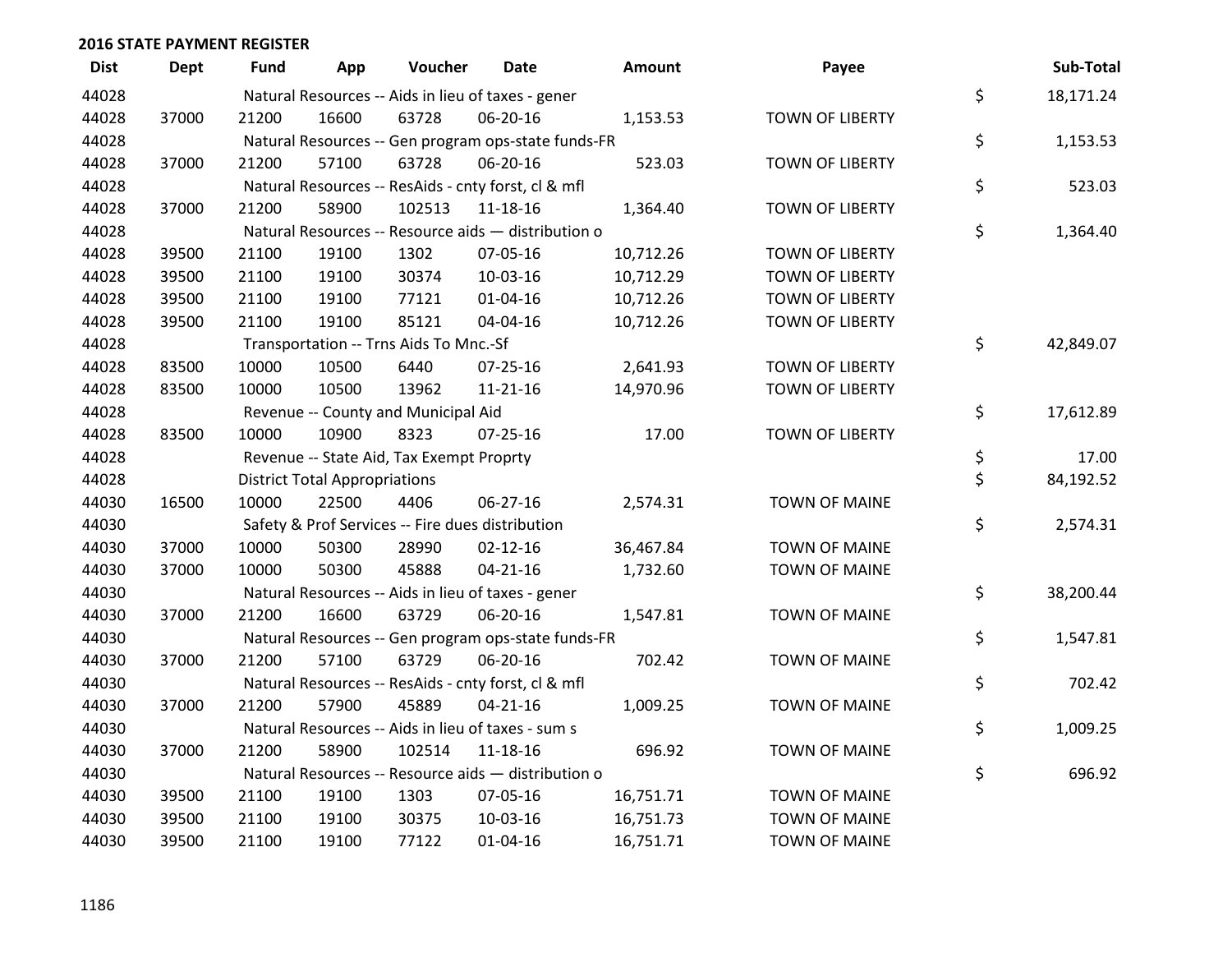| <b>Dist</b> | <b>Dept</b> | <b>Fund</b> | App                                  | Voucher                                             | <b>Date</b>    | <b>Amount</b> | Payee                      | Sub-Total        |
|-------------|-------------|-------------|--------------------------------------|-----------------------------------------------------|----------------|---------------|----------------------------|------------------|
| 44030       | 39500       | 21100       | 19100                                | 85122                                               | 04-04-16       | 16,751.71     | <b>TOWN OF MAINE</b>       |                  |
| 44030       |             |             |                                      | Transportation -- Trns Aids To Mnc.-Sf              |                |               |                            | \$<br>67,006.86  |
| 44030       | 83500       | 10000       | 10500                                | 6441                                                | $07 - 25 - 16$ | 5,503.85      | <b>TOWN OF MAINE</b>       |                  |
| 44030       | 83500       | 10000       | 10500                                | 13963                                               | $11 - 21 - 16$ | 31,188.46     | <b>TOWN OF MAINE</b>       |                  |
| 44030       |             |             |                                      | Revenue -- County and Municipal Aid                 |                |               |                            | \$<br>36,692.31  |
| 44030       | 83500       | 10000       | 10900                                | 8324                                                | $07 - 25 - 16$ | 3.00          | <b>TOWN OF MAINE</b>       |                  |
| 44030       |             |             |                                      | Revenue -- State Aid, Tax Exempt Proprty            |                |               |                            | \$<br>3.00       |
| 44030       | 83500       | 10000       | 50100                                | 2621                                                | $01-29-16$     | 133.09        | <b>TOWN OF MAINE</b>       |                  |
| 44030       |             |             |                                      | Revenue -- Payments for municipal svcs              |                |               |                            | \$<br>133.09     |
| 44030       |             |             | <b>District Total Appropriations</b> |                                                     |                |               |                            | \$<br>148,566.41 |
| 44032       | 16500       | 10000       | 22500                                | 4407                                                | 06-27-16       | 1,849.33      | TOWN OF MAPLE CREEK        |                  |
| 44032       |             |             |                                      | Safety & Prof Services -- Fire dues distribution    |                |               |                            | \$<br>1,849.33   |
| 44032       | 37000       | 10000       | 50300                                | 29339                                               | $02 - 12 - 16$ | 14.33         | TOWN OF MAPLE CREEK        |                  |
| 44032       |             |             |                                      | Natural Resources -- Aids in lieu of taxes - gener  |                |               |                            | \$<br>14.33      |
| 44032       | 37000       | 21200       | 16600                                | 63730                                               | 06-20-16       | 365.33        | <b>TOWN OF MAPLE CREEK</b> |                  |
| 44032       |             |             |                                      | Natural Resources -- Gen program ops-state funds-FR |                |               |                            | \$<br>365.33     |
| 44032       | 37000       | 21200       | 57100                                | 63730                                               | 06-20-16       | 166.16        | TOWN OF MAPLE CREEK        |                  |
| 44032       |             |             |                                      | Natural Resources -- ResAids - cnty forst, cl & mfl |                |               |                            | \$<br>166.16     |
| 44032       | 39500       | 21100       | 19100                                | 1304                                                | 07-05-16       | 12,050.44     | TOWN OF MAPLE CREEK        |                  |
| 44032       | 39500       | 21100       | 19100                                | 30376                                               | 10-03-16       | 12,050.46     | <b>TOWN OF MAPLE CREEK</b> |                  |
| 44032       | 39500       | 21100       | 19100                                | 77123                                               | $01 - 04 - 16$ | 12,050.44     | <b>TOWN OF MAPLE CREEK</b> |                  |
| 44032       | 39500       | 21100       | 19100                                | 85123                                               | 04-04-16       | 12,050.44     | TOWN OF MAPLE CREEK        |                  |
| 44032       |             |             |                                      | Transportation -- Trns Aids To Mnc.-Sf              |                |               |                            | \$<br>48,201.78  |
| 44032       | 50500       | 10000       | 17400                                | 17090                                               | $04 - 28 - 16$ | 34,987.00     | <b>TOWN OF MAPLE CREEK</b> |                  |
| 44032       |             |             |                                      | Administration -- HV trans In annual impact fee     |                |               |                            | \$<br>34,987.00  |
| 44032       | 83500       | 10000       | 10500                                | 6442                                                | $07 - 25 - 16$ | 8,318.04      | TOWN OF MAPLE CREEK        |                  |
| 44032       | 83500       | 10000       | 10500                                | 13964                                               | $11 - 21 - 16$ | 43,492.67     | TOWN OF MAPLE CREEK        |                  |
| 44032       |             |             |                                      | Revenue -- County and Municipal Aid                 |                |               |                            | \$<br>51,810.71  |
| 44032       | 83500       | 10000       | 10900                                | 8325                                                | $07 - 25 - 16$ | 5.00          | <b>TOWN OF MAPLE CREEK</b> |                  |
| 44032       |             |             |                                      | Revenue -- State Aid, Tax Exempt Proprty            |                |               |                            | \$<br>5.00       |
| 44032       | 83500       | 10000       | 11000                                | 13964                                               | $11 - 21 - 16$ | 3,623.05      | TOWN OF MAPLE CREEK        |                  |
| 44032       |             |             |                                      | Revenue -- Public Utility Distribution              |                |               |                            | \$<br>3,623.05   |
| 44032       |             |             | <b>District Total Appropriations</b> |                                                     |                |               |                            | \$<br>141,022.69 |
| 44034       | 16500       | 10000       | 22500                                | 4408                                                | 06-27-16       | 7,676.22      | <b>TOWN OF ONEIDA</b>      |                  |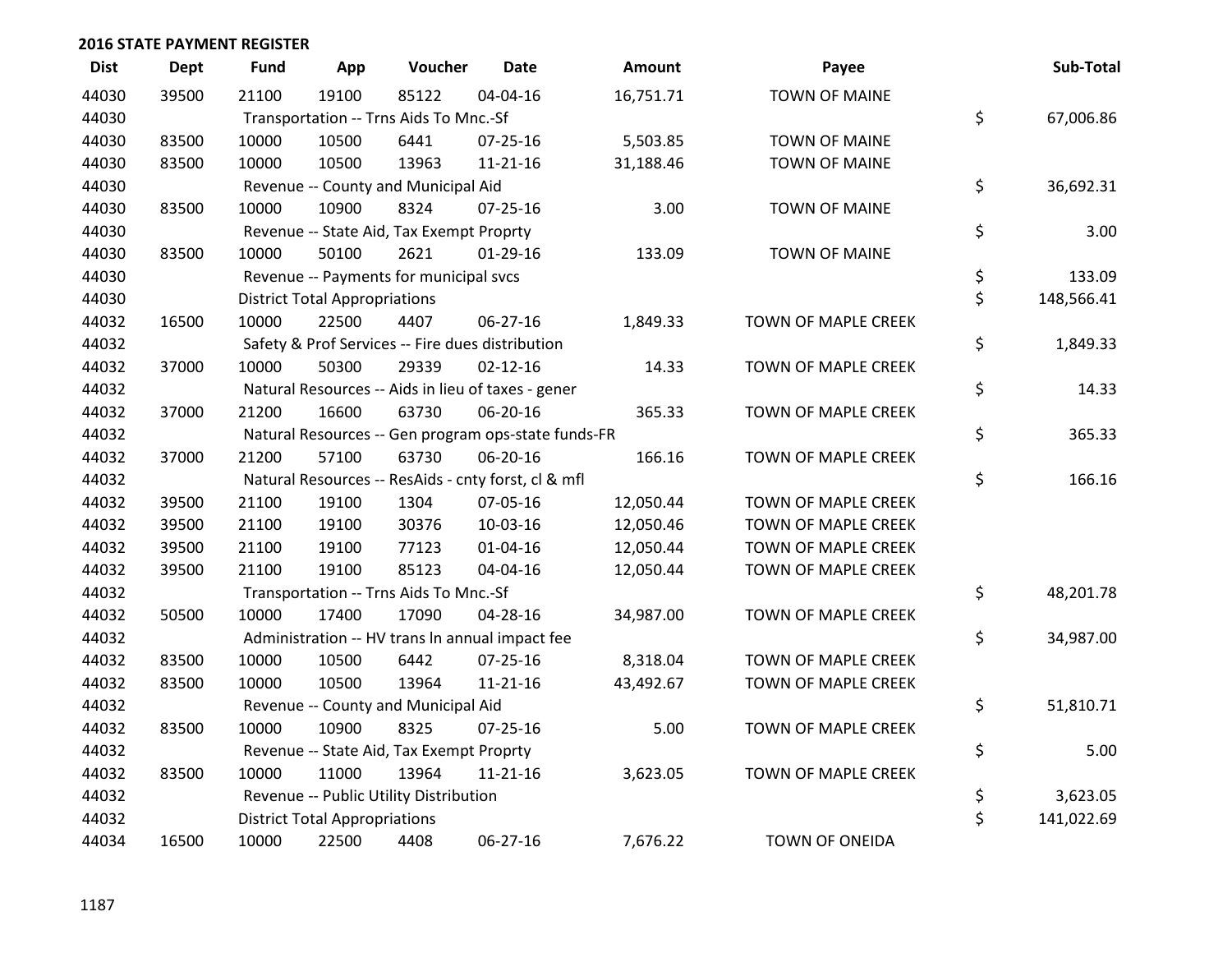| <b>Dist</b> | <b>Dept</b> | Fund  | App                                  | Voucher                                             | <b>Date</b>    | <b>Amount</b> | Payee                 | Sub-Total        |
|-------------|-------------|-------|--------------------------------------|-----------------------------------------------------|----------------|---------------|-----------------------|------------------|
| 44034       |             |       |                                      | Safety & Prof Services -- Fire dues distribution    |                |               |                       | \$<br>7,676.22   |
| 44034       | 37000       | 21200 | 16600                                | 63731                                               | 06-20-16       | 251.89        | TOWN OF ONEIDA        |                  |
| 44034       |             |       |                                      | Natural Resources -- Gen program ops-state funds-FR |                |               |                       | \$<br>251.89     |
| 44034       | 37000       | 21200 | 57100                                | 63731                                               | 06-20-16       | 129.05        | <b>TOWN OF ONEIDA</b> |                  |
| 44034       |             |       |                                      | Natural Resources -- ResAids - cnty forst, cl & mfl |                |               |                       | \$<br>129.05     |
| 44034       | 39500       | 21100 | 19100                                | 1305                                                | 07-05-16       | 43,935.40     | TOWN OF ONEIDA        |                  |
| 44034       | 39500       | 21100 | 19100                                | 30377                                               | 10-03-16       | 43,935.42     | TOWN OF ONEIDA        |                  |
| 44034       | 39500       | 21100 | 19100                                | 77124                                               | $01 - 04 - 16$ | 43,935.40     | <b>TOWN OF ONEIDA</b> |                  |
| 44034       | 39500       | 21100 | 19100                                | 85124                                               | 04-04-16       | 43,935.40     | TOWN OF ONEIDA        |                  |
| 44034       |             |       |                                      | Transportation -- Trns Aids To Mnc.-Sf              |                |               |                       | \$<br>175,741.62 |
| 44034       | 45500       | 10000 | 23100                                | 21086                                               | 12-21-16       | 2,880.00      | TOWN OF ONEIDA        |                  |
| 44034       |             |       |                                      | Justice -- Law enforcement train, local             |                |               |                       | \$<br>2,880.00   |
| 44034       | 45500       | 10000 | 24100                                | 6074                                                | 02-05-16       | 1,021.91      | TOWN OF ONEIDA        |                  |
| 44034       | 45500       | 10000 | 24100                                | 21062                                               | 12-19-16       | 461.30        | TOWN OF ONEIDA        |                  |
| 44034       |             |       |                                      | Justice -- Federal aid, state operations            |                |               |                       | \$<br>1,483.21   |
| 44034       | 83500       | 10000 | 10500                                | 6443                                                | $07 - 25 - 16$ | 39,315.19     | TOWN OF ONEIDA        |                  |
| 44034       | 83500       | 10000 | 10500                                | 13965                                               | $11 - 21 - 16$ | 216,966.72    | TOWN OF ONEIDA        |                  |
| 44034       |             |       |                                      | Revenue -- County and Municipal Aid                 |                |               |                       | \$<br>256,281.91 |
| 44034       | 83500       | 10000 | 10900                                | 8326                                                | $07 - 25 - 16$ | 16.00         | TOWN OF ONEIDA        |                  |
| 44034       |             |       |                                      | Revenue -- State Aid, Tax Exempt Proprty            |                |               |                       | \$<br>16.00      |
| 44034       | 83500       | 10000 | 11000                                | 13965                                               | $11 - 21 - 16$ | 7,941.11      | <b>TOWN OF ONEIDA</b> |                  |
| 44034       |             |       |                                      | Revenue -- Public Utility Distribution              |                |               |                       | \$<br>7,941.11   |
| 44034       | 83500       | 10000 | 50100                                | 2622                                                | $01-29-16$     | 265.50        | TOWN OF ONEIDA        |                  |
| 44034       |             |       |                                      | Revenue -- Payments for municipal svcs              |                |               |                       | \$<br>265.50     |
| 44034       |             |       | <b>District Total Appropriations</b> |                                                     |                |               |                       | \$<br>452,666.51 |
| 44036       | 16500       | 10000 | 22500                                | 5216                                                | 12-12-16       | 4,132.41      | TOWN OF OSBORN        |                  |
| 44036       |             |       |                                      | Safety & Prof Services -- Fire dues distribution    |                |               |                       | \$<br>4,132.41   |
| 44036       | 37000       | 21200 | 16600                                | 63732                                               | 06-20-16       | 180.15        | <b>TOWN OF OSBORN</b> |                  |
| 44036       |             |       |                                      | Natural Resources -- Gen program ops-state funds-FR |                |               |                       | \$<br>180.15     |
| 44036       | 37000       | 21200 | 57100                                | 63732                                               | 06-20-16       | 92.28         | <b>TOWN OF OSBORN</b> |                  |
| 44036       |             |       |                                      | Natural Resources -- ResAids - cnty forst, cl & mfl |                |               |                       | \$<br>92.28      |
| 44036       | 39500       | 21100 | 19100                                | 1306                                                | 07-05-16       | 15,298.39     | <b>TOWN OF OSBORN</b> |                  |
| 44036       | 39500       | 21100 | 19100                                | 30378                                               | 10-03-16       | 15,298.41     | <b>TOWN OF OSBORN</b> |                  |
| 44036       | 39500       | 21100 | 19100                                | 77125                                               | 01-04-16       | 15,298.39     | <b>TOWN OF OSBORN</b> |                  |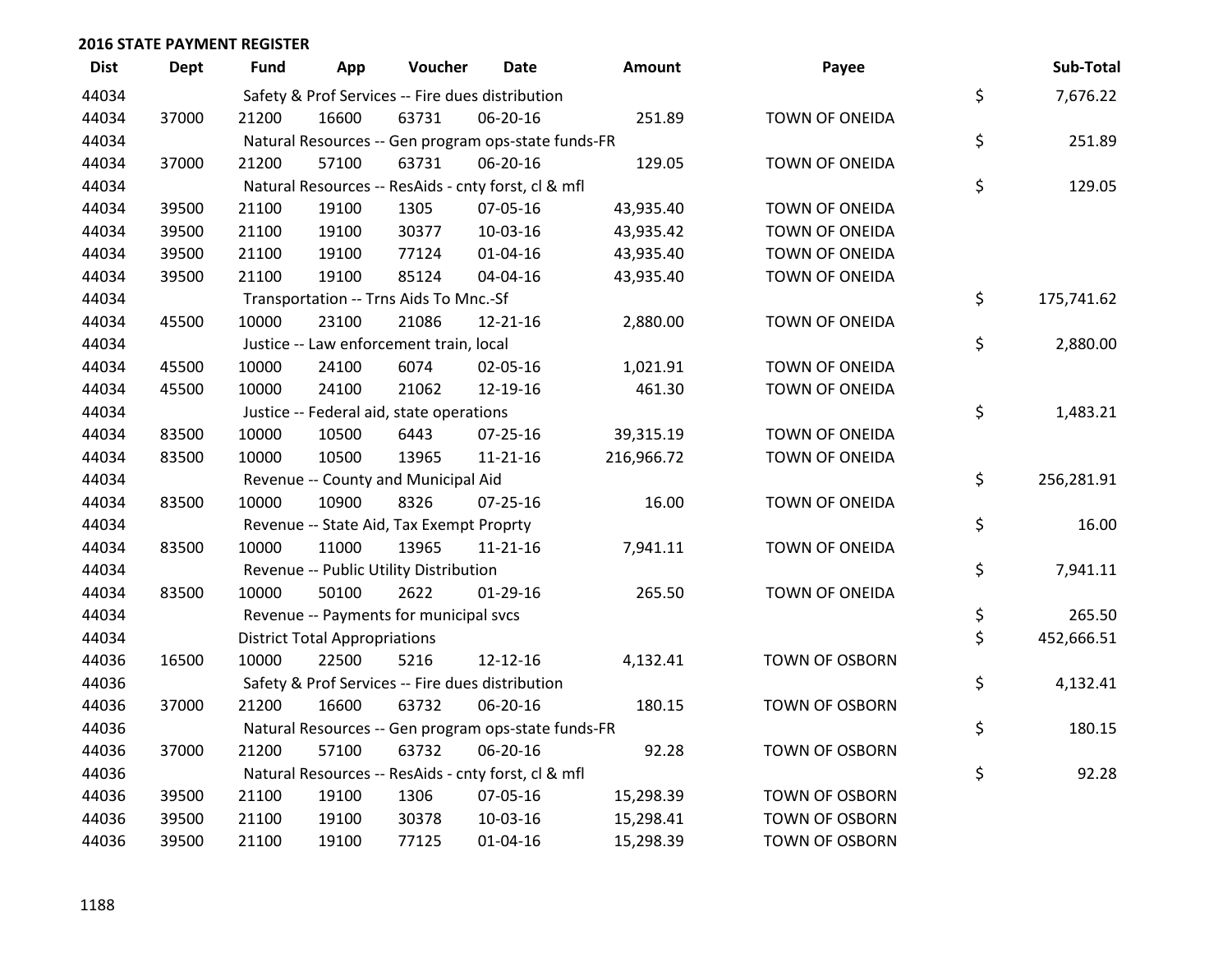| <b>Dist</b> | <b>Dept</b> | <b>Fund</b> | App                                  | Voucher                                             | <b>Date</b>    | Amount     | Payee                  | Sub-Total        |
|-------------|-------------|-------------|--------------------------------------|-----------------------------------------------------|----------------|------------|------------------------|------------------|
| 44036       | 39500       | 21100       | 19100                                | 85125                                               | 04-04-16       | 15,298.39  | <b>TOWN OF OSBORN</b>  |                  |
| 44036       |             |             |                                      | Transportation -- Trns Aids To Mnc.-Sf              |                |            |                        | \$<br>61,193.58  |
| 44036       | 50500       | 10000       | 17400                                | 29640                                               | 09-09-16       | 58,994.00  | <b>TOWN OF OSBORN</b>  |                  |
| 44036       |             |             |                                      | Administration -- HV trans In annual impact fee     |                |            |                        | \$<br>58,994.00  |
| 44036       | 50500       | 10000       | 17500                                | 29640                                               | 09-09-16       | 589,941.00 | TOWN OF OSBORN         |                  |
| 44036       |             |             |                                      | Administration -- HV trans In environ impact fee    |                |            |                        | \$<br>589,941.00 |
| 44036       | 83500       | 10000       | 10500                                | 6444                                                | $07 - 25 - 16$ | 2,832.20   | TOWN OF OSBORN         |                  |
| 44036       | 83500       | 10000       | 10500                                | 13966                                               | $11 - 21 - 16$ | 15,843.80  | <b>TOWN OF OSBORN</b>  |                  |
| 44036       |             |             |                                      | Revenue -- County and Municipal Aid                 |                |            |                        | \$<br>18,676.00  |
| 44036       | 83500       | 10000       | 10900                                | 8327                                                | $07 - 25 - 16$ | 13.00      | TOWN OF OSBORN         |                  |
| 44036       |             |             |                                      | Revenue -- State Aid, Tax Exempt Proprty            |                |            |                        | \$<br>13.00      |
| 44036       | 83500       | 10000       | 11000                                | 13966                                               | $11 - 21 - 16$ | 185.79     | <b>TOWN OF OSBORN</b>  |                  |
| 44036       |             |             |                                      | Revenue -- Public Utility Distribution              |                |            |                        | \$<br>185.79     |
| 44036       |             |             | <b>District Total Appropriations</b> |                                                     |                |            |                        | \$<br>733,408.21 |
| 44038       | 16500       | 10000       | 22500                                | 4409                                                | 06-27-16       | 4,165.40   | TOWN OF SEYMOUR        |                  |
| 44038       |             |             |                                      | Safety & Prof Services -- Fire dues distribution    |                |            |                        | \$<br>4,165.40   |
| 44038       | 37000       | 10000       | 50300                                | 28802                                               | $02 - 12 - 16$ | 631.04     | <b>TOWN OF SEYMOUR</b> |                  |
| 44038       |             |             |                                      | Natural Resources -- Aids in lieu of taxes - gener  |                |            |                        | \$<br>631.04     |
| 44038       | 37000       | 21200       | 16600                                | 63733                                               | 06-20-16       | 48.96      | TOWN OF SEYMOUR        |                  |
| 44038       |             |             |                                      | Natural Resources -- Gen program ops-state funds-FR |                |            |                        | \$<br>48.96      |
| 44038       | 37000       | 21200       | 57100                                | 63733                                               | 06-20-16       | 22.00      | <b>TOWN OF SEYMOUR</b> |                  |
| 44038       |             |             |                                      | Natural Resources -- ResAids - cnty forst, cl & mfl |                |            |                        | \$<br>22.00      |
| 44038       | 39500       | 21100       | 19100                                | 1307                                                | 07-05-16       | 21,172.23  | TOWN OF SEYMOUR        |                  |
| 44038       | 39500       | 21100       | 19100                                | 30379                                               | 10-03-16       | 21,172.23  | TOWN OF SEYMOUR        |                  |
| 44038       | 39500       | 21100       | 19100                                | 77126                                               | $01 - 04 - 16$ | 21,172.23  | TOWN OF SEYMOUR        |                  |
| 44038       | 39500       | 21100       | 19100                                | 85126                                               | 04-04-16       | 21,172.23  | TOWN OF SEYMOUR        |                  |
| 44038       |             |             |                                      | Transportation -- Trns Aids To Mnc.-Sf              |                |            |                        | \$<br>84,688.92  |
| 44038       | 50500       | 10000       | 17400                                | 29641                                               | 09-09-16       | 21,958.00  | TOWN OF SEYMOUR        |                  |
| 44038       |             |             |                                      | Administration -- HV trans In annual impact fee     |                |            |                        | \$<br>21,958.00  |
| 44038       | 50500       | 10000       | 17500                                | 29641                                               | 09-09-16       | 219,583.00 | TOWN OF SEYMOUR        |                  |
| 44038       |             |             |                                      | Administration -- HV trans In environ impact fee    |                |            |                        | \$<br>219,583.00 |
| 44038       | 83500       | 10000       | 10500                                | 6445                                                | $07 - 25 - 16$ | 8,893.10   | TOWN OF SEYMOUR        |                  |
| 44038       | 83500       | 10000       | 10500                                | 13967                                               | $11 - 21 - 16$ | 44,381.24  | TOWN OF SEYMOUR        |                  |
| 44038       |             |             |                                      | Revenue -- County and Municipal Aid                 |                |            |                        | \$<br>53,274.34  |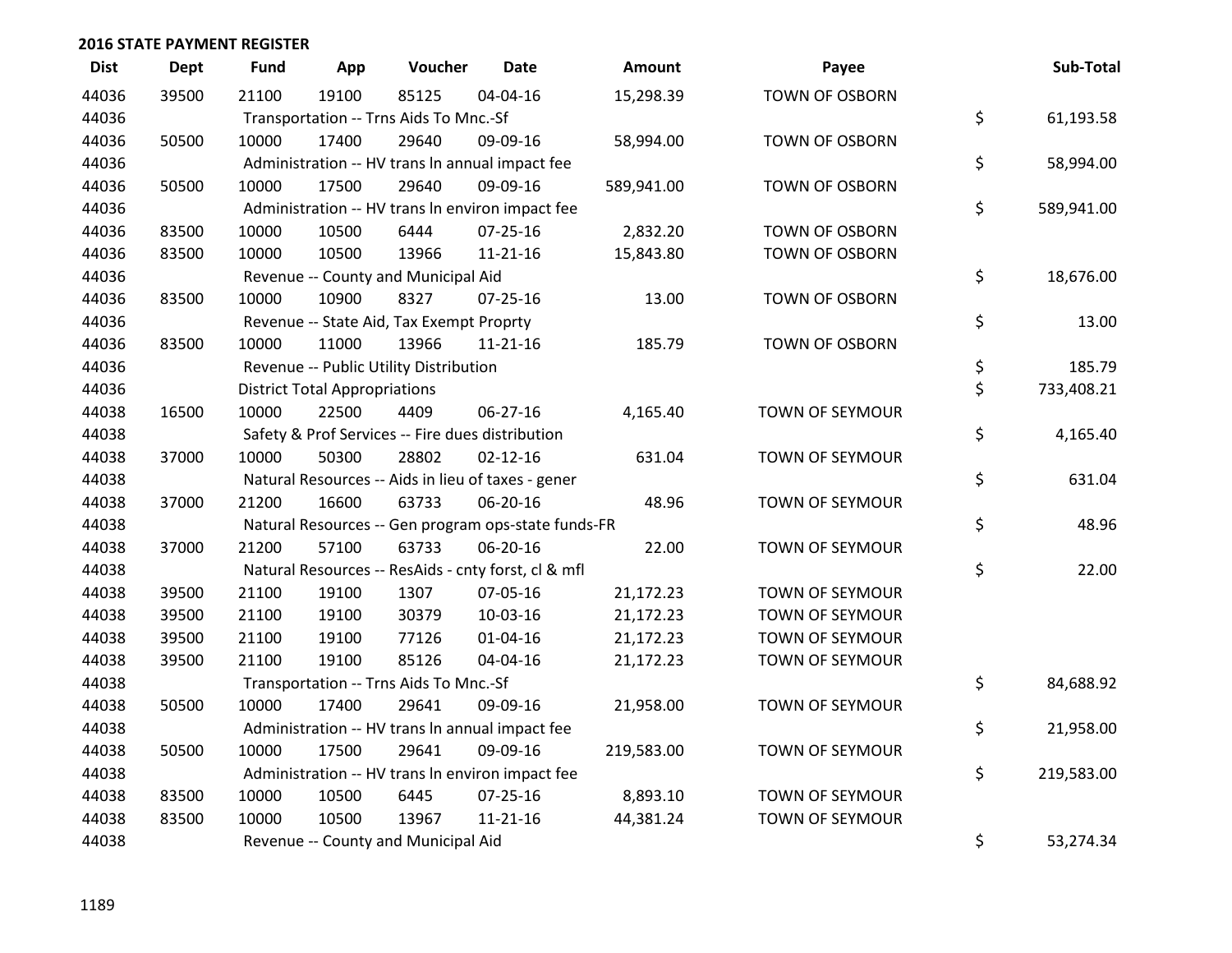| <b>Dist</b> | Dept  | <b>Fund</b> | App                                  | Voucher                                             | <b>Date</b>    | Amount     | Payee                        | Sub-Total        |
|-------------|-------|-------------|--------------------------------------|-----------------------------------------------------|----------------|------------|------------------------------|------------------|
| 44038       | 83500 | 10000       | 10900                                | 8328                                                | $07 - 25 - 16$ | 73.00      | <b>TOWN OF SEYMOUR</b>       |                  |
| 44038       |       |             |                                      | Revenue -- State Aid, Tax Exempt Proprty            |                |            |                              | \$<br>73.00      |
| 44038       | 83500 | 10000       | 11000                                | 13967                                               | $11 - 21 - 16$ | 5,891.09   | <b>TOWN OF SEYMOUR</b>       |                  |
| 44038       |       |             |                                      | Revenue -- Public Utility Distribution              |                |            |                              | \$<br>5,891.09   |
| 44038       |       |             | <b>District Total Appropriations</b> |                                                     |                |            |                              | \$<br>390,335.75 |
| 44040       | 16500 | 10000       | 22500                                | 5217                                                | 07-07-16       | 6,191.75   | TOWN OF VANDENBROEK          |                  |
| 44040       |       |             |                                      | Safety & Prof Services -- Fire dues distribution    |                |            |                              | \$<br>6,191.75   |
| 44040       | 37000 | 21200       | 16600                                | 63734                                               | 06-20-16       | 7.12       | TOWN OF VANDENBROEK          |                  |
| 44040       |       |             |                                      | Natural Resources -- Gen program ops-state funds-FR |                |            |                              | \$<br>7.12       |
| 44040       | 37000 | 21200       | 57100                                | 63734                                               | 06-20-16       | 3.20       | TOWN OF VANDENBROEK          |                  |
| 44040       |       |             |                                      | Natural Resources -- ResAids - cnty forst, cl & mfl |                |            |                              | \$<br>3.20       |
| 44040       | 39500 | 21100       | 19100                                | 1308                                                | 07-05-16       | 11,758.68  | TOWN OF VANDENBROEK          |                  |
| 44040       | 39500 | 21100       | 19100                                | 30380                                               | 10-03-16       | 11,758.68  | TOWN OF VANDENBROEK          |                  |
| 44040       | 39500 | 21100       | 19100                                | 77127                                               | $01 - 04 - 16$ | 11,758.68  | TOWN OF VANDENBROEK          |                  |
| 44040       | 39500 | 21100       | 19100                                | 85127                                               | 04-04-16       | 11,758.68  | TOWN OF VANDENBROEK          |                  |
| 44040       |       |             |                                      | Transportation -- Trns Aids To Mnc.-Sf              |                |            |                              | \$<br>47,034.72  |
| 44040       | 83500 | 10000       | 10500                                | 6446                                                | $07 - 25 - 16$ | 2,835.99   | TOWN OF VANDENBROEK          |                  |
| 44040       | 83500 | 10000       | 10500                                | 13968                                               | 11-21-16       | 16,070.63  | TOWN OF VANDENBROEK          |                  |
| 44040       |       |             |                                      | Revenue -- County and Municipal Aid                 |                |            |                              | \$<br>18,906.62  |
| 44040       | 83500 | 10000       | 10900                                | 8329                                                | $07 - 25 - 16$ | 172.00     | <b>TOWN OF VANDENBROEK</b>   |                  |
| 44040       |       |             |                                      | Revenue -- State Aid, Tax Exempt Proprty            |                |            |                              | \$<br>172.00     |
| 44040       |       |             | <b>District Total Appropriations</b> |                                                     |                |            |                              | \$<br>72,315.41  |
| 44106       | 16500 | 10000       | 22500                                | 4410                                                | 06-27-16       | 747.33     | VILLAGE OF BEAR CREEK        |                  |
| 44106       |       |             |                                      | Safety & Prof Services -- Fire dues distribution    |                |            |                              | \$<br>747.33     |
| 44106       | 39500 | 21100       | 19100                                | 1309                                                | 07-05-16       | 2,627.29   | <b>VILLAGE OF BEAR CREEK</b> |                  |
| 44106       | 39500 | 21100       | 19100                                | 30381                                               | 10-03-16       | 2,627.30   | <b>VILLAGE OF BEAR CREEK</b> |                  |
| 44106       | 39500 | 21100       | 19100                                | 77128                                               | 01-04-16       | 2,627.29   | VILLAGE OF BEAR CREEK        |                  |
| 44106       | 39500 | 21100       | 19100                                | 85128                                               | 04-04-16       | 2,627.29   | <b>VILLAGE OF BEAR CREEK</b> |                  |
| 44106       |       |             |                                      | Transportation -- Trns Aids To Mnc.-Sf              |                |            |                              | \$<br>10,509.17  |
| 44106       | 83500 | 10000       | 10500                                | 6447                                                | $07 - 25 - 16$ | 31,872.51  | <b>VILLAGE OF BEAR CREEK</b> |                  |
| 44106       | 83500 | 10000       | 10500                                | 13969                                               | 11-21-16       | 174,963.77 | <b>VILLAGE OF BEAR CREEK</b> |                  |
| 44106       |       |             |                                      | Revenue -- County and Municipal Aid                 |                |            |                              | \$<br>206,836.28 |
| 44106       | 83500 | 10000       | 10900                                | 8330                                                | $07 - 25 - 16$ | 15.00      | <b>VILLAGE OF BEAR CREEK</b> |                  |
| 44106       |       |             |                                      | Revenue -- State Aid, Tax Exempt Proprty            |                |            |                              | \$<br>15.00      |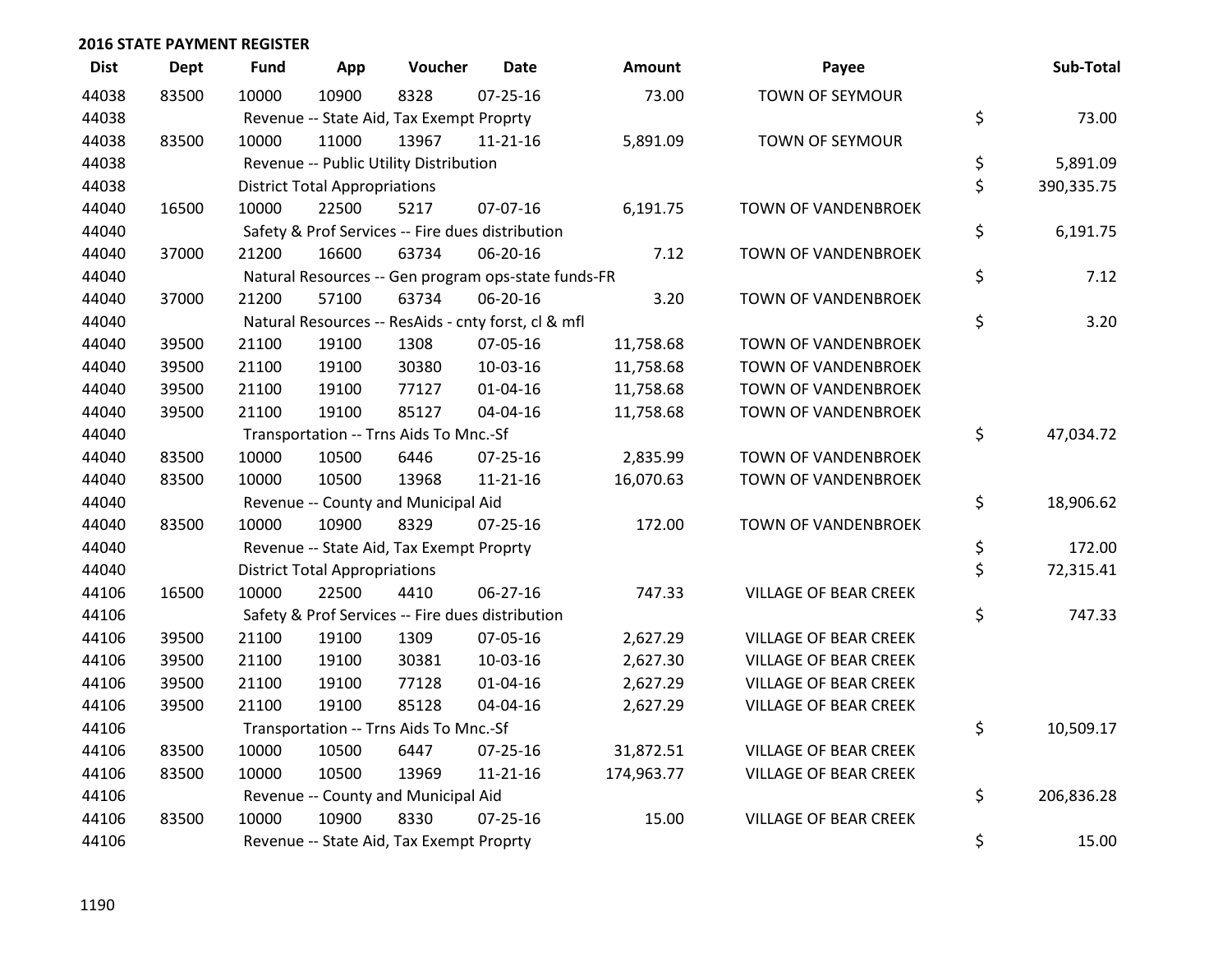| <b>Dist</b> | <b>Dept</b> | <b>Fund</b> | App                                  | Voucher                                          | <b>Date</b>                                        | Amount     | Payee                            | Sub-Total        |
|-------------|-------------|-------------|--------------------------------------|--------------------------------------------------|----------------------------------------------------|------------|----------------------------------|------------------|
| 44106       | 83500       | 10000       | 11000                                | 13969                                            | $11 - 21 - 16$                                     | 5,584.51   | <b>VILLAGE OF BEAR CREEK</b>     |                  |
| 44106       |             |             |                                      | Revenue -- Public Utility Distribution           |                                                    |            |                                  | \$<br>5,584.51   |
| 44106       |             |             | <b>District Total Appropriations</b> |                                                  |                                                    |            |                                  | \$<br>223,692.29 |
| 44107       | 16500       | 10000       | 22500                                | 4411                                             | 06-27-16                                           | 2,773.98   | VILLAGE OF BLACK CREEK           |                  |
| 44107       |             |             |                                      | Safety & Prof Services -- Fire dues distribution |                                                    |            |                                  | \$<br>2,773.98   |
| 44107       | 37000       | 10000       | 50300                                | 29271                                            | $02 - 12 - 16$                                     | 706.30     | <b>VILLAGE OF BLACK CREEK</b>    |                  |
| 44107       |             |             |                                      |                                                  | Natural Resources -- Aids in lieu of taxes - gener |            |                                  | \$<br>706.30     |
| 44107       | 39500       | 21100       | 19100                                | 1310                                             | 07-05-16                                           | 14,377.13  | <b>VILLAGE OF BLACK CREEK</b>    |                  |
| 44107       | 39500       | 21100       | 19100                                | 30382                                            | 10-03-16                                           | 14,377.16  | <b>VILLAGE OF BLACK CREEK</b>    |                  |
| 44107       | 39500       | 21100       | 19100                                | 77129                                            | 01-04-16                                           | 14,377.13  | <b>VILLAGE OF BLACK CREEK</b>    |                  |
| 44107       | 39500       | 21100       | 19100                                | 85129                                            | 04-04-16                                           | 14,377.13  | <b>VILLAGE OF BLACK CREEK</b>    |                  |
| 44107       |             |             |                                      | Transportation -- Trns Aids To Mnc.-Sf           |                                                    |            |                                  | \$<br>57,508.55  |
| 44107       | 45500       | 10000       | 23100                                | 16889                                            | 09-22-16                                           | 1,120.00   | <b>VILLAGE OF BLACK CREEK</b>    |                  |
| 44107       |             |             |                                      | Justice -- Law enforcement train, local          |                                                    |            |                                  | \$<br>1,120.00   |
| 44107       | 83500       | 10000       | 10500                                | 6448                                             | 07-25-16                                           | 69,514.94  | VILLAGE OF BLACK CREEK           |                  |
| 44107       | 83500       | 10000       | 10500                                | 13970                                            | $11 - 21 - 16$                                     | 276,762.93 | <b>VILLAGE OF BLACK CREEK</b>    |                  |
| 44107       |             |             |                                      | Revenue -- County and Municipal Aid              |                                                    |            |                                  | \$<br>346,277.87 |
| 44107       | 83500       | 10000       | 10900                                | 8331                                             | $07 - 25 - 16$                                     | 841.00     | <b>VILLAGE OF BLACK CREEK</b>    |                  |
| 44107       | 83500       | 10000       | 10900                                | 9771                                             | $07 - 25 - 16$                                     | 909.00     | <b>VILLAGE OF BLACK CREEK</b>    |                  |
| 44107       |             |             |                                      | Revenue -- State Aid, Tax Exempt Proprty         |                                                    |            |                                  | \$<br>1,750.00   |
| 44107       | 83500       | 10000       | 11000                                | 13970                                            | $11 - 21 - 16$                                     | 3,990.54   | <b>VILLAGE OF BLACK CREEK</b>    |                  |
| 44107       |             |             |                                      | Revenue -- Public Utility Distribution           |                                                    |            |                                  | \$<br>3,990.54   |
| 44107       | 83500       | 52100       | 36300                                | 3215                                             | 03-29-16                                           | 850.45     | <b>VILLAGE OF BLACK CREEK</b>    |                  |
| 44107       |             |             |                                      | Revenue -- Lottery & Gaming Credit               |                                                    |            |                                  | \$<br>850.45     |
| 44107       |             |             | <b>District Total Appropriations</b> |                                                  |                                                    |            |                                  | \$<br>414,977.69 |
| 44111       | 16500       | 10000       | 22500                                | 4412                                             | $06 - 27 - 16$                                     | 11,351.34  | VILLAGE OF COMBINED LOCKS        |                  |
| 44111       |             |             |                                      | Safety & Prof Services -- Fire dues distribution |                                                    |            |                                  | \$<br>11,351.34  |
| 44111       | 39500       | 21100       | 19100                                | 1311                                             | 07-05-16                                           | 38,228.50  | VILLAGE OF COMBINED LOCKS        |                  |
| 44111       | 39500       | 21100       | 19100                                | 30383                                            | 10-03-16                                           | 38,228.50  | VILLAGE OF COMBINED LOCKS        |                  |
| 44111       | 39500       | 21100       | 19100                                | 77130                                            | $01 - 04 - 16$                                     | 38,228.50  | <b>VILLAGE OF COMBINED LOCKS</b> |                  |
| 44111       | 39500       | 21100       | 19100                                | 85130                                            | 04-04-16                                           | 38,228.50  | VILLAGE OF COMBINED LOCKS        |                  |
| 44111       |             |             |                                      | Transportation -- Trns Aids To Mnc.-Sf           |                                                    |            |                                  | \$<br>152,914.00 |
| 44111       | 83500       | 10000       | 10500                                | 6449                                             | $07 - 25 - 16$                                     | 59,812.64  | VILLAGE OF COMBINED LOCKS        |                  |
| 44111       | 83500       | 10000       | 10500                                | 13971                                            | $11 - 21 - 16$                                     | 232,771.72 | <b>VILLAGE OF COMBINED LOCKS</b> |                  |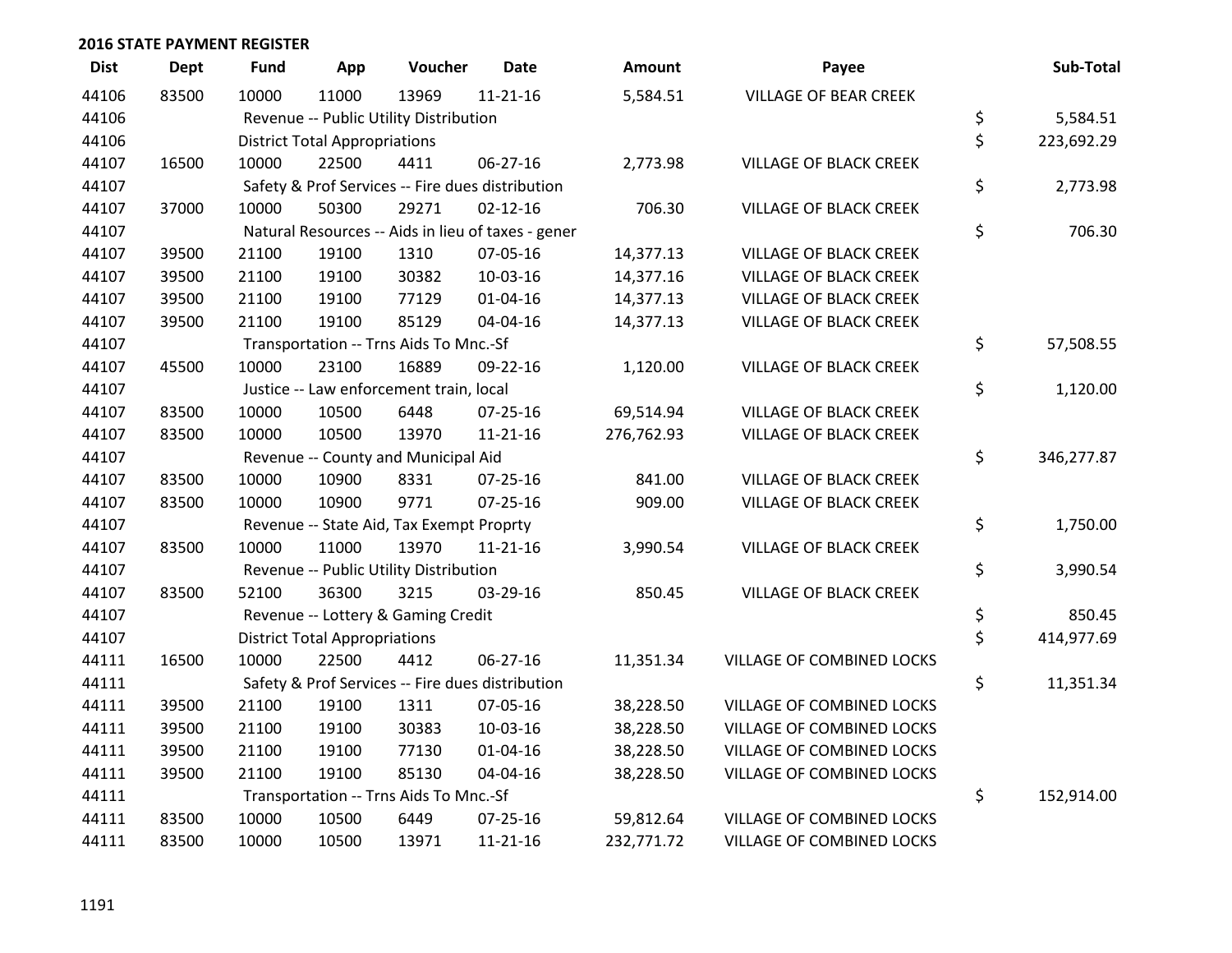| <b>Dist</b> | <b>Dept</b> | Fund  | App                                  | Voucher                                             | Date           | Amount     | Payee                         | Sub-Total        |
|-------------|-------------|-------|--------------------------------------|-----------------------------------------------------|----------------|------------|-------------------------------|------------------|
| 44111       |             |       |                                      | Revenue -- County and Municipal Aid                 |                |            |                               | \$<br>292,584.36 |
| 44111       | 83500       | 10000 | 10900                                | 8332                                                | $07 - 25 - 16$ | 6,759.00   | VILLAGE OF COMBINED LOCKS     |                  |
| 44111       |             |       |                                      | Revenue -- State Aid, Tax Exempt Proprty            |                |            |                               | \$<br>6,759.00   |
| 44111       | 83500       | 10000 | 11000                                | 13971                                               | $11 - 21 - 16$ | 111,885.39 | VILLAGE OF COMBINED LOCKS     |                  |
| 44111       |             |       |                                      | Revenue -- Public Utility Distribution              |                |            |                               | \$<br>111,885.39 |
| 44111       |             |       | <b>District Total Appropriations</b> |                                                     |                |            |                               | \$<br>575,494.09 |
| 44136       | 16500       | 10000 | 22500                                | 4413                                                | $06 - 27 - 16$ | 7,645.28   | HORTONVILLE, VILLAGE OF       |                  |
| 44136       |             |       |                                      | Safety & Prof Services -- Fire dues distribution    |                |            |                               | \$<br>7,645.28   |
| 44136       | 37000       | 21200 | 16600                                | 63735                                               | 06-20-16       | 18.84      | HORTONVILLE, VILLAGE OF       |                  |
| 44136       |             |       |                                      | Natural Resources -- Gen program ops-state funds-FR |                |            |                               | \$<br>18.84      |
| 44136       | 37000       | 21200 | 57100                                | 63735                                               | 06-20-16       | 8.47       | HORTONVILLE, VILLAGE OF       |                  |
| 44136       |             |       |                                      | Natural Resources -- ResAids - cnty forst, cl & mfl |                |            |                               | \$<br>8.47       |
| 44136       | 37000       | 21200 | 58900                                | 102515                                              | $11 - 18 - 16$ | 288.08     | HORTONVILLE, VILLAGE OF       |                  |
| 44136       |             |       |                                      | Natural Resources -- Resource aids - distribution o |                |            |                               | \$<br>288.08     |
| 44136       | 37000       | 36300 | <b>TX100</b>                         | 23899                                               | $01 - 25 - 16$ | 120,013.06 | HORTONVILLE, VILLAGE OF       |                  |
| 44136       | 37000       | 36300 | <b>TX100</b>                         | 71850                                               | 07-06-16       | 177,819.64 | HORTONVILLE, VILLAGE OF       |                  |
| 44136       | 37000       | 36300 | <b>TX100</b>                         | 82006                                               | 08-15-16       | 1,125.00   | HORTONVILLE, VILLAGE OF       |                  |
| 44136       |             |       |                                      | Natural Resources -- DNR-DAM SAFETY PROJECTS        |                |            |                               | \$<br>298,957.70 |
| 44136       | 39500       | 21100 | 19100                                | 1312                                                | 07-05-16       | 30,992.40  | HORTONVILLE, VILLAGE OF       |                  |
| 44136       | 39500       | 21100 | 19100                                | 30384                                               | 10-03-16       | 30,992.42  | HORTONVILLE, VILLAGE OF       |                  |
| 44136       | 39500       | 21100 | 19100                                | 77131                                               | $01 - 04 - 16$ | 30,992.40  | VILLAGE OF HORTONVILLE        |                  |
| 44136       | 39500       | 21100 | 19100                                | 85131                                               | 04-04-16       | 30,992.40  | <b>VILLAGE OF HORTONVILLE</b> |                  |
| 44136       |             |       |                                      | Transportation -- Trns Aids To Mnc.-Sf              |                |            |                               | \$<br>123,969.62 |
| 44136       | 45500       | 10000 | 23100                                | 18681                                               | $10-31-16$     | 1,280.00   | HORTONVILLE, VILLAGE OF       |                  |
| 44136       |             |       |                                      | Justice -- Law enforcement train, local             |                |            |                               | \$<br>1,280.00   |
| 44136       | 83500       | 10000 | 10500                                | 6450                                                | 07-25-16       | 70,144.75  | HORTONVILLE, VILLAGE OF       |                  |
| 44136       | 83500       | 10000 | 10500                                | 13972                                               | $11 - 21 - 16$ | 394,479.93 | HORTONVILLE, VILLAGE OF       |                  |
| 44136       |             |       |                                      | Revenue -- County and Municipal Aid                 |                |            |                               | \$<br>464,624.68 |
| 44136       | 83500       | 10000 | 10900                                | 8333                                                | $07 - 25 - 16$ | 3,827.00   | HORTONVILLE, VILLAGE OF       |                  |
| 44136       | 83500       | 10000 | 10900                                | 9772                                                | 07-25-16       | 2,600.00   | HORTONVILLE, VILLAGE OF       |                  |
| 44136       |             |       |                                      | Revenue -- State Aid, Tax Exempt Proprty            |                |            |                               | \$<br>6,427.00   |
| 44136       | 83500       | 10000 | 11000                                | 13972                                               | $11 - 21 - 16$ | 2,665.45   | HORTONVILLE, VILLAGE OF       |                  |
| 44136       |             |       |                                      | Revenue -- Public Utility Distribution              |                |            |                               | \$<br>2,665.45   |
| 44136       |             |       | <b>District Total Appropriations</b> |                                                     |                |            |                               | \$<br>905,885.12 |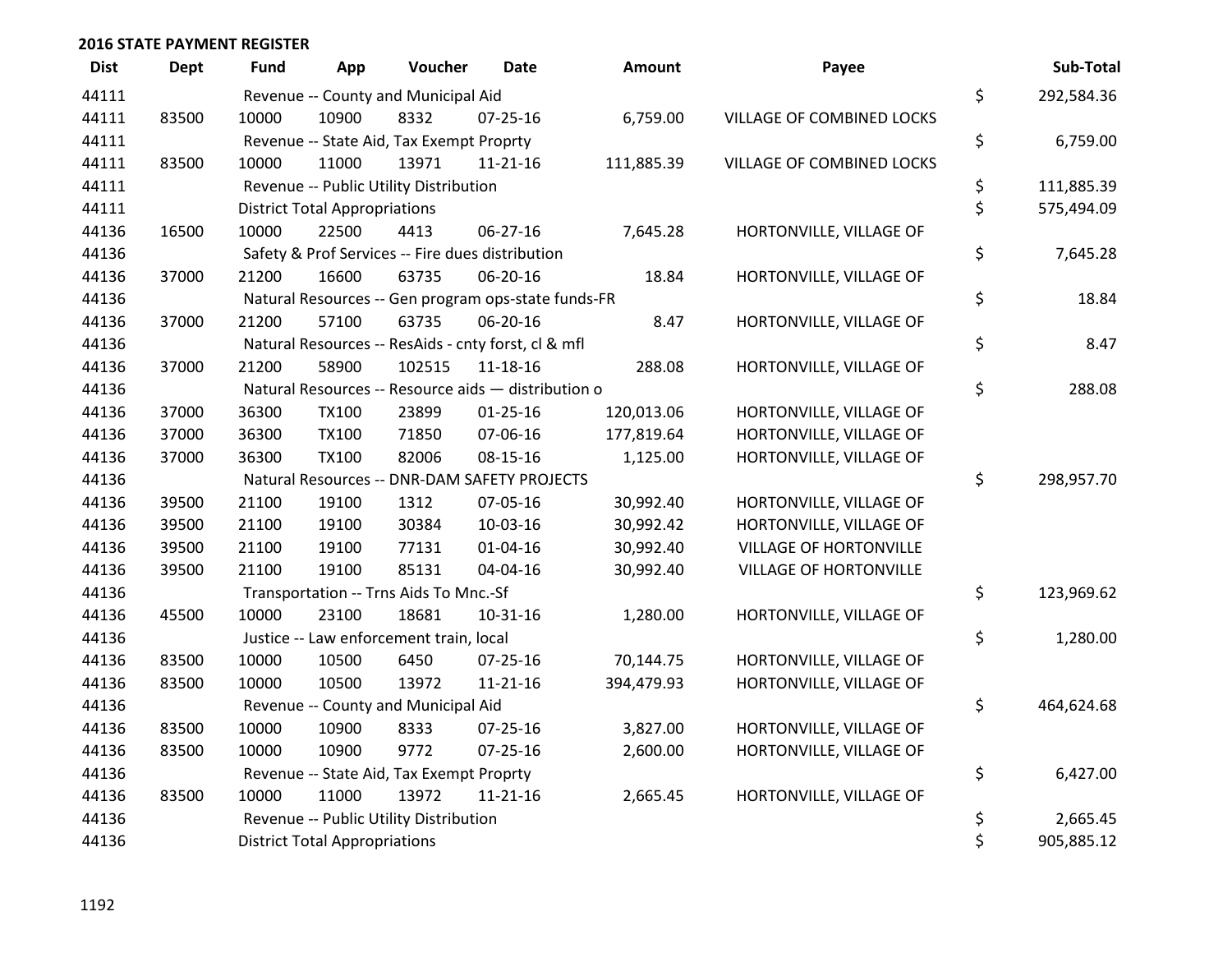| <b>Dist</b> | <b>Dept</b> | <b>Fund</b> | App                                  | Voucher                                  | <b>Date</b>                                      | Amount     | Payee                      | Sub-Total          |
|-------------|-------------|-------------|--------------------------------------|------------------------------------------|--------------------------------------------------|------------|----------------------------|--------------------|
| 44141       | 16500       | 10000       | 22500                                | 4414                                     | 06-27-16                                         | 19,697.80  | <b>VILLAGE OF KIMBERLY</b> |                    |
| 44141       |             |             |                                      |                                          | Safety & Prof Services -- Fire dues distribution |            |                            | \$<br>19,697.80    |
| 44141       | 37000       | 36300       | <b>TA100</b>                         | 32791                                    | $02 - 24 - 16$                                   | 79,522.88  | <b>VILLAGE OF KIMBERLY</b> |                    |
| 44141       |             |             |                                      | Natural Resources -- LAND ACQUISITION    |                                                  |            |                            | \$<br>79,522.88    |
| 44141       | 39500       | 21100       | 19100                                | 1313                                     | 07-05-16                                         | 89,408.47  | <b>VILLAGE OF KIMBERLY</b> |                    |
| 44141       | 39500       | 21100       | 19100                                | 30385                                    | 10-03-16                                         | 89,408.47  | <b>VILLAGE OF KIMBERLY</b> |                    |
| 44141       | 39500       | 21100       | 19100                                | 77132                                    | $01 - 04 - 16$                                   | 89,408.47  | <b>VILLAGE OF KIMBERLY</b> |                    |
| 44141       | 39500       | 21100       | 19100                                | 85132                                    | 04-04-16                                         | 89,408.47  | <b>VILLAGE OF KIMBERLY</b> |                    |
| 44141       |             |             |                                      | Transportation -- Trns Aids To Mnc.-Sf   |                                                  |            |                            | \$<br>357,633.88   |
| 44141       | 83500       | 10000       | 10500                                | 6451                                     | $07 - 25 - 16$                                   | 128,974.86 | <b>VILLAGE OF KIMBERLY</b> |                    |
| 44141       | 83500       | 10000       | 10500                                | 13973                                    | $11 - 21 - 16$                                   | 324,540.85 | VILLAGE OF KIMBERLY        |                    |
| 44141       |             |             |                                      | Revenue -- County and Municipal Aid      |                                                  |            |                            | \$<br>453,515.71   |
| 44141       | 83500       | 10000       | 10900                                | 8334                                     | $07 - 25 - 16$                                   | 7,502.00   | <b>VILLAGE OF KIMBERLY</b> |                    |
| 44141       | 83500       | 10000       | 10900                                | 9773                                     | $07 - 25 - 16$                                   | 59,520.00  | VILLAGE OF KIMBERLY        |                    |
| 44141       |             |             |                                      | Revenue -- State Aid, Tax Exempt Proprty |                                                  |            |                            | \$<br>67,022.00    |
| 44141       | 83500       | 10000       | 11000                                | 13973                                    | $11 - 21 - 16$                                   | 39,441.18  | <b>VILLAGE OF KIMBERLY</b> |                    |
| 44141       |             |             |                                      | Revenue -- Public Utility Distribution   |                                                  |            |                            | \$<br>39,441.18    |
| 44141       |             |             | <b>District Total Appropriations</b> |                                          |                                                  |            |                            | \$<br>1,016,833.45 |
| 44146       | 16500       | 10000       | 22500                                | 4415                                     | 06-27-16                                         | 28,887.81  | VILLAGE OF LITTLE CHUTE    |                    |
| 44146       |             |             |                                      |                                          | Safety & Prof Services -- Fire dues distribution |            |                            | \$<br>28,887.81    |
| 44146       | 37000       | 27400       | 65800                                | 27344                                    | 02-05-16                                         | 4,012.38   | VILLAGE OF LITTLE CHUTE    |                    |
| 44146       | 37000       | 27400       | 65800                                | 58419                                    | 06-03-16                                         | 5,603.24   | VILLAGE OF LITTLE CHUTE    |                    |
| 44146       | 37000       | 27400       | 65800                                | 102804                                   | 10-28-16                                         | 2,195.29   | VILLAGE OF LITTLE CHUTE    |                    |
| 44146       |             |             |                                      |                                          | Natural Resources -- EA - urban nonpoint source  |            |                            | \$<br>11,810.91    |
| 44146       | 39500       | 21100       | 16200                                | 2103                                     | 07-05-16                                         | 7,893.01   | VILLAGE OF LITTLE CHUTE    |                    |
| 44146       | 39500       | 21100       | 16200                                | 29205                                    | 10-03-16                                         | 7,893.01   | VILLAGE OF LITTLE CHUTE    |                    |
| 44146       |             |             |                                      | Transportation -- Conn Hwy Aids St Fds   |                                                  |            |                            | \$<br>15,786.02    |
| 44146       | 39500       | 21100       | 18500                                | 57078                                    | 12-01-16                                         | 1,819.22   | VILLAGE OF LITTLE CHUTE    |                    |
| 44146       | 39500       | 21100       | 18500                                | 58869                                    | 12-05-16                                         | 1,530.46   | VILLAGE OF LITTLE CHUTE    |                    |
| 44146       | 39500       | 21100       | 18500                                | 60565                                    | 12-13-16                                         | 4,656.46   | VILLAGE OF LITTLE CHUTE    |                    |
| 44146       |             |             |                                      | Transportation -- Hwy Sfty Loc Aid Ffd   |                                                  |            |                            | \$<br>8,006.14     |
| 44146       | 39500       | 21100       | 19100                                | 1314                                     | 07-05-16                                         | 123,544.44 | VILLAGE OF LITTLE CHUTE    |                    |
| 44146       | 39500       | 21100       | 19100                                | 30386                                    | 10-03-16                                         | 123,544.46 | VILLAGE OF LITTLE CHUTE    |                    |
| 44146       |             |             |                                      | Transportation -- Trns Aids To Mnc.-Sf   |                                                  |            |                            | \$<br>247,088.90   |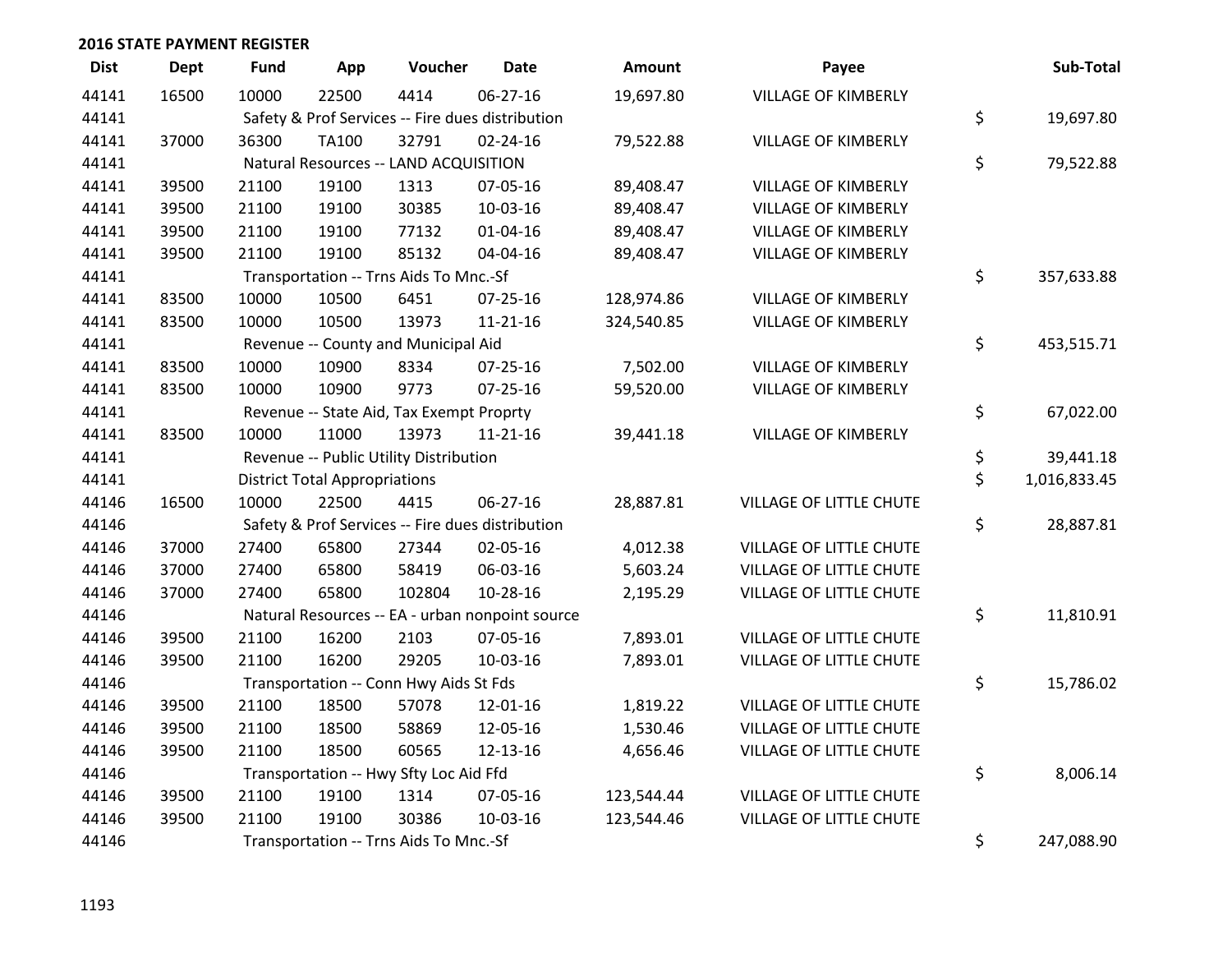| <b>Dist</b> | <b>Dept</b> | <b>Fund</b> | App                                  | Voucher                                  | <b>Date</b>                                      | Amount       | Payee                     | Sub-Total          |
|-------------|-------------|-------------|--------------------------------------|------------------------------------------|--------------------------------------------------|--------------|---------------------------|--------------------|
| 44146       | 39500       | 21100       | 16200                                | 78070                                    | $01 - 04 - 16$                                   | 7,893.01     | VILLAGE OF LITTLE CHUTE   |                    |
| 44146       | 39500       | 21100       | 16200                                | 82070                                    | 04-04-16                                         | 7,893.01     | VILLAGE OF LITTLE CHUTE   |                    |
| 44146       |             |             |                                      | Transportation -- Conn Hwy Aids St Fds   |                                                  |              |                           | \$<br>15,786.02    |
| 44146       | 39500       | 21100       | 18500                                | 87747                                    | $07-15-16$                                       | 1,856.00     | TREAS VIL LITTLE CHUTE    |                    |
| 44146       | 39500       | 21100       | 18500                                | 87747                                    | $07-15-16$                                       | 2,204.00     | TREAS VIL LITTLE CHUTE    |                    |
| 44146       | 39500       | 21100       | 18500                                | 87747                                    | $07 - 15 - 16$                                   | 2,784.00     | TREAS VIL LITTLE CHUTE    |                    |
| 44146       |             |             |                                      | Transportation -- Hwy Sfty Loc Aid Ffd   |                                                  |              |                           | \$<br>6,844.00     |
| 44146       | 39500       | 21100       | 19100                                | 77133                                    | $01 - 04 - 16$                                   | 123,544.44   | VILLAGE OF LITTLE CHUTE   |                    |
| 44146       | 39500       | 21100       | 19100                                | 85133                                    | 04-04-16                                         | 123,544.44   | VILLAGE OF LITTLE CHUTE   |                    |
| 44146       |             |             |                                      | Transportation -- Trns Aids To Mnc.-Sf   |                                                  |              |                           | \$<br>247,088.88   |
| 44146       | 39500       | 21100       | 27800                                | 81725                                    | 05-10-16                                         | 50,636.45    | TREAS VIL LITTLE CHUTE    |                    |
| 44146       |             |             |                                      | Transportation -- Loc Rd Imp Prg St Fd   |                                                  |              |                           | \$<br>50,636.45    |
| 44146       | 45500       | 10000       | 22100                                | 14372                                    | $07 - 22 - 16$                                   | 10.00        | VILLAGE OF LITTLE CHUTE   |                    |
| 44146       |             |             |                                      | Justice -- Crime laboratories, DNA       |                                                  |              |                           | \$<br>10.00        |
| 44146       | 83500       | 10000       | 10500                                | 6452                                     | $07 - 25 - 16$                                   | 315,194.77   | VILLAGE OF LITTLE CHUTE   |                    |
| 44146       | 83500       | 10000       | 10500                                | 13974                                    | $11 - 21 - 16$                                   | 1,275,887.00 | VILLAGE OF LITTLE CHUTE   |                    |
| 44146       |             |             |                                      | Revenue -- County and Municipal Aid      |                                                  |              |                           | \$<br>1,591,081.77 |
| 44146       | 83500       | 10000       | 10900                                | 8335                                     | $07 - 25 - 16$                                   | 16,294.00    | VILLAGE OF LITTLE CHUTE   |                    |
| 44146       | 83500       | 10000       | 10900                                | 9774                                     | $07 - 25 - 16$                                   | 27,019.00    | VILLAGE OF LITTLE CHUTE   |                    |
| 44146       |             |             |                                      | Revenue -- State Aid, Tax Exempt Proprty |                                                  |              |                           | \$<br>43,313.00    |
| 44146       | 83500       | 10000       | 11000                                | 13974                                    | $11 - 21 - 16$                                   | 11,198.42    | VILLAGE OF LITTLE CHUTE   |                    |
| 44146       |             |             |                                      | Revenue -- Public Utility Distribution   |                                                  |              |                           | \$<br>11,198.42    |
| 44146       | 83500       | 52100       | 36300                                | 3216                                     | 03-28-16                                         | 11,674.44    | VILLAGE OF LITTLE CHUTE   |                    |
| 44146       |             |             |                                      | Revenue -- Lottery & Gaming Credit       |                                                  |              |                           | \$<br>11,674.44    |
| 44146       |             |             | <b>District Total Appropriations</b> |                                          |                                                  |              |                           | \$<br>2,289,212.76 |
| 44155       | 16500       | 10000       | 22500                                | 4416                                     | 06-27-16                                         | 365.31       | <b>VILLAGE OF NICHOLS</b> |                    |
| 44155       |             |             |                                      |                                          | Safety & Prof Services -- Fire dues distribution |              |                           | \$<br>365.31       |
| 44155       | 39500       | 21100       | 19100                                | 1315                                     | 07-05-16                                         | 2,315.12     | <b>VILLAGE OF NICHOLS</b> |                    |
| 44155       | 39500       | 21100       | 19100                                | 30387                                    | 10-03-16                                         | 2,315.15     | <b>VILLAGE OF NICHOLS</b> |                    |
| 44155       | 39500       | 21100       | 19100                                | 77134                                    | $01 - 04 - 16$                                   | 2,315.12     | <b>VILLAGE OF NICHOLS</b> |                    |
| 44155       | 39500       | 21100       | 19100                                | 85134                                    | 04-04-16                                         | 2,315.12     | <b>VILLAGE OF NICHOLS</b> |                    |
| 44155       |             |             |                                      | Transportation -- Trns Aids To Mnc.-Sf   |                                                  |              |                           | \$<br>9,260.51     |
| 44155       | 83500       | 10000       | 10500                                | 6453                                     | $07 - 25 - 16$                                   | 15,082.07    | <b>VILLAGE OF NICHOLS</b> |                    |
| 44155       | 83500       | 10000       | 10500                                | 13975                                    | $11 - 21 - 16$                                   | 83,625.91    | <b>VILLAGE OF NICHOLS</b> |                    |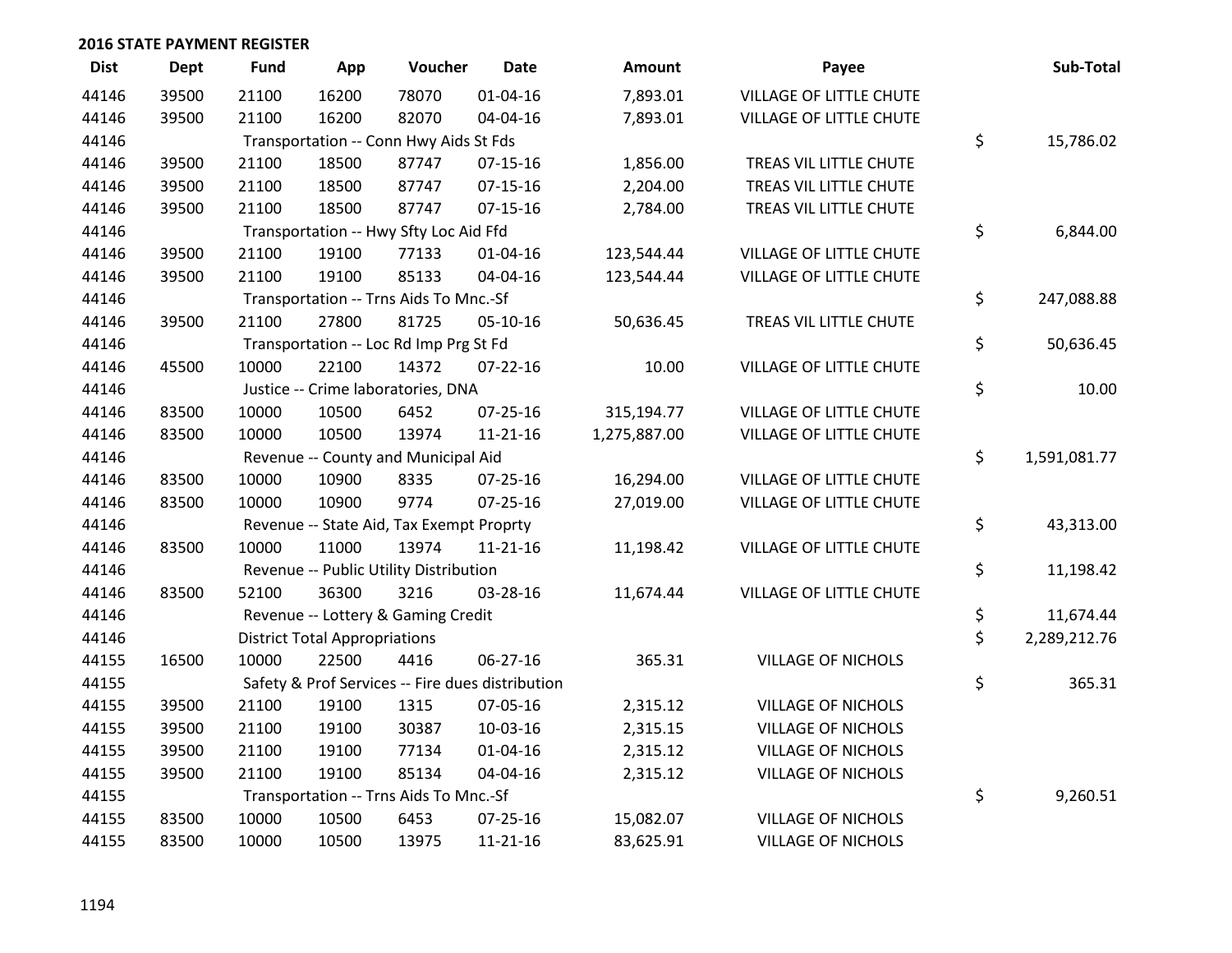| <b>Dist</b> | <b>Dept</b> | Fund  | App                                  | Voucher                                  | <b>Date</b>                                         | <b>Amount</b> | Payee                      |    | Sub-Total |  |
|-------------|-------------|-------|--------------------------------------|------------------------------------------|-----------------------------------------------------|---------------|----------------------------|----|-----------|--|
| 44155       |             |       |                                      | Revenue -- County and Municipal Aid      |                                                     |               |                            | \$ | 98,707.98 |  |
| 44155       | 83500       | 10000 | 10900                                | 8336                                     | $07 - 25 - 16$                                      | 25.00         | <b>VILLAGE OF NICHOLS</b>  |    |           |  |
| 44155       |             |       |                                      | Revenue -- State Aid, Tax Exempt Proprty |                                                     |               |                            | \$ | 25.00     |  |
| 44155       | 83500       | 10000 | 11000                                | 13975                                    | $11 - 21 - 16$                                      | 1,099.41      | <b>VILLAGE OF NICHOLS</b>  |    |           |  |
| 44155       |             |       |                                      | Revenue -- Public Utility Distribution   |                                                     |               |                            | \$ | 1,099.41  |  |
| 44155       | 83500       | 52100 | 36300                                | 3217                                     | 03-29-16                                            | 1,337.34      | <b>VILLAGE OF NICHOLS</b>  |    |           |  |
| 44155       |             |       |                                      | Revenue -- Lottery & Gaming Credit       |                                                     |               |                            | \$ | 1,337.34  |  |
| 44155       |             |       | <b>District Total Appropriations</b> |                                          |                                                     |               |                            |    |           |  |
| 44181       | 16500       | 10000 | 22500                                | 4417                                     | 06-27-16                                            | 1,644.51      | <b>VILLAGE OF SHIOCTON</b> |    |           |  |
| 44181       |             |       |                                      |                                          | Safety & Prof Services -- Fire dues distribution    |               |                            | \$ | 1,644.51  |  |
| 44181       | 37000       | 10000 | 50300                                | 29281                                    | $02 - 12 - 16$                                      | 17.50         | <b>VILLAGE OF SHIOCTON</b> |    |           |  |
| 44181       | 37000       | 10000 | 50300                                | 29282                                    | $02 - 12 - 16$                                      | 845.71        | <b>VILLAGE OF SHIOCTON</b> |    |           |  |
| 44181       | 37000       | 10000 | 50300                                | 29283                                    | $02 - 12 - 16$                                      | 642.28        | <b>VILLAGE OF SHIOCTON</b> |    |           |  |
| 44181       |             |       |                                      |                                          | Natural Resources -- Aids in lieu of taxes - gener  |               |                            | \$ | 1,505.49  |  |
| 44181       | 37000       | 21200 | 16600                                | 63736                                    | 06-20-16                                            | 19.28         | <b>VILLAGE OF SHIOCTON</b> |    |           |  |
| 44181       |             |       |                                      |                                          | Natural Resources -- Gen program ops-state funds-FR |               |                            | \$ | 19.28     |  |
| 44181       | 37000       | 21200 | 57100                                | 63736                                    | 06-20-16                                            | 8.66          | <b>VILLAGE OF SHIOCTON</b> |    |           |  |
| 44181       |             |       |                                      |                                          | Natural Resources -- ResAids - cnty forst, cl & mfl |               |                            | \$ | 8.66      |  |
| 44181       | 39500       | 21100 | 18500                                | 45044                                    | 11-07-16                                            | 2,886.60      | <b>VILLAGE OF SHIOCTON</b> |    |           |  |
| 44181       | 39500       | 21100 | 18500                                | 60568                                    | 12-12-16                                            | 2,674.35      | <b>VILLAGE OF SHIOCTON</b> |    |           |  |
| 44181       | 39500       | 21100 | 18500                                | 63867                                    | 12-22-16                                            | 2,745.10      | <b>VILLAGE OF SHIOCTON</b> |    |           |  |
| 44181       |             |       |                                      | Transportation -- Hwy Sfty Loc Aid Ffd   |                                                     |               |                            | \$ | 8,306.05  |  |
| 44181       | 39500       | 21100 | 19100                                | 1316                                     | 07-05-16                                            | 9,880.74      | <b>VILLAGE OF SHIOCTON</b> |    |           |  |
| 44181       | 39500       | 21100 | 19100                                | 30388                                    | 10-03-16                                            | 9,880.77      | <b>VILLAGE OF SHIOCTON</b> |    |           |  |
| 44181       |             |       |                                      | Transportation -- Trns Aids To Mnc.-Sf   |                                                     |               |                            | \$ | 19,761.51 |  |
| 44181       | 39500       | 21100 | 18500                                | 85777                                    | 06-27-16                                            | 948.05        | TREAS VIL SHIOCTON         |    |           |  |
| 44181       | 39500       | 21100 | 18500                                | 86827                                    | 07-08-16                                            | 2,745.10      | TREAS VIL SHIOCTON         |    |           |  |
| 44181       |             |       |                                      | Transportation -- Hwy Sfty Loc Aid Ffd   |                                                     |               |                            | \$ | 3,693.15  |  |
| 44181       | 39500       | 21100 | 19100                                | 77135                                    | 01-04-16                                            | 9,880.74      | <b>VILLAGE OF SHIOCTON</b> |    |           |  |
| 44181       | 39500       | 21100 | 19100                                | 85135                                    | 04-04-16                                            | 9,880.74      | <b>VILLAGE OF SHIOCTON</b> |    |           |  |
| 44181       |             |       |                                      | Transportation -- Trns Aids To Mnc.-Sf   |                                                     |               |                            | \$ | 19,761.48 |  |
| 44181       | 45500       | 10000 | 23100                                | 16126                                    | 09-07-16                                            | 800.00        | <b>VILLAGE OF SHIOCTON</b> |    |           |  |
| 44181       |             |       |                                      | Justice -- Law enforcement train, local  |                                                     |               |                            | \$ | 800.00    |  |
| 44181       | 83500       | 10000 | 10500                                | 6454                                     | 07-25-16                                            | 57,758.16     | <b>VILLAGE OF SHIOCTON</b> |    |           |  |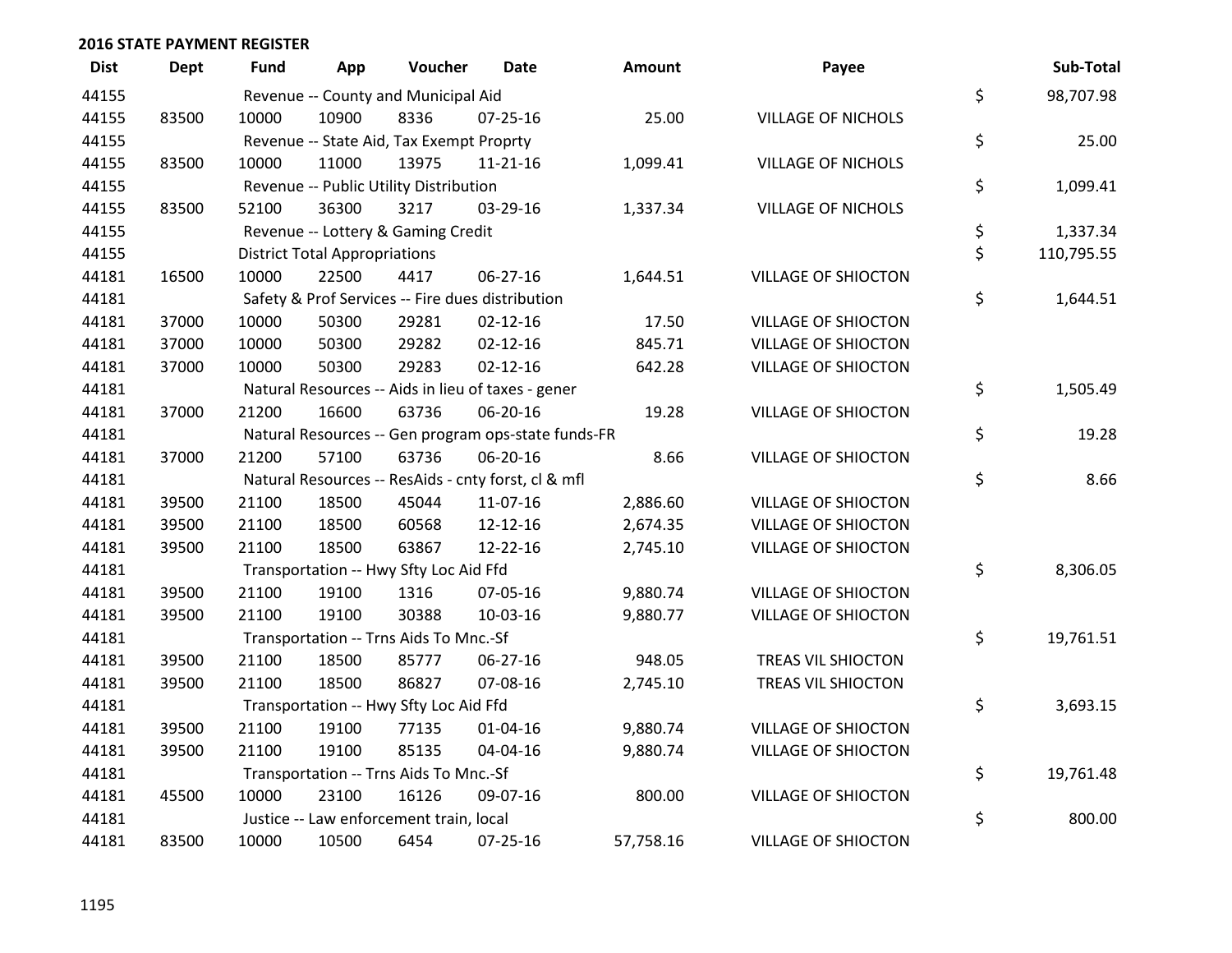| <b>Dist</b> | <b>Dept</b> | <b>Fund</b> | App                                  | Voucher                                  | <b>Date</b>    | Amount     | Payee                      | Sub-Total          |
|-------------|-------------|-------------|--------------------------------------|------------------------------------------|----------------|------------|----------------------------|--------------------|
| 44181       | 83500       | 10000       | 10500                                | 13976                                    | $11 - 21 - 16$ | 290,555.38 | <b>VILLAGE OF SHIOCTON</b> |                    |
| 44181       |             |             |                                      | Revenue -- County and Municipal Aid      |                |            |                            | \$<br>348,313.54   |
| 44181       | 83500       | 10000       | 10900                                | 8337                                     | $07 - 25 - 16$ | 74.00      | <b>VILLAGE OF SHIOCTON</b> |                    |
| 44181       |             |             |                                      | Revenue -- State Aid, Tax Exempt Proprty |                |            |                            | \$<br>74.00        |
| 44181       | 83500       | 10000       | 11000                                | 13976                                    | $11 - 21 - 16$ | 432.29     | <b>VILLAGE OF SHIOCTON</b> |                    |
| 44181       |             |             |                                      | Revenue -- Public Utility Distribution   |                |            |                            | \$<br>432.29       |
| 44181       | 83500       | 52100       | 36300                                | 3218                                     | 03-29-16       | 3,863.16   | <b>VILLAGE OF SHIOCTON</b> |                    |
| 44181       |             |             |                                      | Revenue -- Lottery & Gaming Credit       |                |            |                            | \$<br>3,863.16     |
| 44181       |             |             | <b>District Total Appropriations</b> |                                          |                |            |                            | \$<br>408,183.12   |
| 44201       | 39500       | 21100       | 16200                                | 2104                                     | 07-05-16       | 56,265.04  | <b>CITY OF APPLETON</b>    |                    |
| 44201       | 39500       | 21100       | 16200                                | 29206                                    | 10-03-16       | 56,265.04  | <b>CITY OF APPLETON</b>    |                    |
| 44201       |             |             |                                      | Transportation -- Conn Hwy Aids St Fds   |                |            |                            | \$<br>112,530.08   |
| 44201       | 39500       | 21100       | 17600                                | 6041                                     | 07-28-16       | 595,994.00 | <b>CITY OF APPLETON</b>    |                    |
| 44201       | 39500       | 21100       | 17600                                | 35020                                    | 10-05-16       | 595,994.00 | <b>CITY OF APPLETON</b>    |                    |
| 44201       | 39500       | 21100       | 17600                                | 68123                                    | 12-29-16       | 357,596.00 | <b>CITY OF APPLETON</b>    |                    |
| 44201       |             |             |                                      | Transportation -- Tb, Trns Oper Aid Sf   |                |            |                            | \$<br>1,549,584.00 |
| 44201       | 39500       | 21100       | 19100                                | 1317                                     | 07-05-16       | 600,124.25 | <b>CITY OF APPLETON</b>    |                    |
| 44201       | 39500       | 21100       | 19100                                | 30389                                    | $10-03-16$     | 600,124.27 | <b>CITY OF APPLETON</b>    |                    |
| 44201       |             |             |                                      | Transportation -- Trns Aids To Mnc.-Sf   |                |            |                            | \$<br>1,200,248.52 |
| 44201       | 39500       | 21100       | 16200                                | 78071                                    | $01 - 04 - 16$ | 56,265.04  | <b>CITY OF APPLETON</b>    |                    |
| 44201       | 39500       | 21100       | 16200                                | 82071                                    | 04-04-16       | 56,265.04  | <b>CITY OF APPLETON</b>    |                    |
| 44201       |             |             |                                      | Transportation -- Conn Hwy Aids St Fds   |                |            |                            | \$<br>112,530.08   |
| 44201       | 39500       | 21100       | 17500                                | 82622                                    | 05-23-16       | 108,023.00 | <b>TREAS CITY APPLETON</b> |                    |
| 44201       |             |             |                                      | Transportation -- Paratransit Aids, Sf   |                |            |                            | \$<br>108,023.00   |
| 44201       | 39500       | 21100       | 17600                                | 71788                                    | $01 - 25 - 16$ | 214,242.00 | <b>TREAS CITY APPLETON</b> |                    |
| 44201       | 39500       | 21100       | 17600                                | 72042                                    | $01 - 04 - 16$ | 373,557.00 | <b>CITY OF APPLETON</b>    |                    |
| 44201       | 39500       | 21100       | 17600                                | 74723                                    | $02 - 25 - 16$ | 200,512.00 | TREAS CITY APPLETON        |                    |
| 44201       | 39500       | 21100       | 17600                                | 90041                                    | $05 - 27 - 16$ | 595,994.00 | <b>CITY OF APPLETON</b>    |                    |
| 44201       |             |             |                                      | Transportation -- Tb, Trns Oper Aid Sf   |                |            |                            | \$<br>1,384,305.00 |
| 44201       | 39500       | 21100       | 18500                                | 84508                                    | 06-14-16       | 5,618.63   | CITY OF APPLETON POLICE D  |                    |
| 44201       | 39500       | 21100       | 18500                                | 85884                                    | 06-28-16       | 5,514.08   | CITY OF APPLETON POLICE D  |                    |
| 44201       |             |             |                                      | Transportation -- Hwy Sfty Loc Aid Ffd   |                |            |                            | \$<br>11,132.71    |
| 44201       | 39500       | 21100       | 19100                                | 77136                                    | $01 - 04 - 16$ | 600,124.25 | <b>CITY OF APPLETON</b>    |                    |
| 44201       | 39500       | 21100       | 19100                                | 85136                                    | 04-04-16       | 600,124.25 | <b>CITY OF APPLETON</b>    |                    |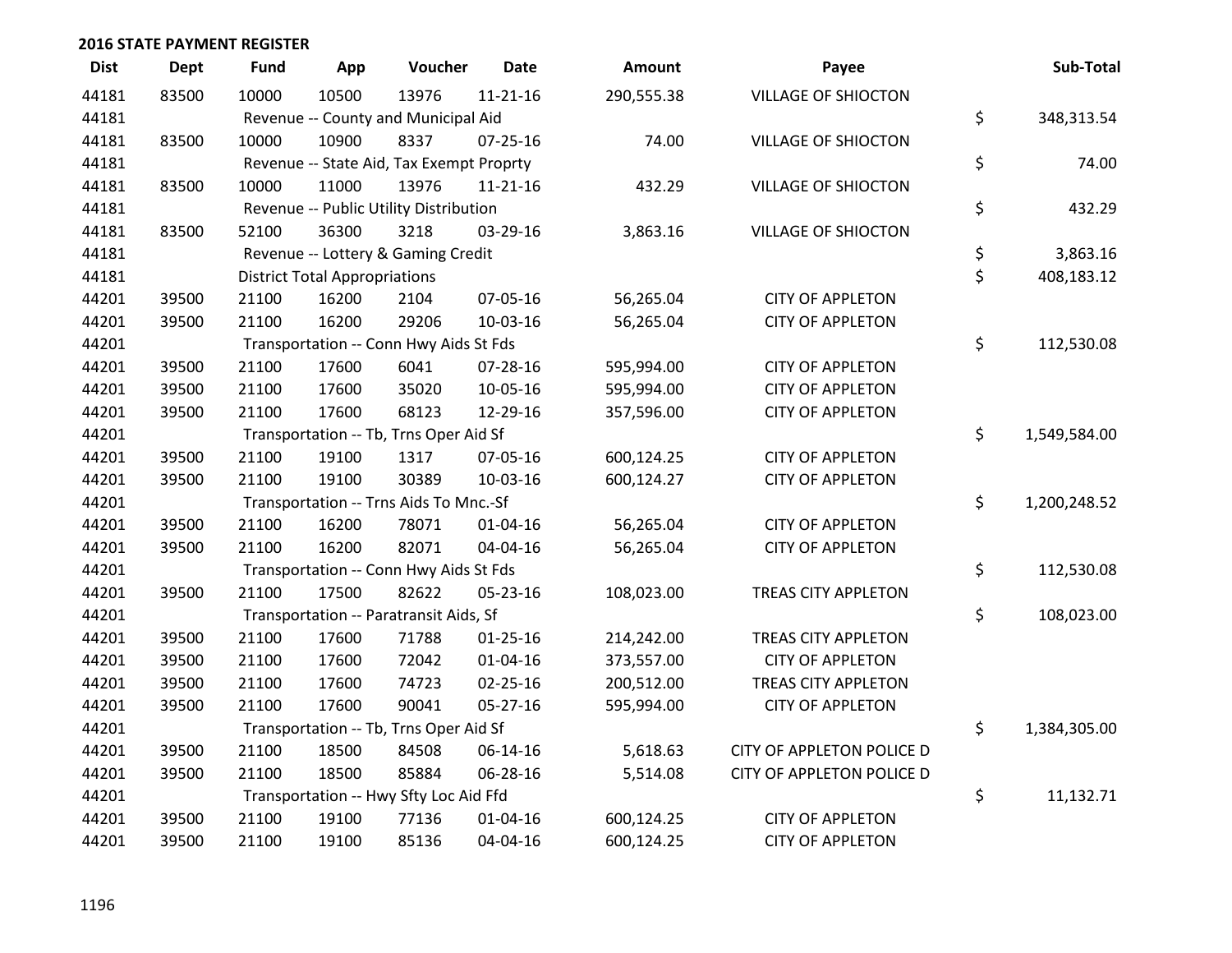| <b>Dist</b> | <b>Dept</b> | <b>Fund</b>                            | App                                  | Voucher                                  | Date           | Amount       | Payee                   | Sub-Total           |
|-------------|-------------|----------------------------------------|--------------------------------------|------------------------------------------|----------------|--------------|-------------------------|---------------------|
| 44201       |             |                                        |                                      | Transportation -- Trns Aids To Mnc.-Sf   |                |              |                         | \$<br>1,200,248.50  |
| 44201       | 39500       | 21100                                  | 27800                                | 73761                                    | $02 - 11 - 16$ | 157,989.38   | TREAS CITY APPLETON     |                     |
| 44201       |             |                                        |                                      | Transportation -- Loc Rd Imp Prg St Fd   |                |              |                         | \$<br>157,989.38    |
| 44201       | 43500       | 10000                                  | 00000                                | 90616                                    | $02 - 01 - 16$ | 46,126.00    | <b>CITY OF APPLETON</b> |                     |
| 44201       | 43500       | 10000                                  | 00000                                | 90618                                    | 03-01-16       | 12,492.00    | <b>CITY OF APPLETON</b> |                     |
| 44201       | 43500       | 10000                                  | 00000                                | 90622                                    | $04 - 01 - 16$ | 2,668.00     | <b>CITY OF APPLETON</b> |                     |
| 44201       | 43500       | 10000                                  | 00000                                | 90627                                    | 06-01-16       | 9,585.00     | <b>CITY OF APPLETON</b> |                     |
| 44201       | 43500       | 10000                                  | 00000                                | 90700                                    | $07 - 01 - 16$ | 52,706.00    | <b>CITY OF APPLETON</b> |                     |
| 44201       | 43500       | 10000                                  | 00000                                | 90704                                    | $10-01-16$     | 35,054.00    | <b>CITY OF APPLETON</b> |                     |
| 44201       | 43500       | 10000                                  | 00000                                | 90705                                    | 11-01-16       | 7,739.00     | <b>CITY OF APPLETON</b> |                     |
| 44201       | 43500       | 10000                                  | 00000                                | 90706                                    | 12-01-16       | 26,544.00    | <b>CITY OF APPLETON</b> |                     |
| 44201       |             |                                        |                                      | Health Services -- State/Fed Aids        |                |              |                         | \$<br>192,914.00    |
| 44201       | 83500       | 10000                                  | 10500                                | 6455                                     | $07 - 25 - 16$ | 2,569,019.09 | <b>CITY OF APPLETON</b> |                     |
| 44201       | 83500       | 10000                                  | 10500                                | 13977                                    | 11-21-16       | 8,169,817.44 | <b>CITY OF APPLETON</b> |                     |
| 44201       |             |                                        |                                      | Revenue -- County and Municipal Aid      |                |              |                         | \$<br>10,738,836.53 |
| 44201       | 83500       | 10000                                  | 10900                                | 8338                                     | $07 - 25 - 16$ | 337,079.00   | <b>CITY OF APPLETON</b> |                     |
| 44201       | 83500       | 10000                                  | 10900                                | 9775                                     | $07 - 25 - 16$ | 84,830.00    | <b>CITY OF APPLETON</b> |                     |
| 44201       |             |                                        |                                      | Revenue -- State Aid, Tax Exempt Proprty |                |              |                         | \$<br>421,909.00    |
| 44201       | 83500       | 10000                                  | 11000                                | 13977                                    | $11 - 21 - 16$ | 126,157.08   | <b>CITY OF APPLETON</b> |                     |
| 44201       |             |                                        |                                      | Revenue -- Public Utility Distribution   |                |              |                         | \$<br>126,157.08    |
| 44201       | 83500       | 10000                                  | 30200                                | 5074                                     | 07-25-16       | 1,312,902.54 | <b>CITY OF APPLETON</b> |                     |
| 44201       | 83500       | 10000                                  | 30200                                | 5218                                     | $07 - 25 - 16$ | 6,607,227.47 | <b>CITY OF APPLETON</b> |                     |
| 44201       |             |                                        |                                      | Revenue -- School Lvy Tx/First Dollar Cr |                |              |                         | \$<br>7,920,130.01  |
| 44201       | 83500       | 10000                                  | 50100                                | 2623                                     | $01-29-16$     | 7,295.80     | <b>CITY OF APPLETON</b> |                     |
| 44201       |             |                                        |                                      | Revenue -- Payments for municipal svcs   |                |              |                         | \$<br>7,295.80      |
| 44201       | 83500       | 52100                                  | 36300                                | 3477                                     | 03-28-16       | 1,605,810.95 | <b>CITY OF APPLETON</b> |                     |
| 44201       |             |                                        |                                      | Revenue -- Lottery & Gaming Credit       |                |              |                         | \$<br>1,605,810.95  |
| 44201       |             |                                        | <b>District Total Appropriations</b> |                                          |                |              |                         | \$<br>26,849,644.64 |
| 44241       | 39500       | 21100                                  | 16200                                | 2105                                     | 07-05-16       | 21,152.53    | <b>CITY OF KAUKAUNA</b> |                     |
| 44241       | 39500       | 21100                                  | 16200                                | 29207                                    | 10-03-16       | 21,152.54    | <b>CITY OF KAUKAUNA</b> |                     |
| 44241       |             |                                        |                                      | Transportation -- Conn Hwy Aids St Fds   |                |              |                         | \$<br>42,305.07     |
| 44241       | 39500       | 21100                                  | 19100                                | 1318                                     | 07-05-16       | 189,835.17   | <b>CITY OF KAUKAUNA</b> |                     |
| 44241       | 39500       | 21100                                  | 19100                                | 30390                                    | 10-03-16       | 189,835.20   | <b>CITY OF KAUKAUNA</b> |                     |
| 44241       |             | Transportation -- Trns Aids To Mnc.-Sf | \$<br>379,670.37                     |                                          |                |              |                         |                     |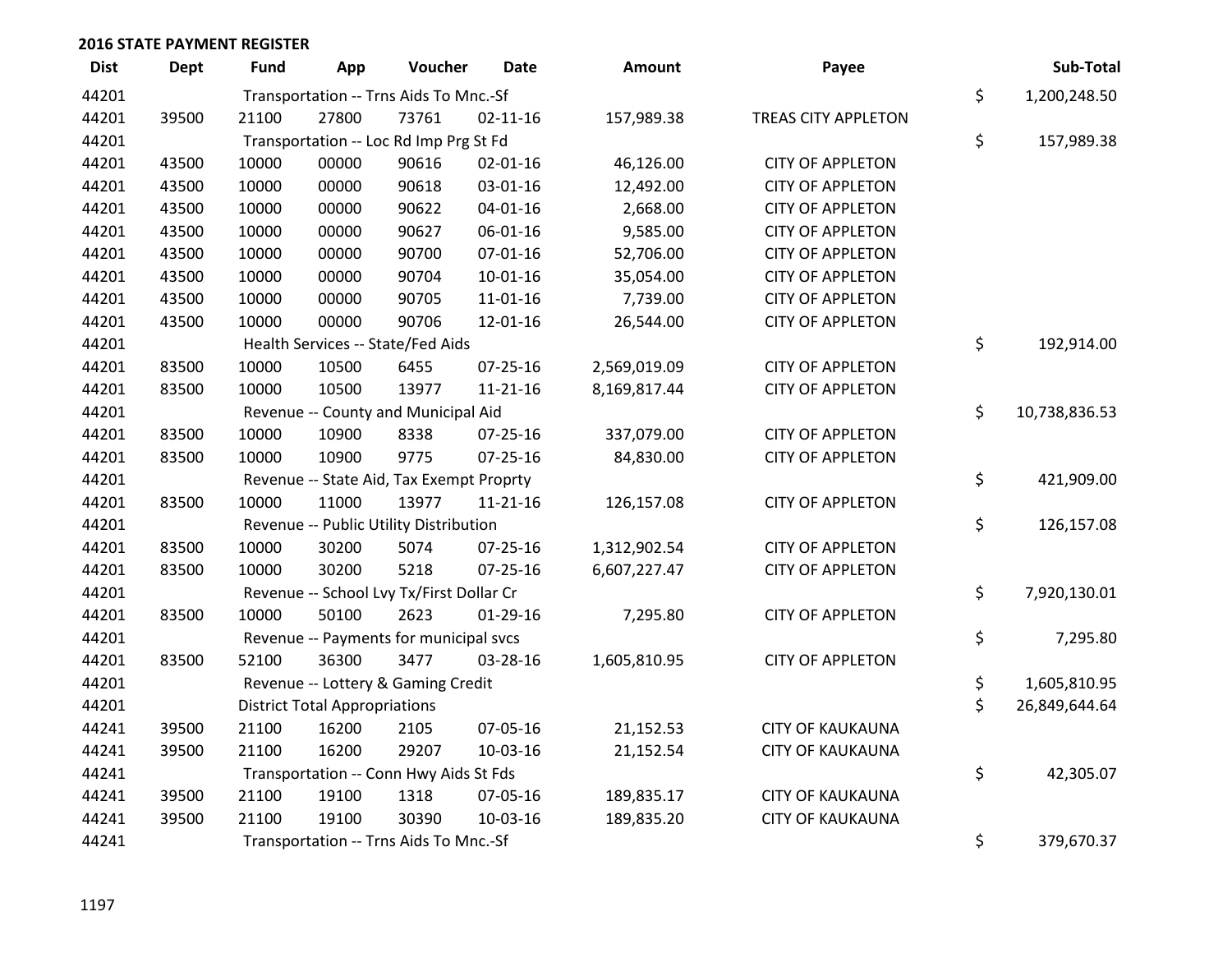| <b>Dist</b> | <b>Dept</b> | <b>Fund</b> | App                                                | Voucher                                  | <b>Date</b>                                         | Amount       | Payee                   |    | Sub-Total    |
|-------------|-------------|-------------|----------------------------------------------------|------------------------------------------|-----------------------------------------------------|--------------|-------------------------|----|--------------|
| 44241       | 39500       | 21100       | 16200                                              | 78072                                    | $01 - 04 - 16$                                      | 21,152.53    | <b>CITY OF KAUKAUNA</b> |    |              |
| 44241       | 39500       | 21100       | 16200                                              | 82072                                    | 04-04-16                                            | 21,152.53    | <b>CITY OF KAUKAUNA</b> |    |              |
| 44241       |             |             | Transportation -- Conn Hwy Aids St Fds             |                                          | \$                                                  | 42,305.06    |                         |    |              |
| 44241       | 39500       | 21100       | 19100                                              | 77137                                    | $01 - 04 - 16$                                      | 189,835.17   | <b>CITY OF KAUKAUNA</b> |    |              |
| 44241       | 39500       | 21100       | 19100                                              | 85137                                    | 04-04-16                                            | 189,835.17   | <b>CITY OF KAUKAUNA</b> |    |              |
| 44241       |             |             |                                                    | Transportation -- Trns Aids To Mnc.-Sf   |                                                     |              |                         | \$ | 379,670.34   |
| 44241       | 83500       | 10000       | 10500                                              | 6456                                     | 07-25-16                                            | 584,058.63   | <b>CITY OF KAUKAUNA</b> |    |              |
| 44241       | 83500       | 10000       | 10500                                              | 13978                                    | $11 - 21 - 16$                                      | 1,749,175.17 | <b>CITY OF KAUKAUNA</b> |    |              |
| 44241       |             |             |                                                    | Revenue -- County and Municipal Aid      |                                                     |              |                         | \$ | 2,333,233.80 |
| 44241       | 83500       | 10000       | 10900                                              | 8339                                     | 07-25-16                                            | 89,258.00    | <b>CITY OF KAUKAUNA</b> |    |              |
| 44241       | 83500       | 10000       | 10900                                              | 9776                                     | 07-25-16                                            | 10,230.00    | <b>CITY OF KAUKAUNA</b> |    |              |
| 44241       |             |             |                                                    | Revenue -- State Aid, Tax Exempt Proprty |                                                     |              |                         | \$ | 99,488.00    |
| 44241       | 83500       | 10000       | 11000                                              | 13978                                    | $11 - 21 - 16$                                      | 120,955.30   | <b>CITY OF KAUKAUNA</b> |    |              |
| 44241       |             |             |                                                    | Revenue -- Public Utility Distribution   |                                                     |              |                         | \$ | 120,955.30   |
| 44241       |             |             | <b>District Total Appropriations</b>               |                                          |                                                     |              |                         | \$ | 3,397,627.94 |
| 44261       | 16500       | 10000       | 22500                                              | 5128                                     | 07-06-16                                            | 15,557.46    | <b>CITY NEW LONDON</b>  |    |              |
| 44261       |             |             |                                                    |                                          | Safety & Prof Services -- Fire dues distribution    |              |                         | \$ | 15,557.46    |
| 44261       | 37000       | 10000       | 50300                                              | 29107                                    | $02 - 12 - 16$                                      | 272.13       | <b>CITY NEW LONDON</b>  |    |              |
| 44261       | 37000       | 10000       | 50300                                              | 29108                                    | $02 - 12 - 16$                                      | 70.82        | <b>CITY NEW LONDON</b>  |    |              |
| 44261       |             |             |                                                    |                                          | Natural Resources -- Aids in lieu of taxes - gener  |              |                         | \$ | 342.95       |
| 44261       | 45500       | 10000       | 23100                                              | 12977                                    | 06-24-16                                            | 2,560.00     | <b>CITY NEW LONDON</b>  |    |              |
| 44261       |             |             |                                                    | Justice -- Law enforcement train, local  |                                                     |              |                         | \$ | 2,560.00     |
| 44261       | 50500       | 10000       | 17400                                              | 17091                                    | 04-28-16                                            | 2,643.00     | <b>CITY NEW LONDON</b>  |    |              |
| 44261       |             |             |                                                    |                                          | Administration -- HV trans In annual impact fee     |              |                         | \$ | 2,643.00     |
| 44261       | 83500       | 10000       | 10900                                              | 8340                                     | $07 - 25 - 16$                                      | 11,530.00    | <b>CITY NEW LONDON</b>  |    |              |
| 44261       |             |             |                                                    | Revenue -- State Aid, Tax Exempt Proprty |                                                     |              |                         | \$ | 11,530.00    |
| 44261       |             |             | <b>District Total Appropriations</b>               |                                          |                                                     |              |                         | \$ | 32,633.41    |
| 44281       | 16500       | 10000       | 22500                                              | 4418                                     | 06-27-16                                            | 8,155.22     | SEYMOUR, CITY OF        |    |              |
| 44281       |             |             |                                                    |                                          | Safety & Prof Services -- Fire dues distribution    |              |                         | \$ | 8,155.22     |
| 44281       | 37000       | 10000       | 50300                                              | 29115                                    | $02 - 12 - 16$                                      | 817.70       | SEYMOUR, CITY OF        |    |              |
| 44281       |             |             | Natural Resources -- Aids in lieu of taxes - gener |                                          |                                                     |              |                         |    |              |
| 44281       | 37000       | 21200       | 16600                                              | 63737                                    | 06-20-16                                            | 8.01         | SEYMOUR, CITY OF        |    |              |
| 44281       |             |             |                                                    |                                          | Natural Resources -- Gen program ops-state funds-FR |              |                         | \$ | 8.01         |
| 44281       | 37000       | 21200       | 57100                                              | 63737                                    | 06-20-16                                            | 3.60         | SEYMOUR, CITY OF        |    |              |